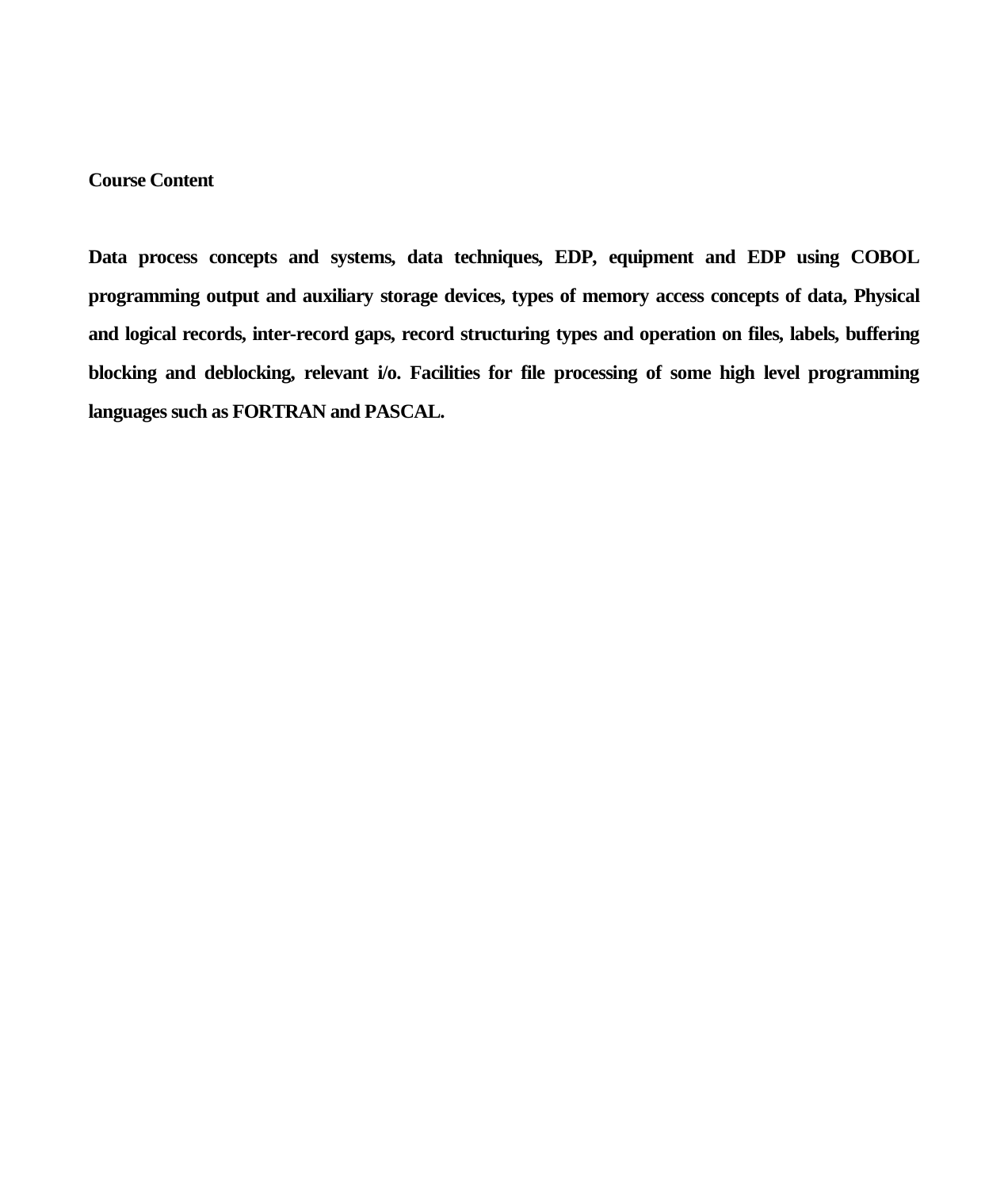**COURSE CODE: CSC 315 COURSE TITLE: Data Processing NUMBER OF Units: Units** 

**Course Duration: hours per week** 

#### **COURSE DETAILS:**

**Course Lecturer: Dr. O. Folorunso** B.Sc(UNAAB)., M.Sc(UNILAG)., PhD(UNAAB) **Dr.(Mrs) Vincent** B.Sc(UNAAB)., M.Sc(UNAAB)., PhD(UNAAB) Email: folorunsolusegun@yahoo.com, folorunsoo@unaab.edu.ng **Office Location:** Room B201, COLNAS **Consultation hours:** 12-2pm, Wednesdays & Fridays

**Lecture Note developed by**: The Department of Computer Science, University of Agriculture, Abeokuta

**Head of Department:** Dr. A. F. Adekoya

#### **Objective of the Course:**

The general objective of the course as an integral part of the Bachelor Degree for Computer Science Students in University of Agriculture, Abeokuta, is to:

- To increase capacity of computer science students to appropriate data processing ideas
- Improve their background for choosing appropriate processing technique for system design
- Increase the ability to learn data processing techniques
- To better understand the significance of data processing and validation implementation
- -To increase capacity of computer science students to appropriate storage device choosing in data processing environments
- -Improve their background for choosing appropriate memory access technique for their system design
- To impact to Computer student fundamental of record and file structure with it associated operations
- Overall advancement of computing processes.

#### **Course Requirements:**

This is a compulsory course for all computer science students in the University. In view of this, students are expected to participate in all the course activities and have minimum of 75% attendance to be able to write the final examination.

### **Week One**

Reasons for studying concepts of data processing, Application domains, data processing cycle, influences on data errors, criteria for data error evaluation,. **Objective:**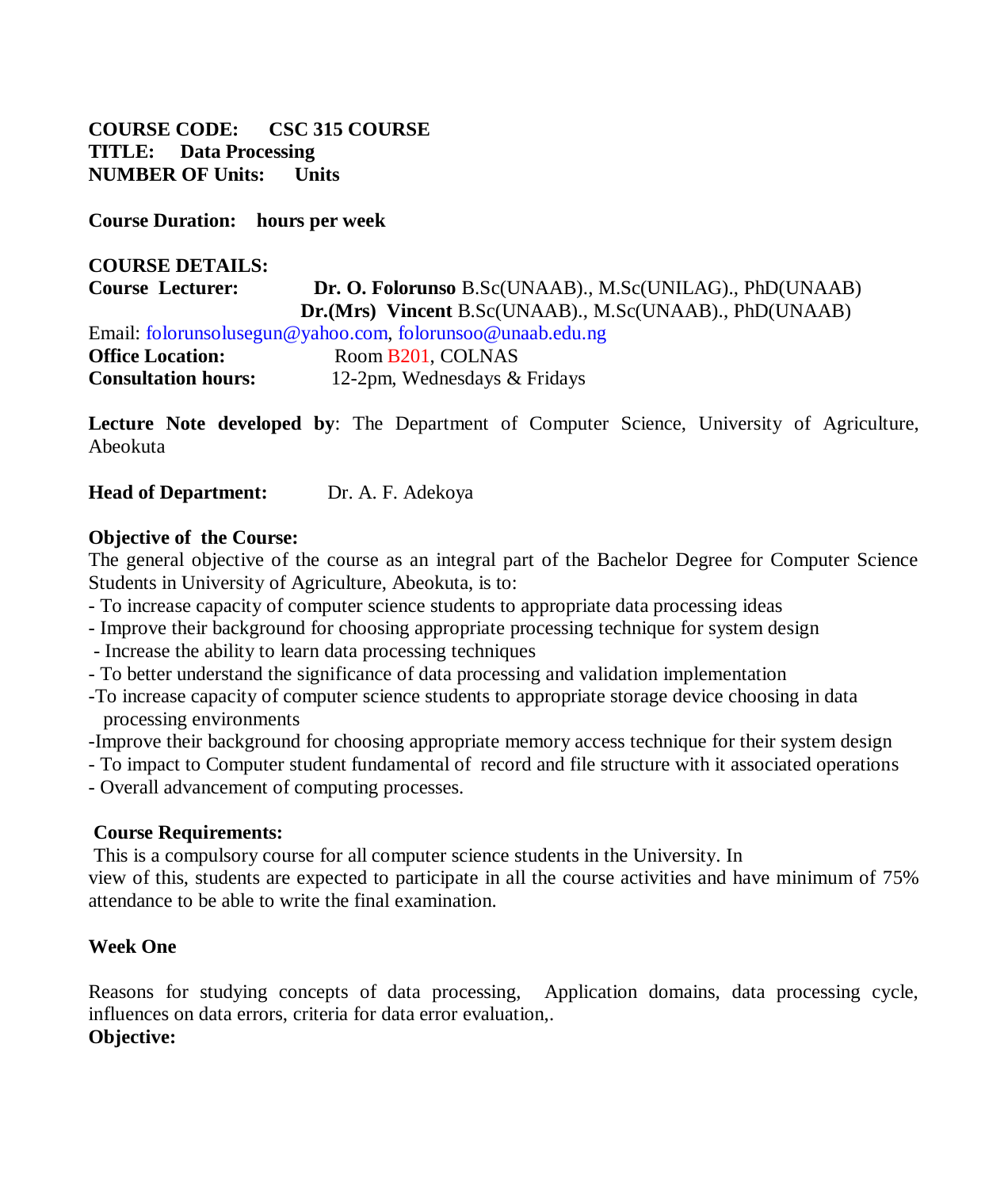- 1. To increase the student's capacity to use different processing techniques
- 2. To enable students to choose processing modes more intelligently
- 3. To make learning data processing easier

# **Description:**

# **Reading List:**

1. Linda B., Bourque, Linda B., Bourgue, Virginia A., Clark (2008). Processing Data: The Survey Example (Quantitative Applications in the Social Science), Sage Publications, ISBN 08056781901

2. Martin M. Lipschutz, Seymour Lipschutz(1989). Theory and problems of Data Processing. Mcgraw-Hill Higher Education, Singaphore.

- 3. French C. S (1996). Computer Science. Fifth edition, Lett Educational London.
- 4. Folorunso O. (2003). Essentials of Computing. Yomight Ventures, Abeokuta, Ogun State Nigeria
- 5. www.Goggle.com

# **6. www.Wikipedia.com**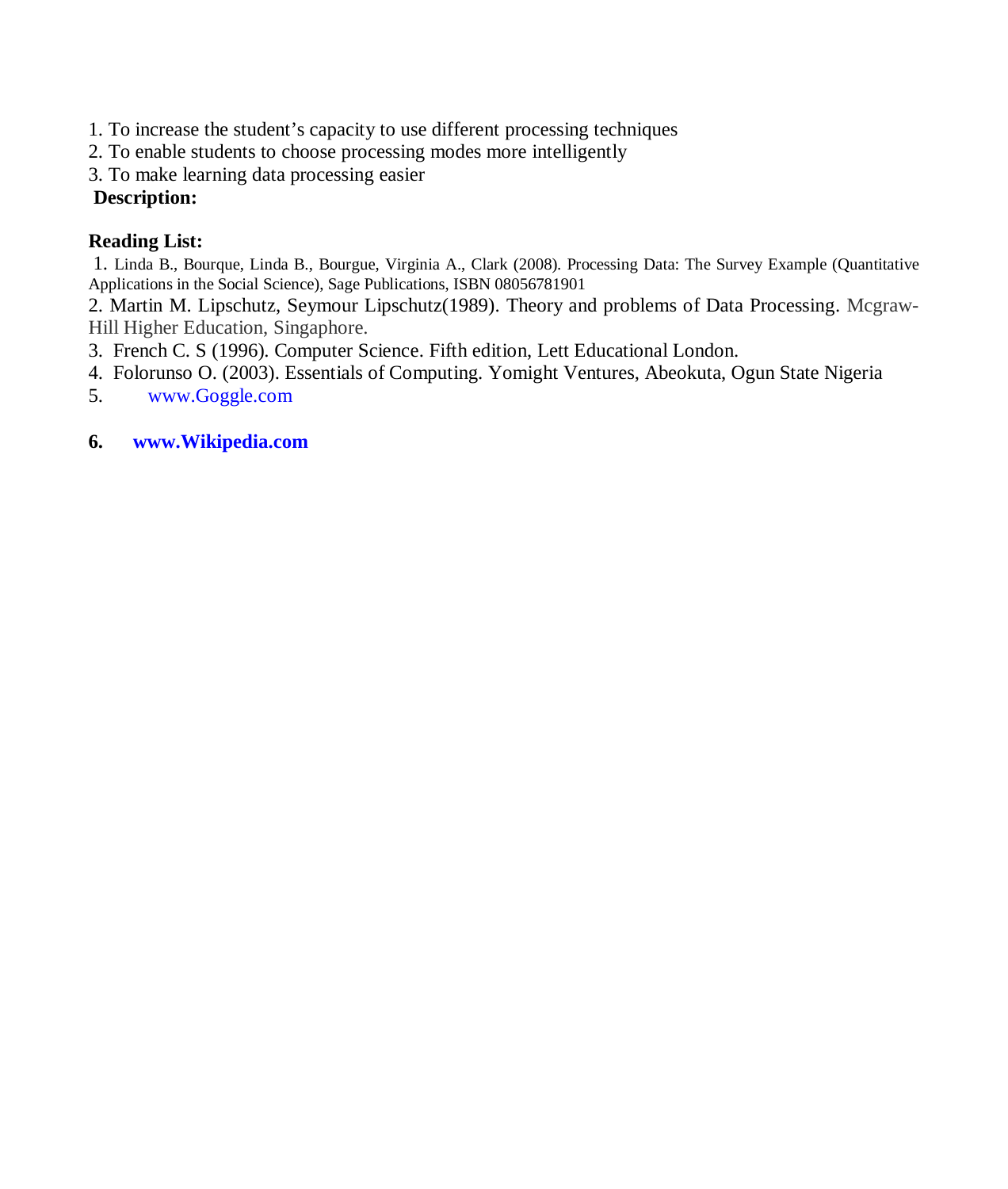# **LECTURE CONTENT**

#### **Week one**

## **DATA PROCESSING**

**Electronic data processing** is any process that a computer program does to enter data and summarise, analyse or otherwise convert data into usable information. The process may be automated and run on a computer. It involves recording, analysing, sorting, summarising, calculating, disseminating and storing data. Because data is most useful when well-presented and actually *informative*, data-processing systems are often referred to as information systems. Nevertheless, the terms are roughly synonymous, performing similar conversions; data-processing systems typically manipulate raw data into information, and likewise information systems typically take raw data as input to produce information as output.

Data processing may or may not be distinguished from data conversion, when the process is merely to convert data to another format, and does not involve any data manipulation.

In information processing, a **Data Processing System** is a system which processes data which has been captured and encoded in a format recognizable by the data processing system or has been created and stored by another unit of an information processing system.

#### **DEFINITION OF DATA**

Data is the basic fact about an entity. It is unprocessed information. Examples are

- a. Student records which contain items like the Student Name, Number, Age, Sex etc.
- b. Payroll data which contain employee number, name, department, date joined, basic salary and other allowances.
- c. Driving License which contain Driver's Name, Date of Birth, Home address, Class of license and its expiry date.

Data can be regarded as the raw material from which information is produced by data processing. When data is suitably processed, results (or output data) are interpreted to derive *information* that would assist in decision- making.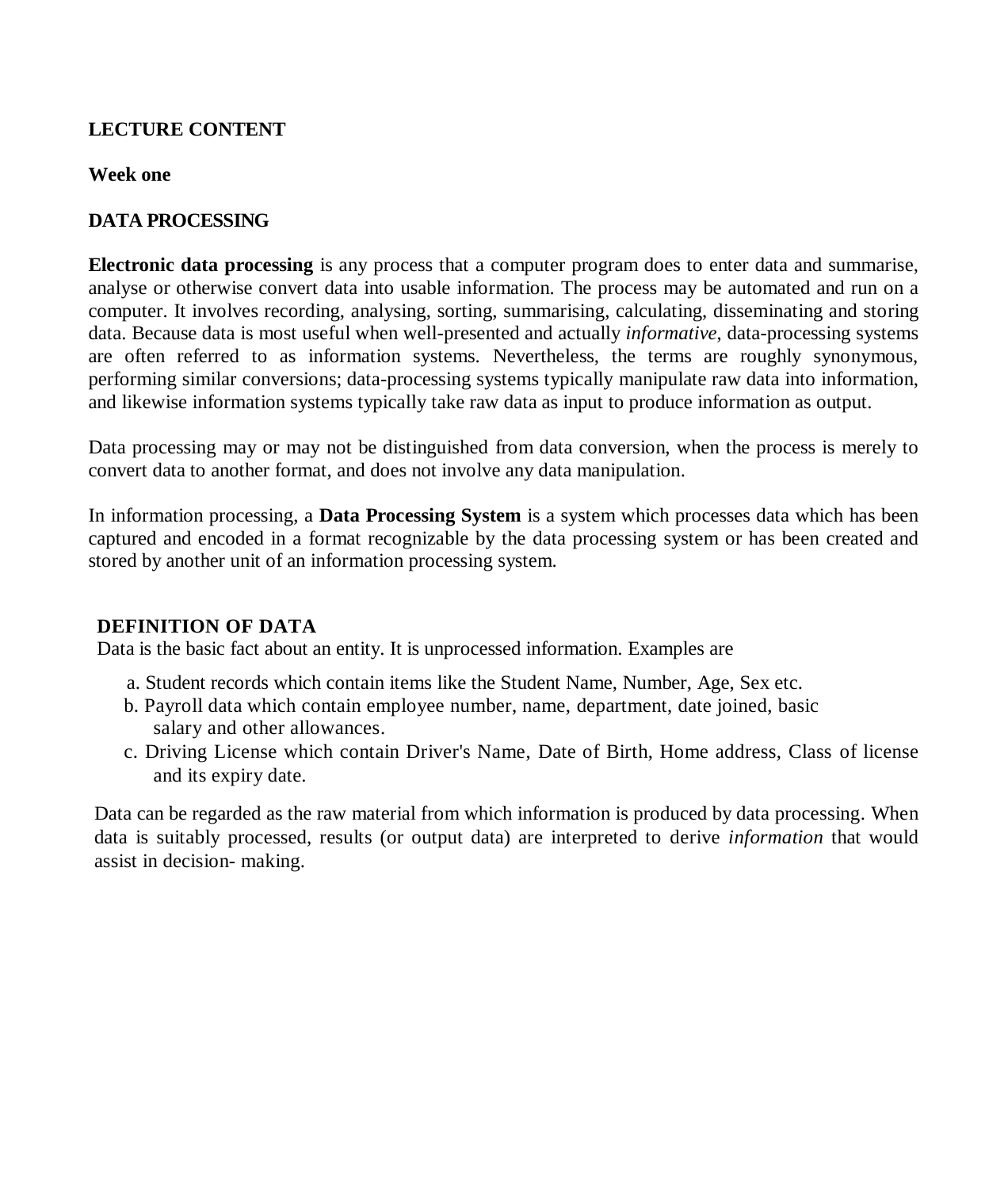# **DATA STORAGE UNITS ON THE COMPUTER**

Data is stored in the computer in a binary form. The units used to refer to this binary data are as follows:

| <b>Term</b>     | <b>Definition</b>                                                     |
|-----------------|-----------------------------------------------------------------------|
| Bit             | The smallest unit of data storage. A bit is either a 1 or a 0.        |
| Nibble          | 4 bits This term is not commonly used.                                |
| Word            | This term is architecture dependent. On some systems, a               |
|                 | word is 16 bits; on others, a word is 32 or 64 bits.                  |
| Byte(B)         | 8 bits. The most commonly used storage unit.                          |
|                 |                                                                       |
| Kilobyte $(KB)$ | Even though kilo usually means 1,000, a kilobyte in                   |
|                 | computer terms is actually $2^{10}$ or approximately 1,024 bytes      |
|                 | (because the like of binary $(2)$ ).                                  |
| Megabyte (MB)   | The term megabyte denotes $2^{20}$ or 1,024KB or 1,048,576 bytes.     |
| Gigabyte $(GB)$ | A gigabyte is $2^{30}$ or 1,024 megabytes or 1,073,741,824 bytes.     |
| Terabyte (TB)   | A terabyte is $2^{40}$ or 1,024 gigabytes or 1,099,511,627,776 bytes. |
| Petabyte (PB)   | A petabyte is $2^{50}$ or1,024 terabytes or 1,125,899,906,842,624     |
|                 | bytes.                                                                |
| Exabyte $(EB)$  | A Exabyte is $2^{60}$ or 1,024 petabytes or 115,292,150,460,684,6976  |
|                 | bytes.                                                                |

**Fig. 1:** Data storage Units used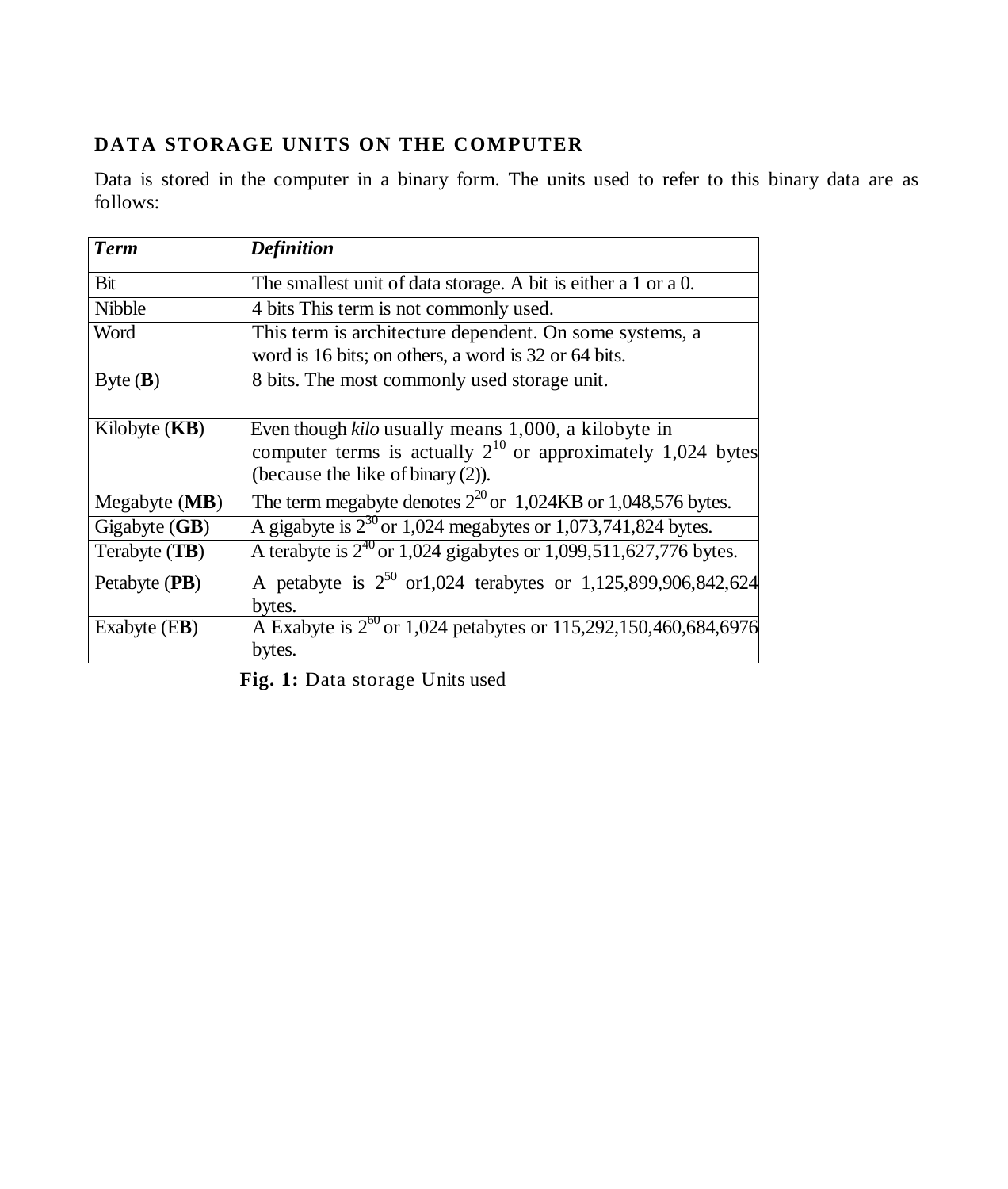# **DATA PROCESSING CYCLE**

Data processing may be divided into five separate but related steps. They are:



**Fig. 2:** Data processing Cycle

- a. Origination
- b. Input
- c. Manipulation
- d. Output
- e. Storage

*Origination* It should be kept in mind that "to process" means to do something with or to "manipulate" existing information so that the result is meaningful and can be used by the organization to make decisions. The existing information is generally original in nature and may be handwritten or typewritten. Original documents are commonly referred to as *source documents.*  Examples of source documents are cheques, attendance sheets, sales orders, invoices, receipts etc. Producing such source documents, then, is the first step in the data processing cycle.

*Input* After source documents are originated or made available, the next step is to introduce the information they contain into the data processing system. This system may be manual, mechanical, electromechanical or electronic. However, our focus is on electronic data processing.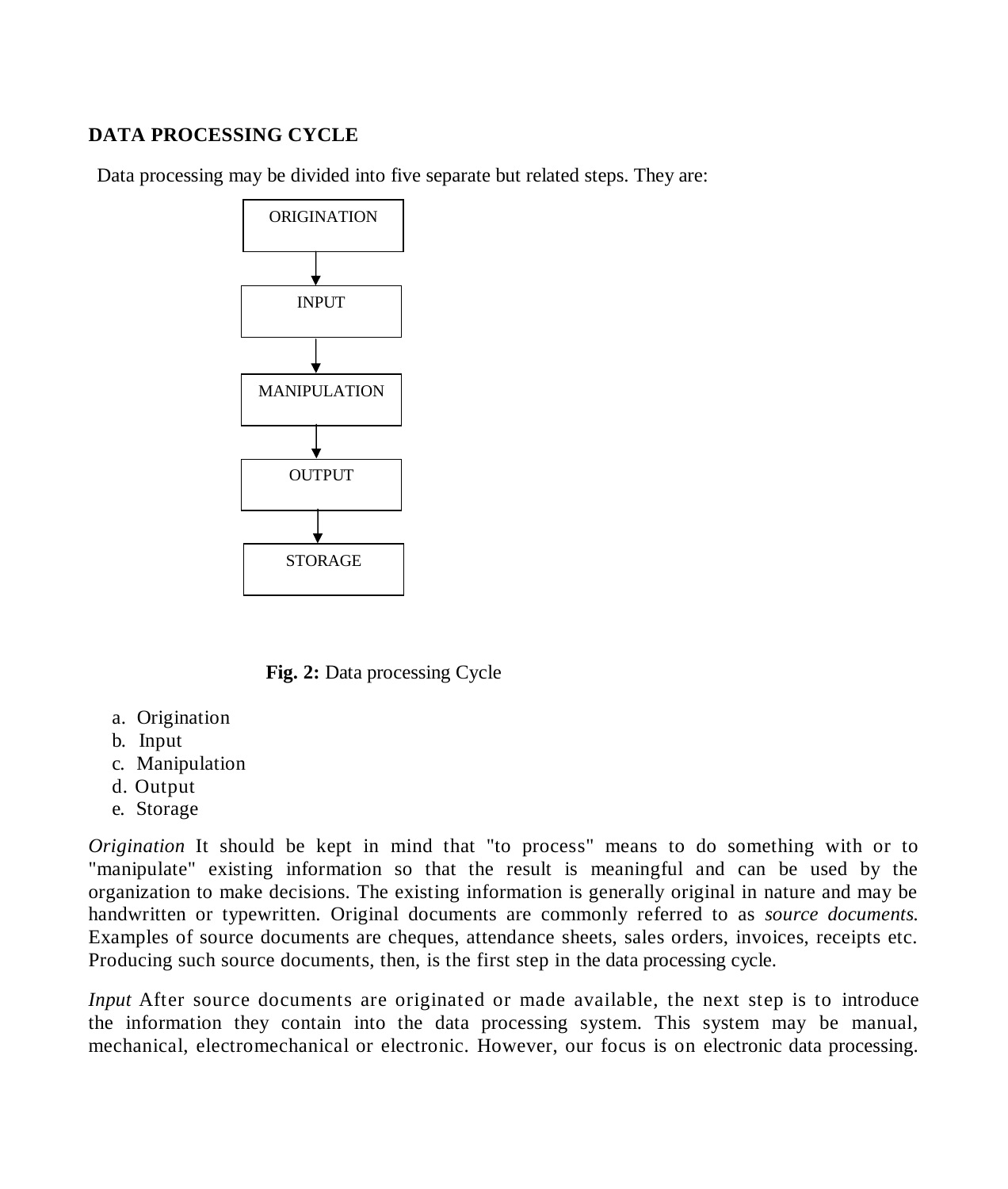This is done using any of the available input devices (keyboard, joystick etc) or data capture devices.

*Processing* When input data is recorded and verified, they are ready to be processed. Processing or "Manipulation " involves the actual work performed on the source data to produce meaningful results. This may require performing any or all of the following functions - *classifying, sorting, calculating, recording and summarizing.*

*Output* After input data has been fed into a data processing system and properly processed, the result is called output. Output can be either in summary or detail form. The type of output desired must be planned in advance so that no waste of time and resources occur. Included with output is communication. Output is of little value unless it is communicated properly and effectively. The output is the ultimate goal of data processing. The system must be capable of producing results quickly, completely and accurately. The data processing cycle is incomplete without the concept of *control.* In an organization, controls depend basically upon the comparison of attained results with predetermined goals. When the results are compared, they either agree or differ. However, if a disagreement is detected, a decision is made to make the necessary changes and the processing cycle repeated. This *feedback concept of control is* an essential part of data processing. That is, output is compared with a predetermined standard and a decision is made (if necessary) on a course of action, and is communicated to the stage where it is taken.

*Storage* Data related to or resulting from the previous four data processing steps can be stored, either temporarily or permanently for future reference and usage. It is necessary to store data, especially when it relates periodic reports, since they are used over and over again in other related applications. A monthly attendance report or profit and loss statements will be useful in preparing annual reports or in student result computation previous semester result will be useful in preparing present semester results in this instance requires intermittent storage. Stored information can either be raw, semi-processed or output data. Quite often, the output of one problem becomes the input to another. In the case of inventory, any unsold at the end of a year *(ending* inventory) become the *beginning* inventory for the next year. There are various ways of storing data, ranging from simple recording to storage in diskettes, hard disks, CDs etc.

# **ERRORS**

Errors (numerical errors). An error occurs when the value used to represent some quantity is not the true value of that quantity, e.g. errors occur if we use approximate values such as 2.5 instead of 2.53627.Note that:

- a. A value may be intentionally used despite the fact that it may incur an error. The reasons for this may be those of :
	- i. Simplicity
	- ii. Convenience.
	- Iii Cost.
	- iv. Necessity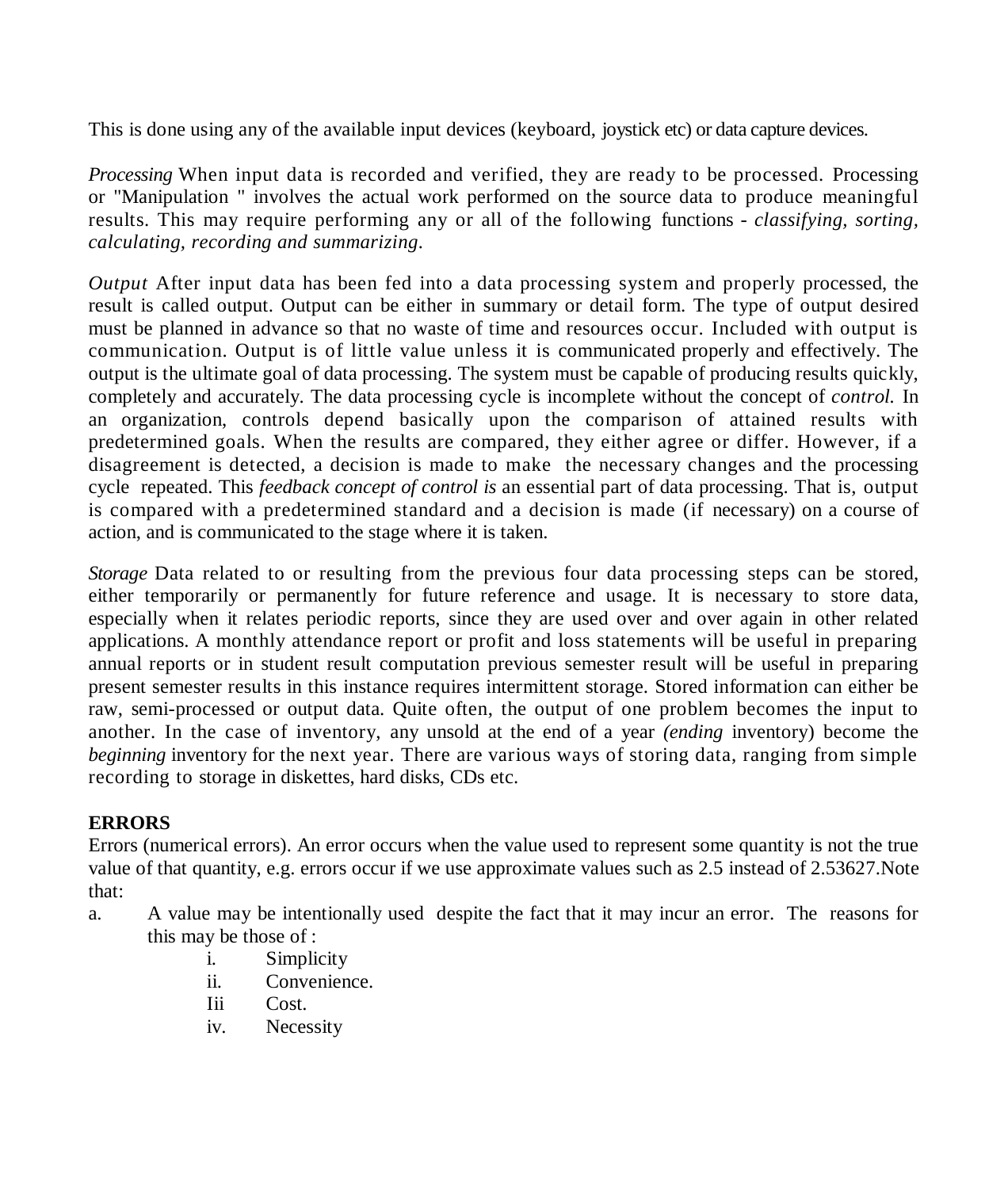b. An error may be caused by a mistake, which is said to occur if the valued use is other than the one intended, e.g. writing 5.2 when meaning to write 2.5.

# **OTHER ERRORS**

The term "error" may also be use to describe situations that occur when a program either is not executed in the manner intended or produces results that are not correct. Causes for such errors include:

- a. Faulty data
- b. Faulty software.
- c. Faulty hardware.

Note: The last is by far the least common

# **Absolute and Relative Errors**

These definitions are general; computer-oriented examples will be discuss later. These are the two main types of error, They have both theoretical and practical importance. Definitions:

a. Absolute error, This is the difference between the true value of quantity and the number used to represent it.

> I.e. absolute error = value used-True value. E.g. True value  $=2.5$ , value used $=3$ Absolute error =  $3.0 - 2.5 = 0.5$

a. Relative error = Absolute error

 True value For example, using the same figures just given Relative error=  $0.5 = 0.2$ 2.5

We may express the result algebraically as  $E = U - T$ T

Where E is the relative error, U is the used value and T is the true value. The formula can be rearranged into a useful form, which is  $U = T(1+E)$ Note:

- i. Alternative definitions for the absolute error ignore its sign, i.e. define it in terms of numerical values or absolute values.
- ii. Since the true value may not always be known, the relative error may be approximated by using:

Relative error= Absolute error estimate

Used value

For small absolute errors this gives a reasonably accurate value.

# **Week Two**

A discussion on data and different source of error, error avoidance and reduction techniques, data processing methods. We shall also discuss different modes and processing method of data processing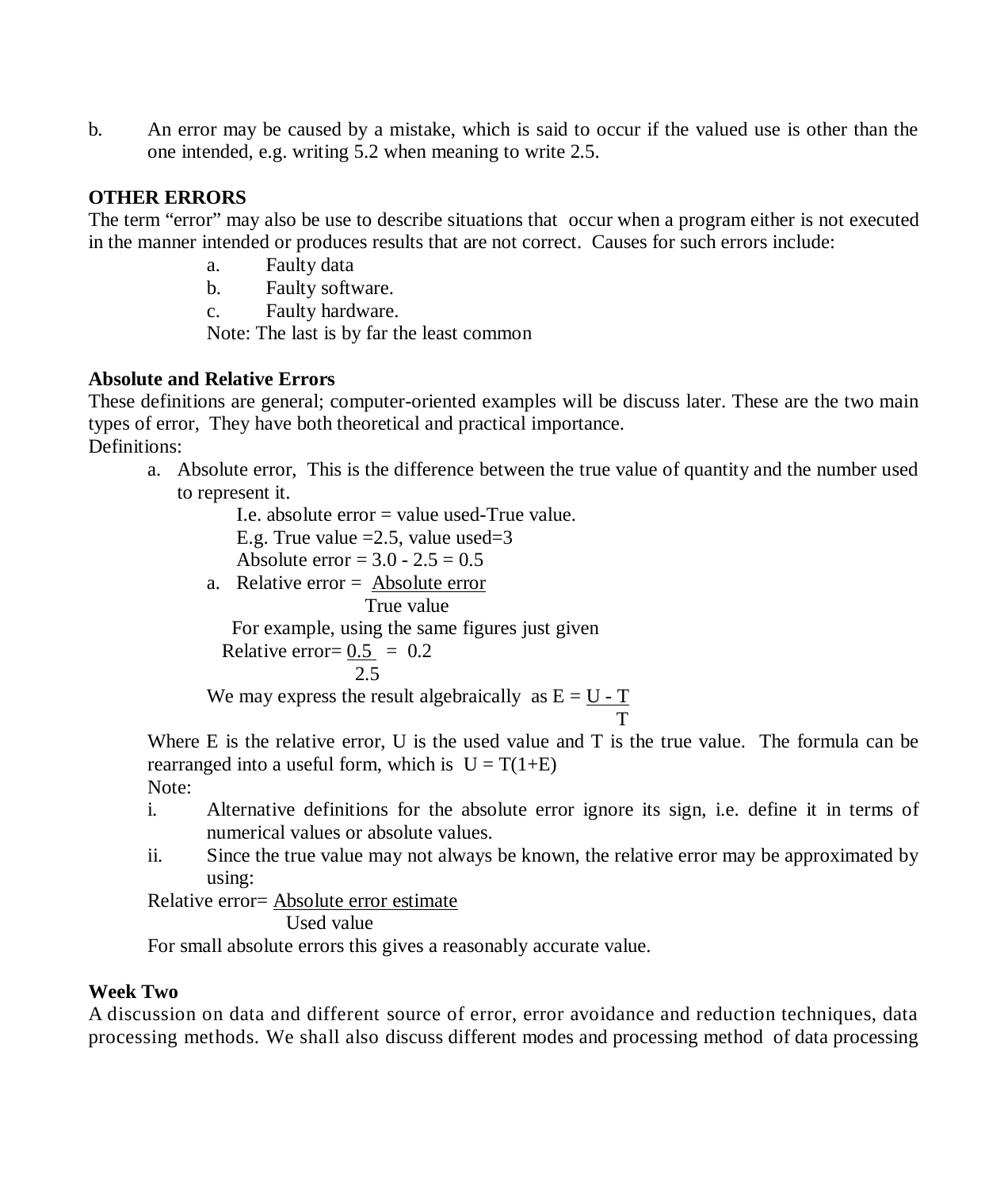file accessing, organization and processing methods

**Objective:** The objective is for the student to understand the various validation techniques, compare and contrast and examine the advantages and disadvantages of one validation technique has over the other. Student should be able to know and implement these various validation techniques.

**Description:** calculation of check digit etc.

### **SOURCES OF ERROR**

These may include followings:

- a. Data errors.
- b. Transcription errors.
- c. Conversion errors.
- d. Rounding errors.
- e. Computational errors.
- f. Truncation errors.
- g. Algorithmic errors.

#### **Data errors**.

The data input to the computer may be subject to error because of limitations on the method of data collection. These limitations may include:

- i. The accuracy that it was possible to make measurements.
- ii. The skill of the observer, or
- iii. The resources available to obtain the data.

## **Transcription errors**.

These are errors (mistakes) in copying from one form to another.

- a. Examples
	- i. Transposition, eg, typing 369 for 396
	- ii. "Mixed doubles", eg, typing 3226 for 3326.
- b. These errors may be reduced or avoided by using
	- i. Direct encoding (eg, OCR/OMR)
	- ii. Validation checks.

#### **Conversion.**

When converting data from its input form, BCD say, to its stored form, pure binary say, some errors may be unavoidably incurred because of practical limits to accuracy. On output similar errors may occur. Further discussion will follow later.

## **Rounding errors**.

This frequently occur when doing manual decimal arithmetic. They may occur with even greater frequency in computer arithmetic.

- a. Examples.
	- i. Writing 2.53627 as 2.54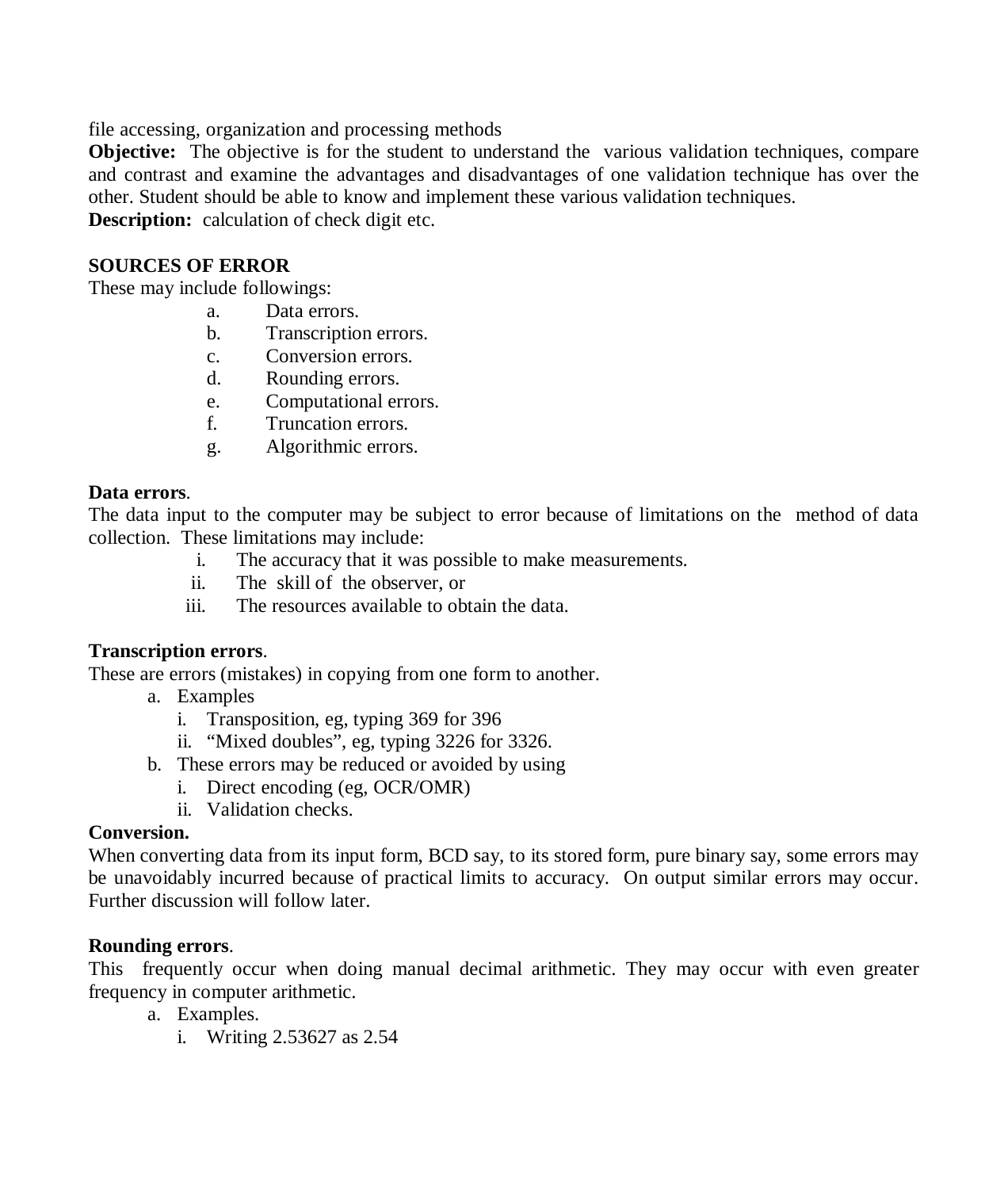- ii. Writing  $\frac{1}{3}$  as 0.3333.
- b. A rounding error occurs when not all the significant digits, (figures) are given e.g., when writing 2.54 we omit the less significant digits 6, 2 and 7.

# **Types of rounding.**

- a. Rounding down, sometimes called truncating, involves leaving off some of the less significant digits, thus producing a lower or smaller number, e.g. writing 2.53 for 2.53627 .
- b. Rounding up involves leaving off some of the less significant digits, but the remaining least significant digit is increased by 1, thus making a larger number, e.g. writing 2.54 for 2.53627.
- c. Rounding off involves rounding up or down according to which of these makes the least change in the stated value e.g.,2.536 would be rounded up to 2.54 but 2.533 would be rounded down to 2.53, what to do in the case of 2.535 can be decided by an arbitrary rule such as " if the next significant digit is odd round up, if even round down." So using this rule 2.535 would round to 2.54 because "3" is odd.

significant digits (figures) and decimal places. These are the two methods of describing rounded-off results. They are defined as follows.

> a. Decimal places. A number is given to n decimal places (or nD) if there are n digits to the right of the decimal point.

Examples. 2.53627 is 2.54 to 2 decimal places i.e.

$$
2.53627 = 2.54 (2D)
$$
  

$$
2.53627 = 2.536 (3D)
$$
  

$$
4.203 = 4.20 (2D)
$$
  

$$
0.00351 = 0.0035 (4D)
$$

b. Significant figures. A number is given to n significant

figures (or nS) if there are n digits used to express the number but excluding

i. All leading zeros and

Examples.

ii. Trailing zeros to the left of the decimal point.

$$
2.53627 = 2-54 (3S)
$$
  
\n
$$
57640 = 58000 (2S)
$$
  
\n
$$
0.00351 = 0.0035 (2S)
$$
  
\n
$$
4.203 = 4.20 (3S)
$$

## **Computational errors**.

This occur as a result of performing arithmetic operations and are usually caused by overflow or rounding intermediate results

# **Truncation errors**.

Firstly we need to define some terms. When numbers are placed in some specified order they form a sequence, e.g.,  $1,3,5,7,9,...$  or  $\frac{1}{2}$ ,  $\frac{1}{4}$ ,  $\frac{1}{8}$ ,  $\frac{1}{16}$ , .... when a Sequence is added it is called a **series** e.g.,  $1+3+5+7+9+...$  or  $\frac{1}{2}+\frac{1}{4}+\frac{1}{8}+\frac{1}{16}...$  Some series have many practical uses. For example the quantity  $\pi$ , used extensively in mathematics, can be evaluated its sum, to any required accuracy be using the formula:  $\pi = 4 \times (1^{-1}/_3 + \frac{1}{5} - \frac{1}{7} + \frac{1}{9} - \frac{1}{11} + \frac{1}{13} + \frac{1}{15})$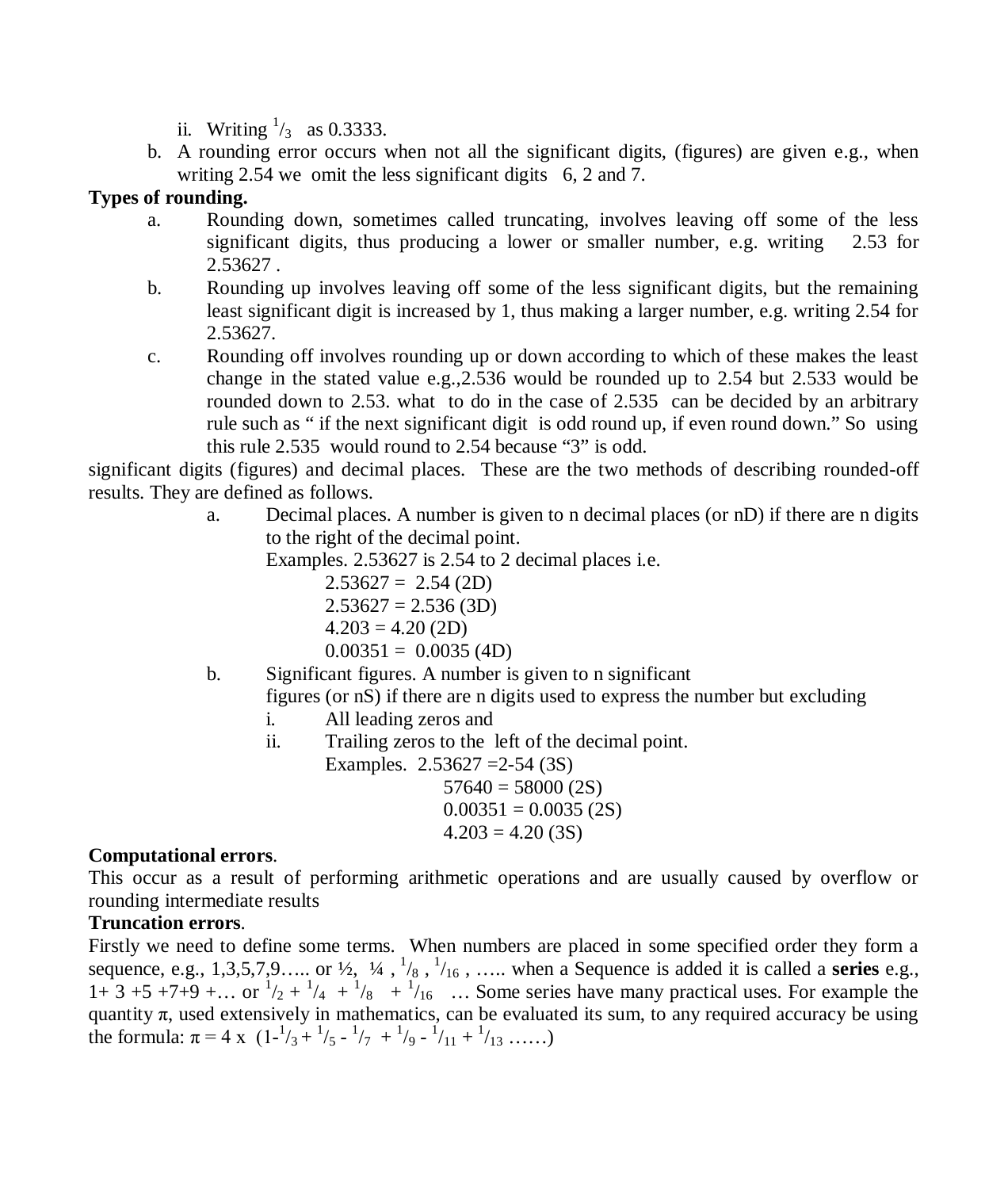The series is an **infinite** series since it goes on as far as we care to take it. In practice we might only use the first few terms to get an approximate value. We truncate a series if, when we calculate its sum, we leave off all terms past a given one, e.g.,

$$
1-{\bf \overset{1}{\mathstrut}}\prime_3+{\bf \overset{1}{\mathstrut}}\prime_5-{\bf \overset{1}{\mathstrut}}\prime_7
$$

is a truncated series. **A truncation** error is an resulting from the truncation of a series.

**Note.** *Rounding down* is also sometime called **truncation.**

## **Algorithmic errors.**

**An algorithm** is set of procedural steps used in the solution of a given problem and can be represented by pseudocode. Errors incurred by the execution of an algorithm are called **algorithmic errors.** A computer program is one type of algorithm. If two programs are available to perform a specified task, the one that produces the result with the greatest accuracy will have the smaller algorithmic error. Since each step in an algorithm may involve a **computational error,** the algorithm that achieves the result in fewer steps *may* have a smaller algorithmic error.

### **Errors in computer arithmetic**

In manual arithmetic calculations we may wish to estimate the accuracy of the data used in the calculation. The same problem exists with computer calculations, but we have to focus our attention on the errors introduced when the computer stores and handles data.

## **Rounding errors in stored data.**

Since all computers have a **finite word length** there is always a limit to the accuracy of the stores data, and many values will be rounded each time they are stored. The following factors are relevant.

- a. For **fixed – point integer representation** there is good control over accuracy within the, allowed range since there is no fractional part to be rounded.
- b. **In other fixed-point representations** where part or all of the number is fractional, rounding will occur often, but the precision provided may still allow reasonable control over accuracy during addition and subtraction.
- c. In **floating – point representations** almost all storage and calculations can lead to rounding errors.
- d. Rounding should be unbiased if possible, i.e., number should be rounded off rather than **up** or **down** when stored.

## **Unbiased rounding in binary.**

**Example.** Consider a very simple case where only the first two binary fraction places are available, as shown here. Consider values between  $\frac{1}{4}$  and  $\frac{1}{2}$ .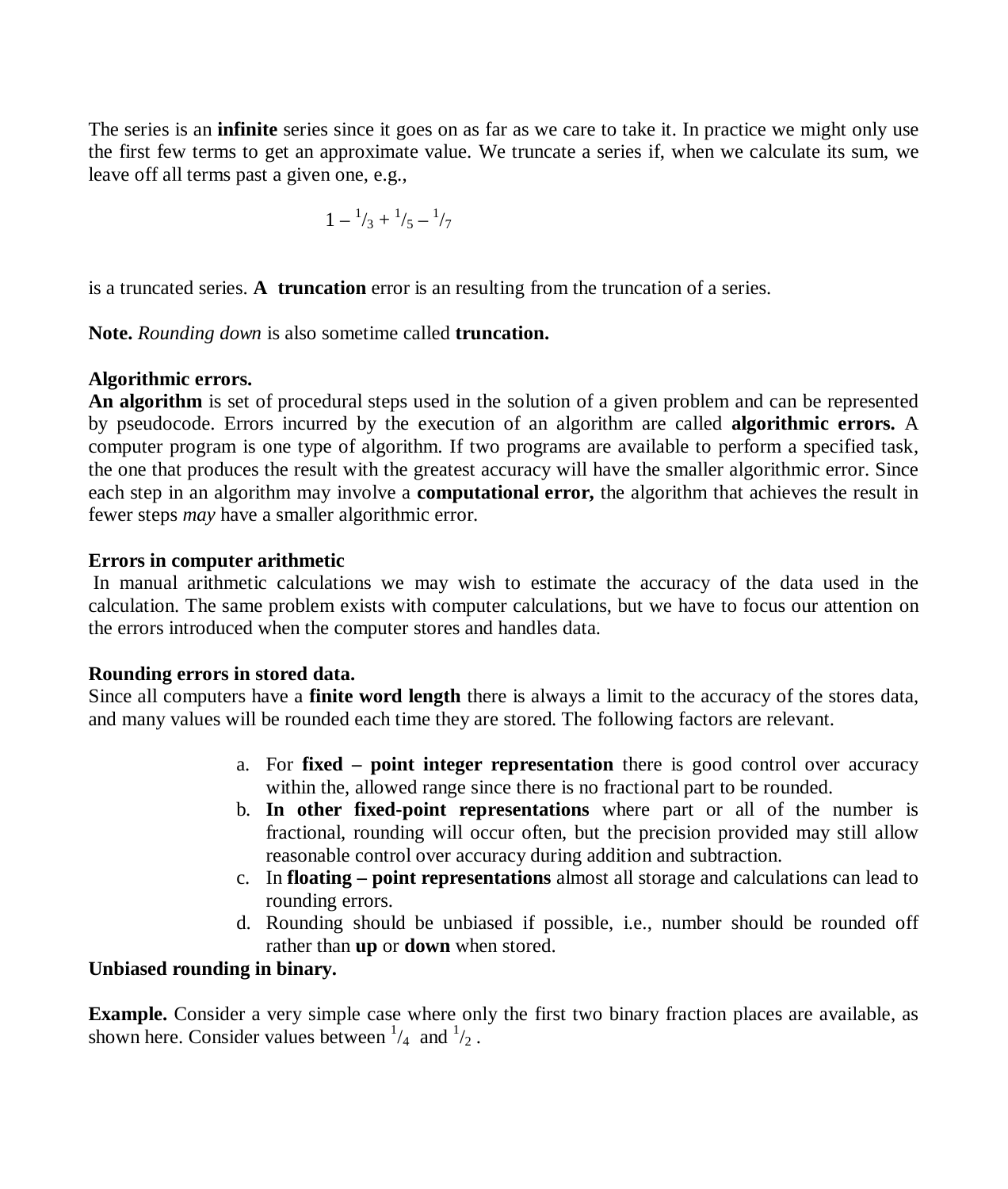### **Computer Arithmetic**

**Note.** The number with the *third* binary place "0" are rounded down whilst those with the same place "1" are rounded up. This suggests a general rule, which is. To round off a binary fraction to n place: If the  $(n + 1)$ <sup>th</sup> bit is zero, round down

If the  $(n + 1)$ <sup>th</sup> bit is one, round up quotation

### **Conversion errors.**

In converting fractions from decimal to binary for storage rounding errors are often introduced.

**Example.**  $\frac{4}{5}$  is easily represented as the decimal fraction 0.8. However, if we convert, 0.8 to binary we discover that it can only be represented as a recurring fraction, i.e., 0.1100110011001100…. suppose we are able to store only 6 bits of this fraction, i.e., 0.110011. if we convert this store value back to decimal we will get the value 0.796875 not 0.8! Conversion errors like this are very common.

### **Computational errors.**

- a. In general every arithmetic operation performed by a computer may produce a rounding error. The cause of this error will be one of:
	- i. the limited number of bits available to store the result, i.e., finite word length.
	- ii. Overflow or underflow (also a consequence of the first cause of this error type).
	- iii. Rounding in order to normalize a result.
- b. The size of the error will depend on these two main factors:
	- i. The size of the word length.
	- ii. The method of rounding up down or off.

Control over these errors depends on factors listed in under head of rounding errors discussed earlier.

#### **Error avoidance and reduction**

The following paragraphs outline a number of factors that either reduce errors or help in avoiding them. Detailed discussion of how these factors work is not merited but you should be able to verify the results from the examples given.

#### **Order of operations.**

It is better to add "floating-point" numbers in order of magnitude if possible. For example, try calculating  $0.595000 + 0.003662 + 0.000680$  using only 3 digit accuracy for each intermediate result.

## **Algorithmic error.**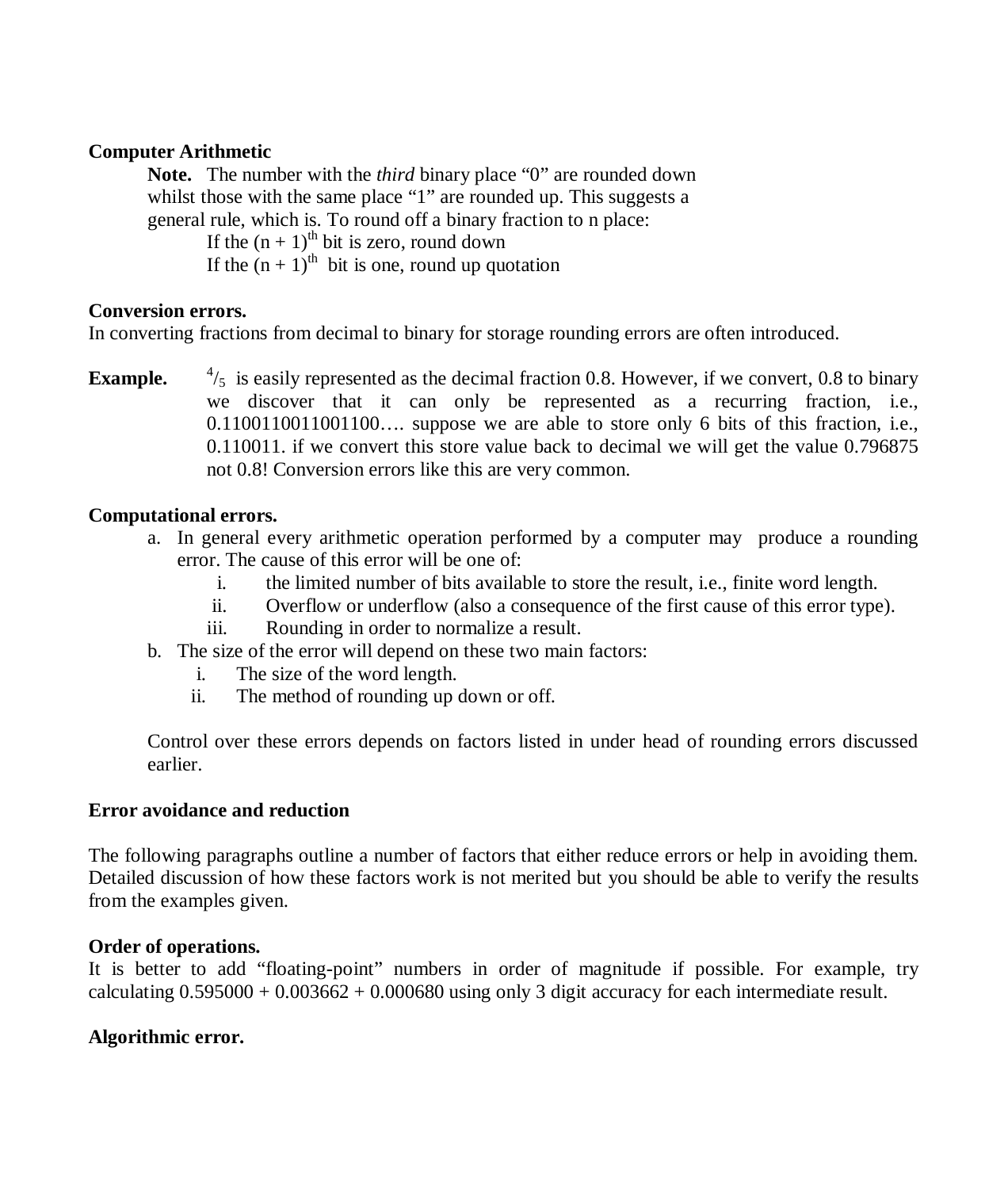The errors produced when using an algorithm will frequently depend on

- a. The order of the operations performed.
- b. The number of operations performed.

If the error from one stage of the algorithm are carried over to successive stages then the size of the error may "grow". These **accumulated errors,** as they are called, may ultimately make the obtained very unreliable.

# **Nesting.**

This reduces the number of operations, thereby reducing error accumulation. For example to evaluate  $3x^3 + 2x^2 + 5x + 1$  for a given x value use  $((3x + 2)x + 5)$  x + 1, starting with the innermost bracket and working outwards.

# **Batch adding.**

The is an extension of the method that will be describe later. A set of numbers to be added is grouped into several batches containing numbers of similar magnitude. Each batch total is found, then the batch totals are added.

A calculation is ill conditioned if small errors in the data used lead to large errors in the answer. **Equations** are ill conditioned if small changes in coefficients lead to large changes in the solution. Algebraic formulae as used in basic mathematics and statistics at school or college can easily become ill conditioned when certain specific values are substituted and should therefore only be used with caution. Software specially designed to solve such problems is normally based on alternative methods specially devised for the job. Such methods are relatively easy to find in suitable reference books.

# **DATA PROCESSING METHODS**

Data originates in many different forms and they are many methods of processing: manual, mechanical and electronic. The method used, however depends on its suitability to the task at hand. There are some that are best suited for electronic processing, while others are better done by manual methods.

## **Manual Method**

This involves preparing data by means of using such tools as pens, pencils, ledgers, files, folders etc. Improvements on these include using multi-copy forms, carbon paper etc. A good example is the daily marking of attendance register in school.

## **Advantages**

- a. They are generally cheap.
- b. Simple to operate.
- c. Easily adaptable to changes .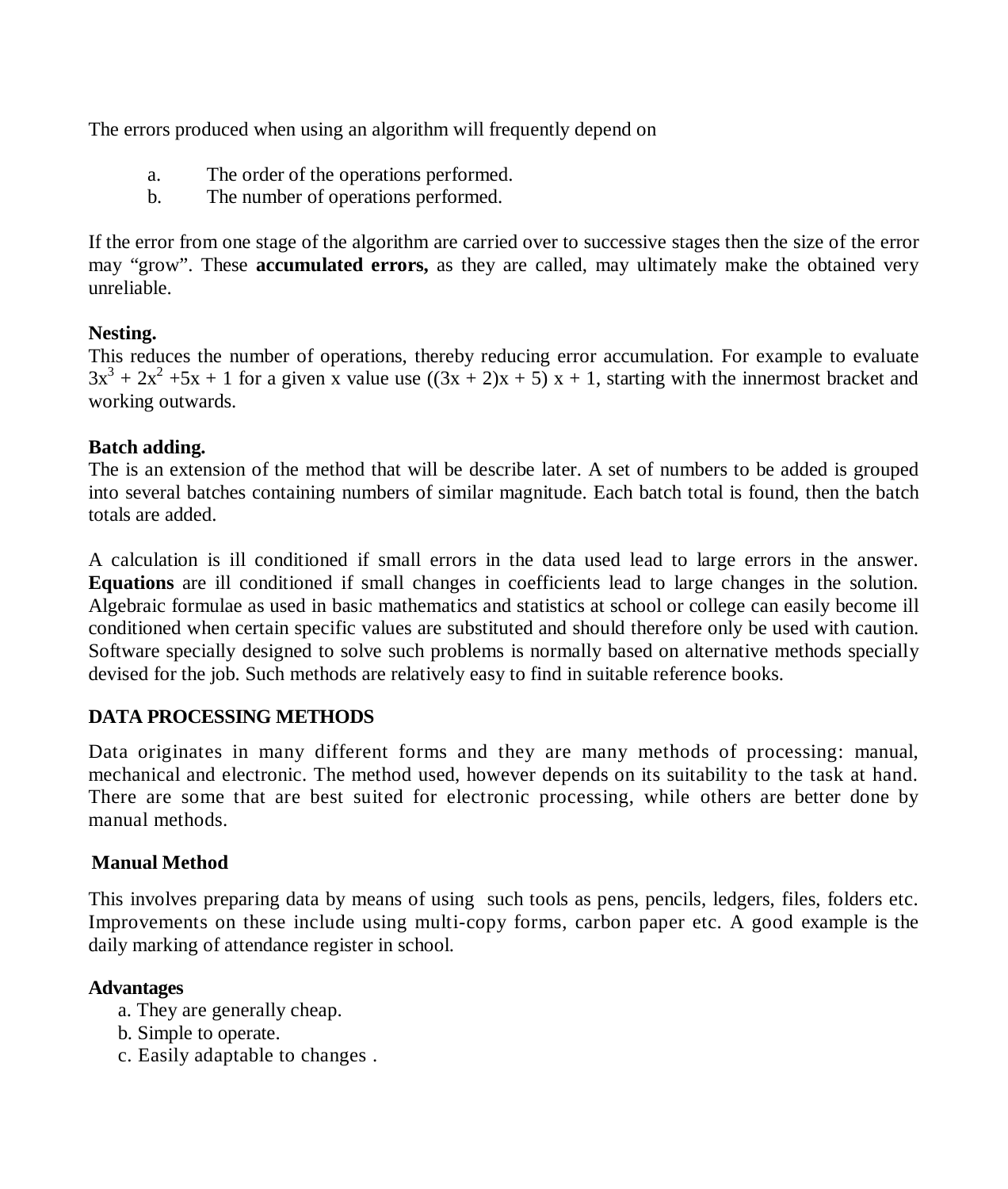d. Easily accessible.

# **Disadvantages**

- a. May take long time to complete.
- b. Cannot handle large of volume of work easily .
- c. Generally prone to errors.
- d. Waste a lot of manpower.

# **Mechanical Method**

This method involves the use of a combination of manual processes and mechanical equipment to carry out the function. Examples are Typewriters, Calculators etc.

# **Advantages**

- a. Widely used in large and small organizations.
- b. Can serve as input to electronic system.
- c. Quality and level of output greatly improved as compared to manual method .
- d. Requires less manpower than the manual method.

# **Disadvantages**

- a. Costly to purchase and maintain.
- b. Possibility of equipment breakdown.
- c. Produces lots of noise due to moving parts in the equipment .
- d. Usually slow in operation.

# **Electronic Method**

Here, the processing is done electronically by the system. There are two modes; batch processing and on-line processing.

## **Advantages**

- a. Faster analysis and results of processing
- b. Handles complex calculations and problems
- c. Can provide information in different and varied formats
- d. Provides more accurate results than the other two methods
- e. Work load capacity can be increased easily without hitches
- f. Provides for standardization of method
- g. Frees staff from clerical tasks for other tasks e.g. planning

# **Disadvantages**

- a. Initial acquisition cost may be high as well as maintenance costs
- b. Specialist personnel may be required
- c. Decreased flexibility as tasks become standards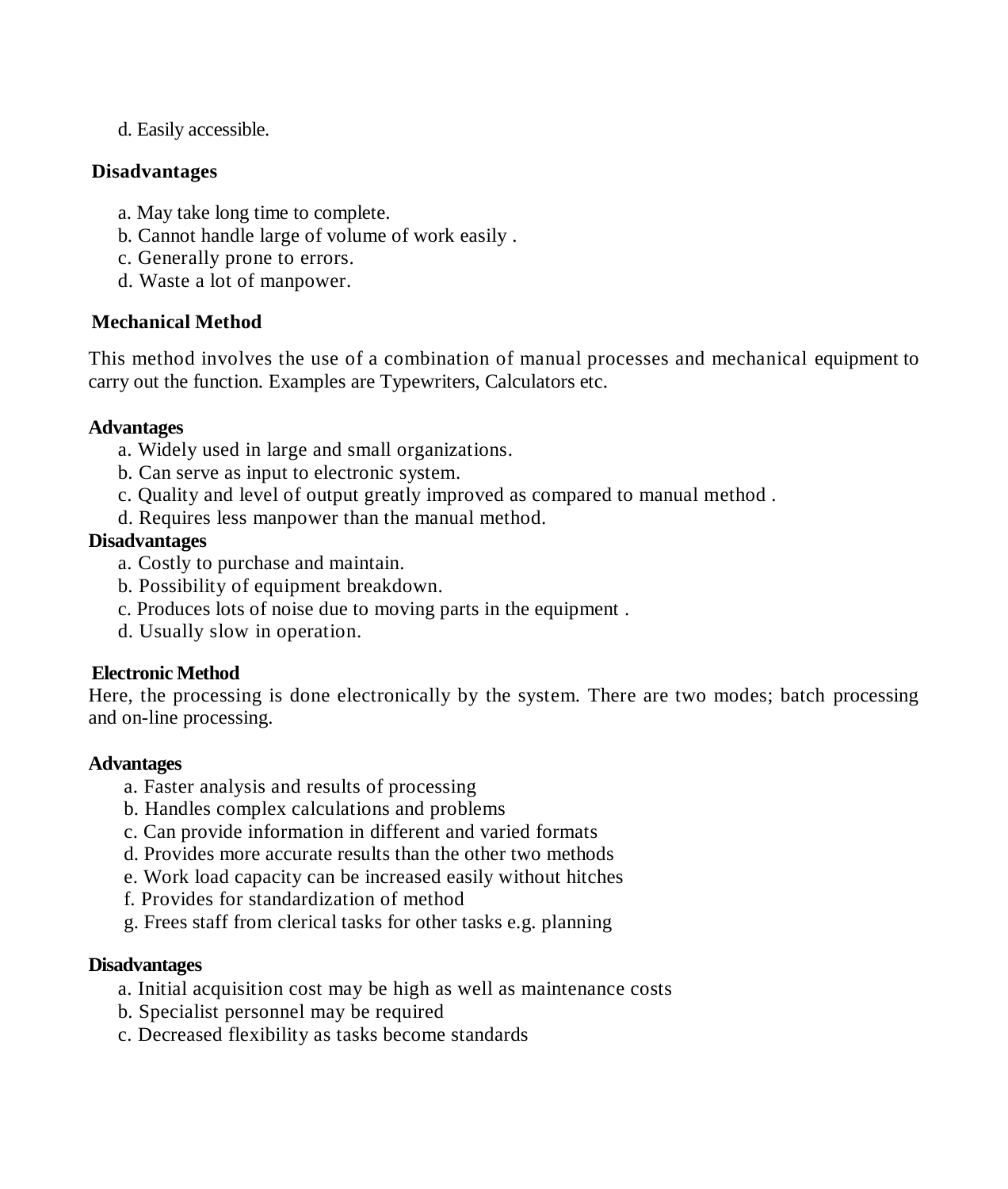# **PROCESSING MODES OF DATA PROCESSING**

There are two modes of computer data processing; **Batch Processing and On-line Processing.**

### **Batch Processing**

A method of processing information in which transactions are accumulated and stored until a specified time when it is necessary or convenient to process them as a group. This method is usually adopted in payroll processing and sales ledger updates.

## **On-line Processing**

A method of processing information in which, transactions are entered directly into the computer and processed immediately. The on-line method can take different forms. These forms are examined below.

*Real Time Processing* This is an on-line processing technique in which a transaction undergoes all the data processing stages immediately on data capture. This method is used in Airline ticket reservation and modern retail banking software.

*Multiprogramming -* This method permits multiple programs to share a computer system's resources at any one time through the concurrent use of the CPU. By concurrent use, we mean that only one program is actually using the CPU at any given moment, but that the input/output needs of other programs can be serviced at the same time. Two or more programs are active at the same time, but they do not use the same computer resources simultaneously. With multiprogramming, a set of programs takes turns using the processor.

*Multitasking - This* refers to multiprogramming on single-user operating system such as those in microcomputers. One person can run two or more programs concurrently on a single computer. For example, the user can be working on a word-processing program and at the same time be doing a search on a database of clients. Instead of terminating the session with the word processing program, returning to the operating system, and then initiating a session with the database program, multitasking allows the display of both programs on the computer screen and allows the user to work with them at the same time.

*Time Sharing -* This capability allows many users to share computer-processing resources simultaneously. It differs from multiprogramming in that the CPU spends a fixed amount of time on one program before moving on to another. In a time-sharing environment, the different users are each allocated a time slice of computer time. In this time slot, each user is free to perform any required operations; at the end of the period, another user is given a time slice of the CPU. This arrangement permits many users to be connected to a CPU simultaneously, with each receiving only a tiny amount of CPU time. Time-sharing is also known as interactive processing. This enables many users to gain an on-line access to the CPU at the same time, while the CPU allocates time to each user, as if he is the only one using the computer.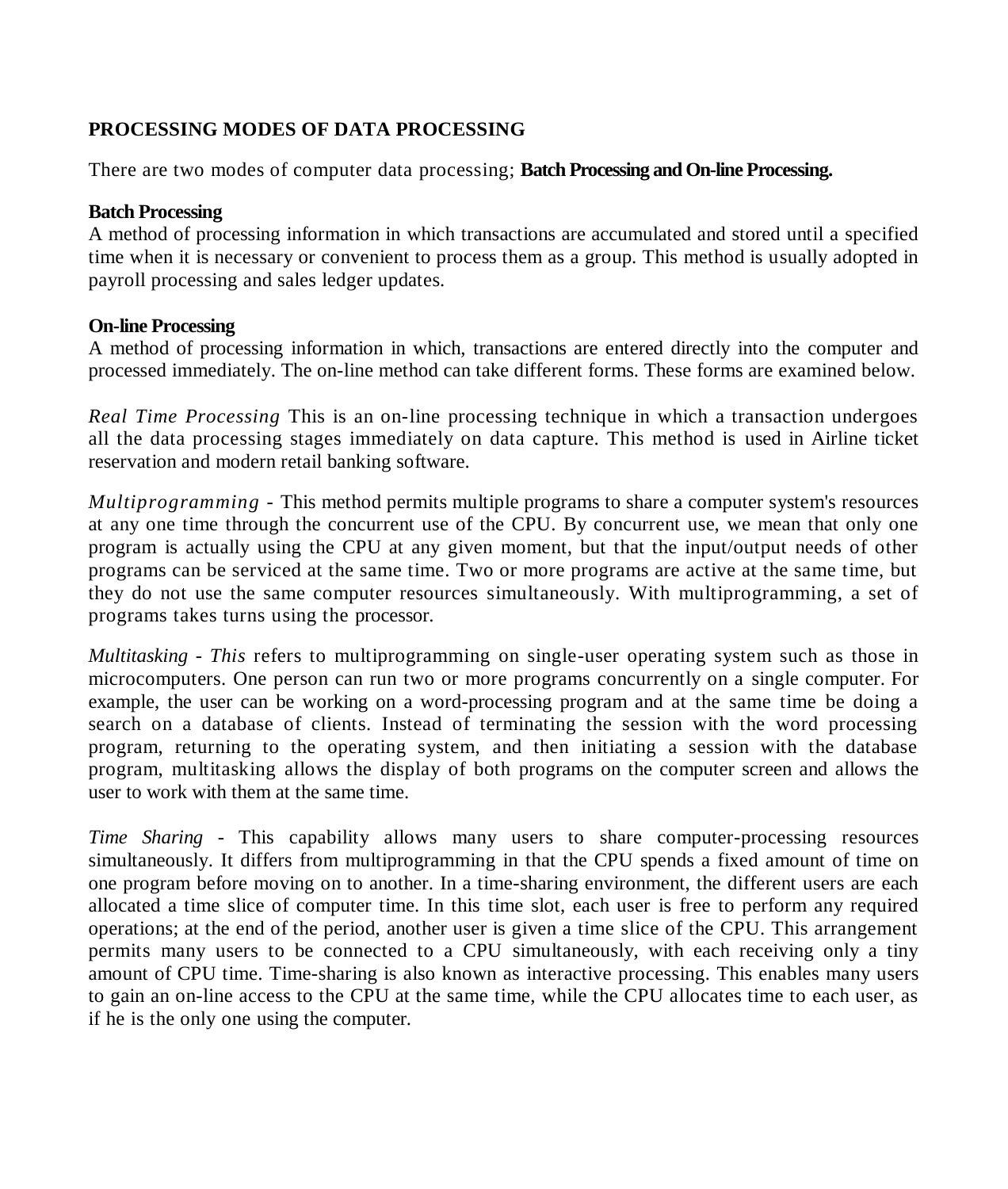*Virtual Storage -* Virtual storage was developed after some problems of multiprogramming became apparent. It handles programs more efficiently because the computer divides the programs into small fixed or variable length portions, storing only a small portion of the program in primary memory at one time, due to memory size constraints as compared program needs. Virtual storage breaks a program into a number of fixed-length portions called **pages** or variable length portions called **segments.** The programmer or the operating system determines the actual breakpoint between pages and segments. All other program pages are stored on a disk unit until they are ready for execution and then loaded into primary memory. Virtual storage has a number of advantages. First, primary storage is utilized more fully. Many more programs can be in primary storage because only one page of each program actually resides there. Secondly, programmers need not worry about the size of the primary storage area. With virtual storage, there is no limit to a program's storage requirements

### **Week Three**

A discussion on data and different validation techniques, for both on-line and batch systems of processing data. We shall also discuss data hierarchy, different file accessing, organization and processing methods

**Objective:** The objective is for the student to understand the various validation techniques, compare and contrast and examine the advantages and disadvantages of one validation technique has over the other. Student should be able to know and implement these various validation techniques. **Description:** calculation of check digit etc.

## **DATA VALIDATION TECHNIQUES**

GIGO stands for Garbage-In, Garbage-Out. This means that whatever data you pass or enter into the computer system is what would be processed. The computer is a machine and therefore has no means of knowing whether the data supplied is the right one or not. To minimize such situations that may lead to the computer processing wrong data and producing erroneous output, data entered into a computer is validated within specific criteria to check for correctness before being processed by the system. This process is called **DATA VALIDATION.** We stated above that computer data processing is done in batch and **on-line processing modes** and we shall therefore discuss data validation techniques under each of these two modes.

## **Batch Control**

This type of input control requires the counting of transactions or any selected quantity field in a batch of transactions prior to processing for comparison and reconciliation after processing. Also, all input forms should be clearly identified with the appropriate application name and transaction type (e.g. Deposits, Withdrawals etc). In addition, prenumbered and pre-printed forms can be used where constant data are already printed and used to reduce data entry or recording errors.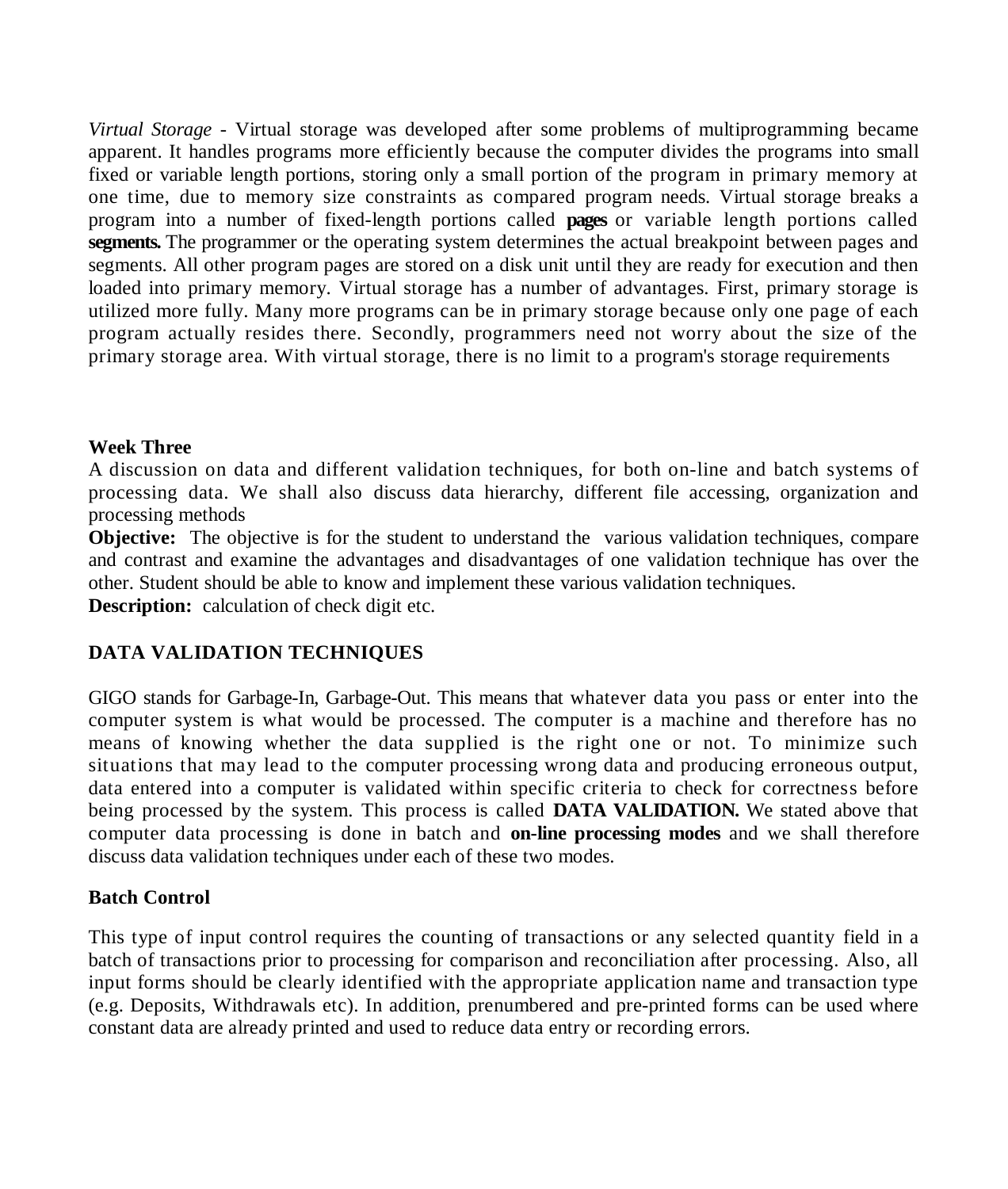## **Types of Batch Controls include:**

- **Total Monetary Amount** This is used to verify that the total monetary value of items processed equals the total monetary value of the batch documents.
- **Total Items -** This verifies that the total number of items included on each document in the batch agrees to the total number of items processed. For example, the total number of items in the batch must equal the total number of items processed.
- **Total Documents -** This verifies that the total number of documents in the batch equals the total number of documents processed. For example, the total number of invoices agrees with the number of invoices processed.
- **Hash Total -** Hashing is the process of assigning a value to represent some original data string. The value is known as hash total. Hashing provides an efficient method of checking the validity of data by removing the need for the system to compare the actual data, but instead allowing them to compare the value of the hash, known as the hash total, to determine if the data is same or different. For example, totals are obtained on an identifier (meaningless) data fields such as account number, part number or employee number. These totals have no significance other than for internal system control purposes. The hash total is entered at the start of the input process; after completion, the system re-calculates this hash total using the selected fields (e.g. account number) and compares the entered and calculated hash total. If the same, the batch is accepted or otherwise rejected.

# **On-Line Transactions Control**

An advantage of on-line real time systems is that data editing and validation can be done up front, before any processing occurs. As each transaction is input and entered it can be operator prompted immediately an error is found and the system can be designed to reject additional input until the error is corrected. The most important data edit and validation techniques are discussed below, but the list is by no means exhaustive.

- **Reasonableness Check -** Data must fall within certain limits set in advance or they will be rejected. For example, If an order transaction is for 20,000 units and normally not more than 100 units, then the transaction will be rejected.
- **Range Check -** Data must fall within a predetermined range of values. For example, if a human weighs more than 150kg, the data would be rejected for further verification and authorization.
- **Existence Check -** Data are entered correctly and agree with valid predetermined criteria. For example, the computer compares input reference data like Product type to tables or master files to make sure the codes are valid.
- **Check Digit -** An extra reference number called *a check digit follows an* identification code and bears a mathematical relationship to the other digits. This extra digit is input with the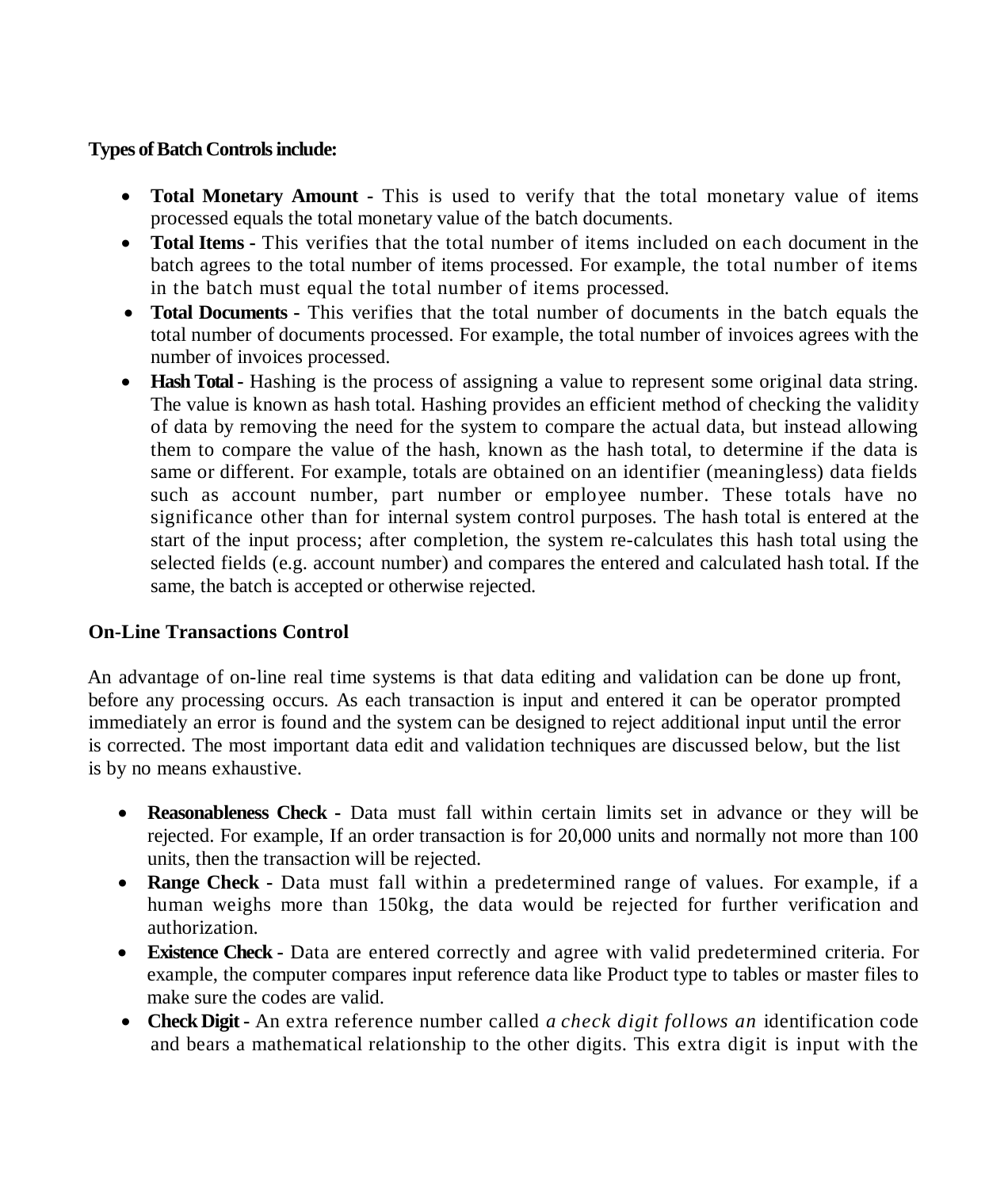data, recomputed by the computer and the result compared with the one entered. **Modulo Numbers and check Digits Calculation**

```
INTRODUCTION
```
- 1. i. A check digit is a means of ensuring that a number (e.g. a customer account number) maintains it validity.
	- ii. It is calculated using a modulus are used in practice and each had varying degrees of success at preventing certain types of errors MODULUS 11 (eleven) is used here.
- 2. Modulus notation. Two numbers are congruent in a modulus if both yield the same reminder

When divided by the modulus

means congruent to E.g. 8  $=3 \pmod{5}$ i.e., has remainder 3 if division by 5, and so does 3

3 Finding modulus 11 check digits requires the division by 11 to find a reminder, e.g., 15=4 (mod 11).

# **CALCULATIONS.**

- 4. Check digits are calculated by a computer in the first place and are generally used in conjunction with fixed data (i.e., customers' number, etc ). As a result of a test done on modulus 11 it was discovered that is detected all transcription and transposition errors and 91% of random errors.
- 5. Calculating the check digit The yield gives a weighting i. Original code number  $\begin{array}{c} 6349 \end{array}$  factor for each digit in ii. Multiply each digit by the yield  $\overline{5432}$  the original number. iii. Product =  $(6x5) = 30$  $(3x4) = 12$  $(4x3) = 12$  $(9x2) = 18$
- iv. Sum of products 30+12+12+18 =**72**
- v. division by  $11 = 6$ , remainder 6, i.e.  $72 = 6 \pmod{11}$
- vi. subtract remainder from modulus **(i.e. 11-6)**=5
- vii. 5 is the check digit.
- viii.Code number now becomes **63495.**
- ix. If the number yields a check digit greater than 9 it may be discarded or the check digit replaced by some other value.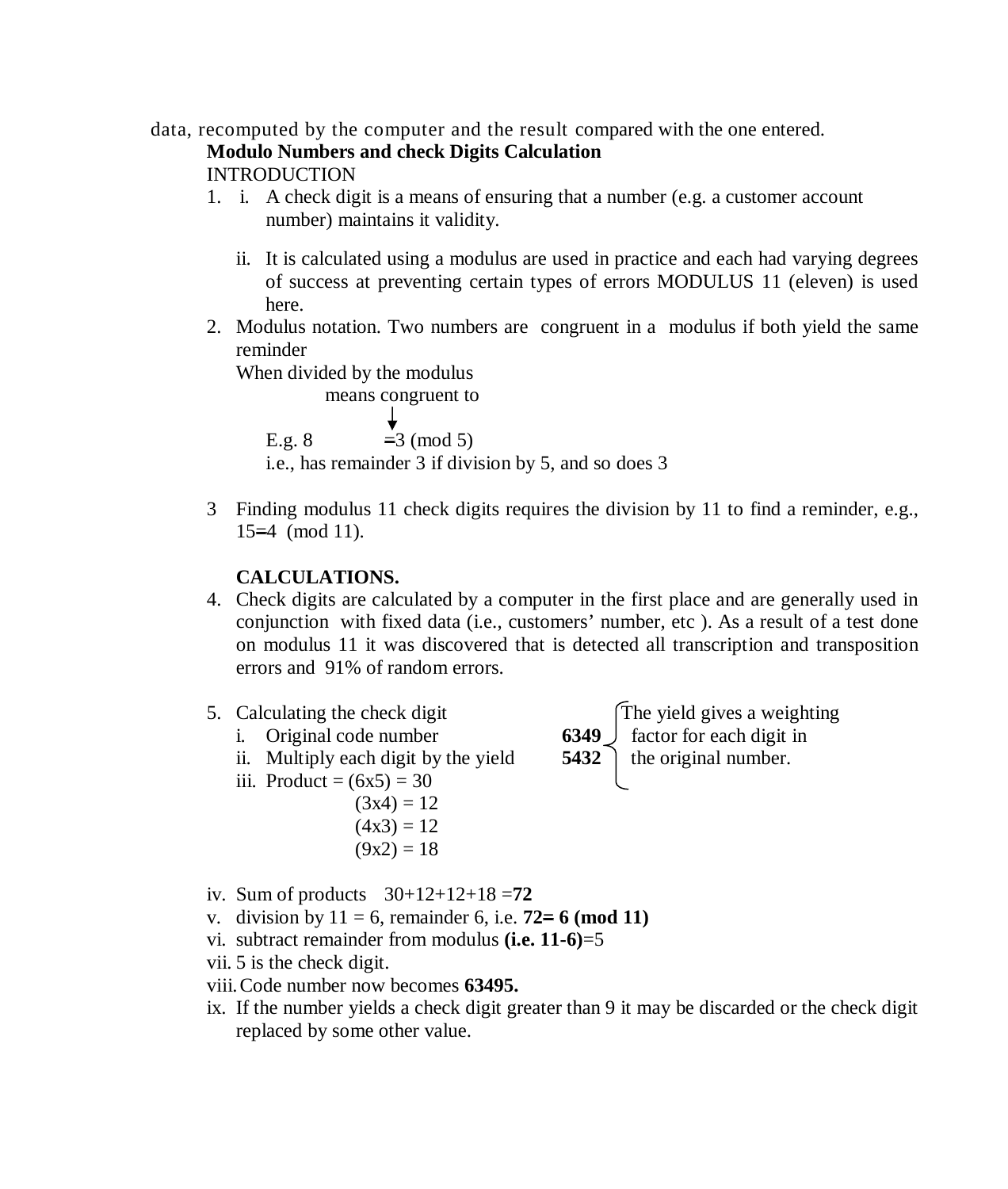- 6. Checking numbers. When the code number is input to the computer precisely the same calculation can be carried out (using weight of 1 for the rightmost digit ) and the resultant remainder should be 0. If not, then the number is incorrect.  $63495 = (6x5) + (3x4) + (4x3) + (9x2) + (5x1) = 77$  Divide by 11, remainder = 0
- 7. This check can be carried out off-line by a machine called CHECK DIGIT VERIFIER
- 8. This is a useful programming exercise and it may also be worth including an examination project in which account numbers or similar keys were used.
- 9. Check digits are used in many situations. The ISBN number in any book (see the back cover page of a textbook ) is just one example.
- **Completeness Check -** A field should always contain data and riot zeros or blanks. A check of the field is performed to ensure that some form of data, not blanks or zeros is present. For example, employee number should not be left blank as it identifies that employee in the employee record.
- **Validity Check -** This is the programmed checking of data validity in accordance with predetermined criteria. For example, a gender field should contain only M(ale) or F(emale). Any other entry should be rejected.
- **Table Lookups -** Input data complies with predetermined criteria maintained in a computerized table of values. For example, a table maintains the code for each local government in the country and any number entered must correspond to codes found in the table.
- **Key Verification -** another individual using a program that compares the original entry to the repeated keyed input repeats the key-in process. For example, the account number, date and amount on a cheque is keyed in twice and compared to verify the keying process.
- **Duplicate Check -** New transactions are matched to those previously entered. For example, an invoice number is checked to ensure that it is not the same as those previously entered, so that payment is made twice.
- **Logical Relationship Check -** If a particular condition is true, then one or more additional conditions or data input relationship might be required to be true before the input can be considered valid. For example, an employee applying to be paid maternity leave allowance may be required to be at least eighteen years from date of birth or employment date and be a female employee.

# **Week Four**

Data hierarchy, file accessing (sequential, direct, index sequential and object oriented file access), flat file database file, file processing (updating, sorting, merging, blocking, searching and matching), physical storage consideration, initialization, formatting, defragmentation method.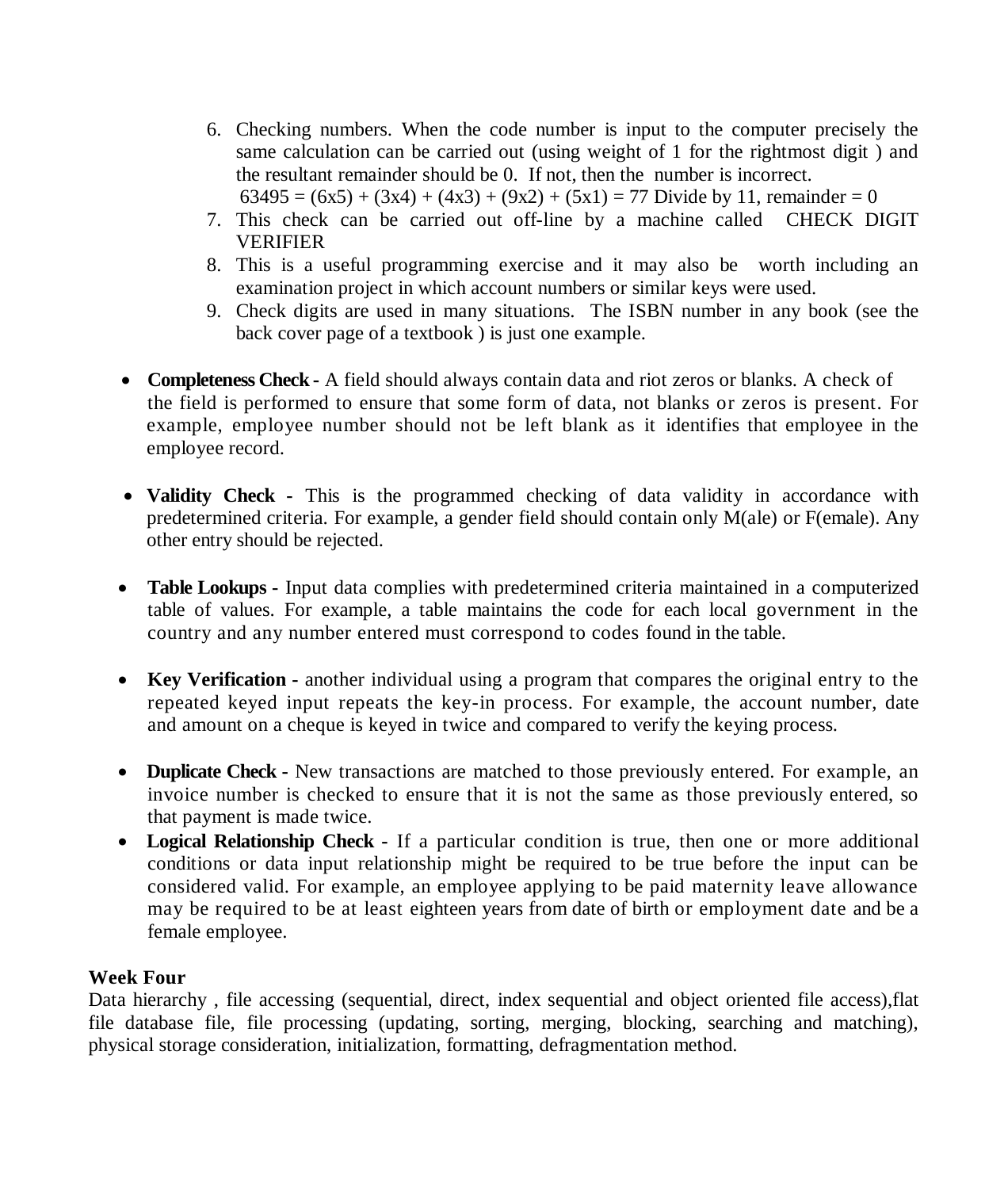# **Objective**:

- To explore programming language constructs that support data abstraction and
- To discuss the general concept of file access and processing in data processing.
- Impact to student the knowledge required in choosing appropriate file access and processing technique when developing data processing application software.

**Description:** Data constituent in their hierarchy are discussed in detail and storage preparatory requirement of storage devices need were emphasized.

# **The Data Hierarchy**

A computer system organizes data in a hierarchy that starts with bits and bytes and progresses to fields, records, files, and databases.

**Bit:** This represents the smallest unit of data a computer can handle. A group of bits, called a byte, represents a single character, which can be a letter, number or other symbol.

**Field:** A field is a particular place in a record where an item of information can be held or a grouping of characters into a **word,** group of words or a complete number (e.g. a person's first name or age), is called a **field**.

**Record:** A group of related fields, such as a student's name, class, date admitted, age or record is a collection of related items of data treated as a unit.

**File:** A file is organized collection of related records which are processed together. It is also referred to as a data set. The files is a collection of records relating to some class of object e.g. records of all insurance policies issue by an insurance company, records of all employees of firm, student records etc. A group of records of the same type (e.g. the records of all students in the class) is called a *file***.** 

**Database:** A group of related files (e.g. the personal history, examinations records and payments history files) make up a database. A record describes an entity. An entity is a person, place, thing, or event on which we maintain information. An employee record is an entity in a personnel records file and maintains information on the employees in that organization. Each characteristic or quality describing a particular entity is called an **attribute.** For example, employee name, address, age, gender, date employed is an attribute each of the entity personnel. The specific values that these attributes can have can be found in the field of the record describing the entity. Every record in the file contains at least one field that uniquely identifies that record so that the record can be retrieved, changed, modified or sorted. This identifier is called the key field. An example of a key field is the employee number for a personnel record containing employee data such as name, address, age, job title etc.

# **File Accessing Methods**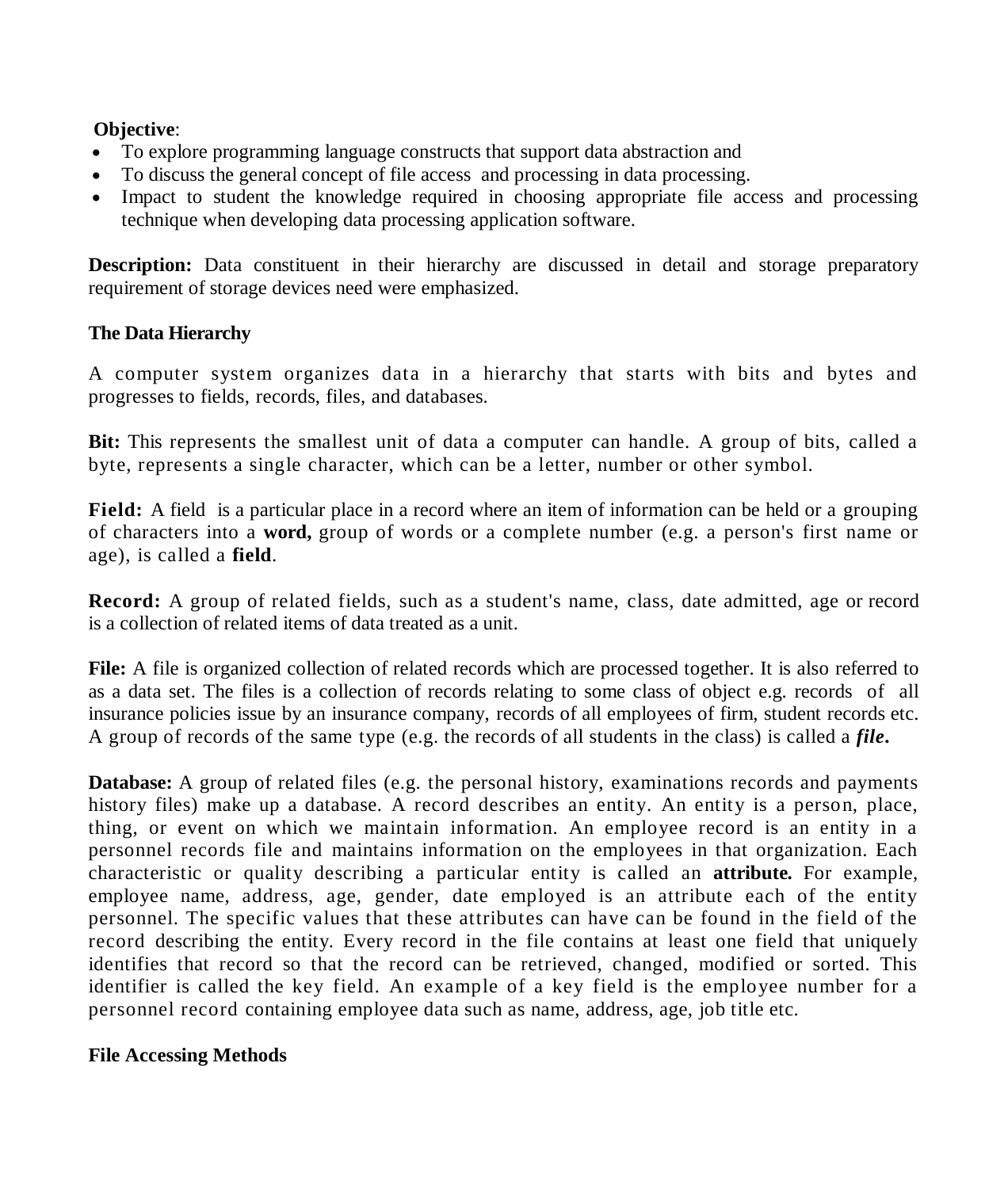Computer systems store files in secondary storage (e.g. hard disks) devices. The records can be arranged in several ways on the storage media, and the arrangement determines the manner in which the individual records can be accessed or retrieved.

**Sequential Access File Organization** - In sequential file organization, data records must be retrieved in the same physical sequence in which they are stored. Sequential file organization is the only method that can be used on magnetic tape.(e.g. data or audio tape). This method is used when large volumes of records are involved and it is suitable for batch processing as it is slow.

**Direct/Random Access File Organization** - This is a method of storing records so that they accessed in any sequence without regard to their actual physical order on the storage media. This method permits data to be read from and written back to, the same location. The physical location of the record in the file can be computed from the record key and the physical address of the first record in the file, using a *transform algorithm,* not an index. (The transform algorithm is a mathematical formula used to translate the key field directly into the record's physical location on disk.) Random access file organization is good for large files when the volume of transactions to be processed against the file is low. It is used to identify and update an individual's record on a real-time basis. It is fast and suitable for on-line processing where many searches for data are required. It is faster than sequential file access method. An example is an on-line hotel reservation system.

**Index Sequential Access Method (ISAM) -** This file access method directly accesses records organized sequentially using an index of key fields. An index to a file is similar to the index of a book, as it lists the key fields of each record and where that record is physically located in storage to ensure speedy location of that record. ISAM is employed in applications that require sequential processing of large numbers of records but occasionally require direct access of individual records. An example is in airline reservation systems where booking can be taking place in different parts of the world at the same time accessing information from one file. ISAM allows access to record in the most efficient manner.

**Flat File -** Supports a batch-processed file where each record contains the same type of data elements in the same order, with each data element needing the same number of storage spaces. Supports a few users' needs. It is inflexible to changes. It is used to enter data into an application automatically in a batch mode, instead of record by record. This process of automatic batch data entry is also referred to as a File Upload process.

**Database File -** A database supports multiple- users needs. The records are related to each other differently for each file structure. Removes the disadvantages of flat files.

**Object Oriented File Access -** Here, the application program accesses data objects and uses a separate method to translate to and from the physical format of the object.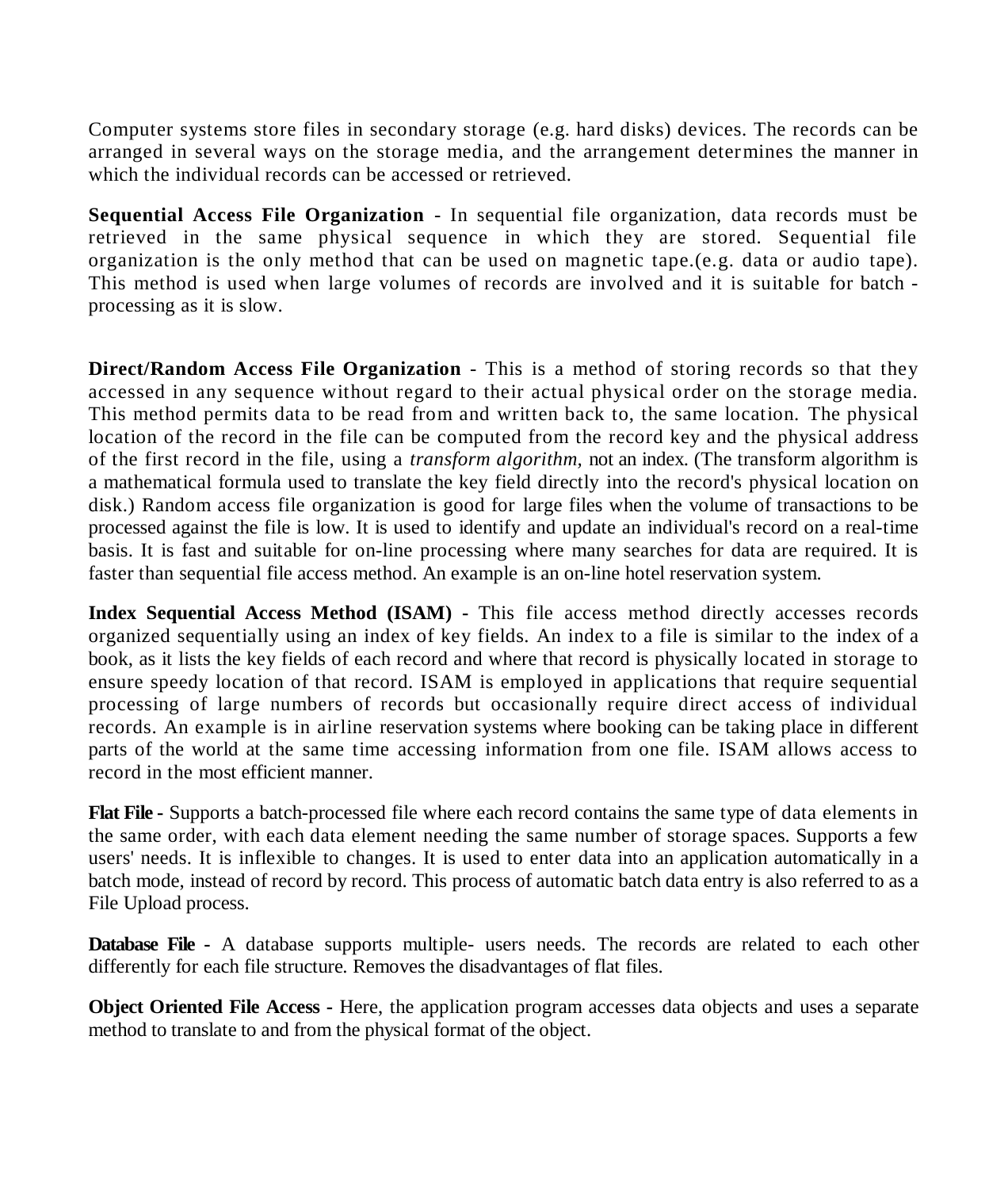# **File Processing**

Different processes can be performed on files stored in the computer system. These processes include:

- **Updating -** The process of bringing information contained in the file up to date by feeding in current information.
- **Sorting -** Arranging the records in a file in a particular order (e.g. in alphabetical or numerical order within a specified field).
- **Merging -** Appending or integrating two or more files into a bigger file.
- **Blocking -** This is to logically arrange the records in a file into fixed or variable. blocks or sets that can be treated as a single record at a time during processing. The gap between each block is known as the inter-block gap..
- **Searching -** This involves going through a whole file to locate a particular record or a set of records, using the key field.
- **Matching -** This involves going through a whole file to locate a particular record or a set of records, using one or a combination of the file attributes or fields.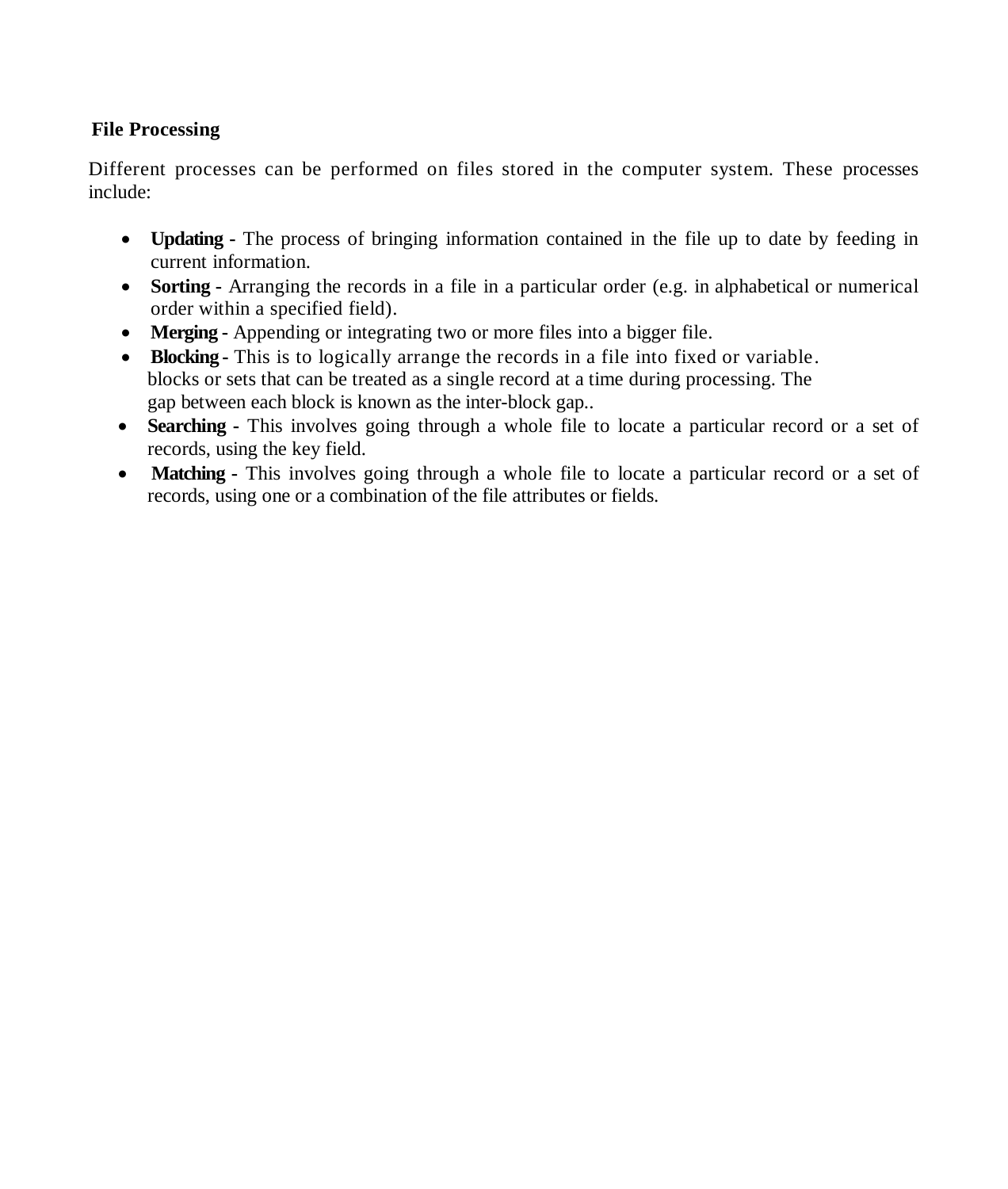### **Physical storage consideration**

"Volume" is a general term for any individual physical storage medium that can be written to or read from. Examples include: a fixed hard disk, a disk pack, a floppy disk, a CD-ROM, a disk cartridge or a tape cartridge.

**Initialization:** Before a disk may be recorded upon it normally has to be initialized which involves writing zeroes to every data byte on every track. A special program is normally supplied for this purpose. Clearly, the re-initialization of a disk effectively eliminates all trace of any existing data.

**Formatting:** In addition to Initialization the disk has to be formatted which means that a regular pattern of blank sectors is written onto the tracks. In the case of floppy disks the "formatting" program normally combines formatting with Initialization. On magnetic tapes the format is defined when the tape is mounted on the drive. Blocks of data are then formatted as they are written to the tape. The format determines the effective storage capacity of the volume. For example, a double sided floppy disk with 80 tracks per side and 9 sectors per track with each sector containing 512 data bytes will have a storage capacity of 720 Kbytes (i.e., 9 x 40 x 2 x 512 bytes). Formats depend upon the manufacturer and operating system used. If data is to be transferred from one computer to another not only must be the volume physically interchangeable between drives the volume format must be compatible too. In present day floppy disks is out of usage but Compact Disk (CD) and Digital Video Disk are the present time usage these also requires the initialization and formatting as well though during its writing process under the control of the Operating System or specialize disk writer software installed.

## **Disk defragmentation**.

**Fragmentation:** As data is stored on a newly formatted disk the data is written to unused contiguous sectors (i.e., those sectors which follow one another). If data is erased then the deleted sectors may leave "holes" of free space among used sectors. Over time, after many inserts and deletes, these free sectors may be scattered across the disk so that there may be very little contiguous free space. This phenomenon is called "disk fragmentation". If a file, such as a document file say, is written to the disk the read-write heads will have to move about as they access the fragmented free space. This slows down the writing process and will also slow down any subsequent reads. Therefore, performance suffers. When this happens it may be possible to use a special disk defragmenter program to re-organise the data on the disk so as to eliminate the fragmentation.

- a. Auxiliary storage is used, as its name suggests, to supplement main storage.
- b. The descriptions have concentrated on the physical features rather than uses.
- c. The main auxiliary storage media are in *magnetic* form.
- d. The main hardware devices and media for auxiliary storage are
	- i. Magnetic disk unit magnetic disk.
	- ii. Magnetic diskette unit magnetic diskette (floppy disk).
	- iii. Optical disk unit optical disk.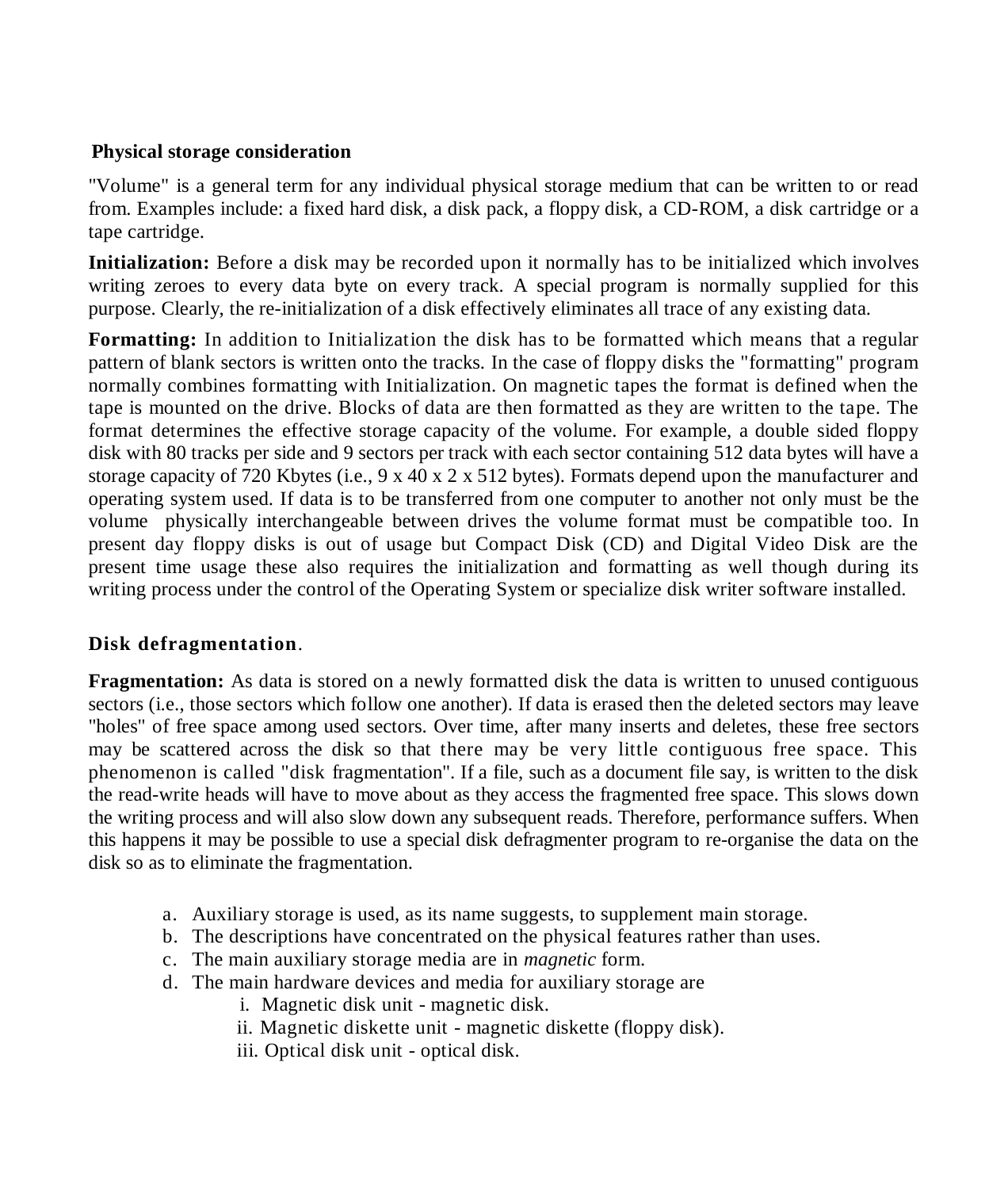iv. Magnetic tape unit - magnetic tape. The comparative performance of backing storage media and devices is shown

| <b>Devices</b>                        | <b>Typical</b>           | Typical                        | <b>Typical</b>                                        | Types of                         | Where used                                                                                       |
|---------------------------------------|--------------------------|--------------------------------|-------------------------------------------------------|----------------------------------|--------------------------------------------------------------------------------------------------|
| And<br>Media.                         | <b>Access</b><br>Time.   | Storage<br>Capacities.         | <i>i</i> transfer<br>Rates.                           | Storage<br><b>SAS</b><br>or DAS. | as primary<br>medium.                                                                            |
| 1. Floppy disk<br>(diskette)          | 260 <sub>ms</sub>        | 180 K bytes to<br>1.25 M bytes | 24,000 bps -<br>$50,000$ bps<br>(bytes per<br>second) | <b>DAS</b>                       | Small micro<br>computer based<br>systems - oth<br>erwise as a back<br>up medium for<br>hard disk |
| 2. Magnetic<br><b>Disk</b>            | $20 - 60$ ms             | 60 Mbytes -<br>5 Gbytes        | 312,000 bps -<br>2,000,000 bps                        | <b>DAS</b>                       | Minicomputers<br>and                                                                             |
| 3. Optical<br>Disk                    | Looms                    | 55 Mbytes -<br>10 Gbytes       | 200,000 bps                                           | <b>DAS</b>                       | Minicomputers<br>and mainframes<br>- for archiving<br>or on-line back                            |
| 4. Magnetic<br>Tape<br>(reel-to-reel) | A search is<br>required. | 40 Mbytes -<br>160 Mbytes      | $160,000$ bps -<br>1,250,000 bps                      | <b>SAS</b>                       | Minicomputers<br>and mainframes<br>- mostly as a<br>back-up<br>medium                            |
| 5. Magnetic<br>tape cartridge         | A search is<br>required. | 50 Mbytes -<br>10 Gbytes       | 160,000 bps<br>$-2.6$ Mbps                            |                                  | Microcompute<br>And<br>minicomputers.                                                            |
| 6. Magnetic<br>tape cassette          | A search is<br>required. | $Up$ to<br>145,000 bytes.      | $10 \text{bps}$<br>33,000 bps                         | <b>SAS</b>                       | Small micro<br>Computer<br>systems.                                                              |

**Fig. 4**: Comparative performance of backing storage media and devices.

## **Points to note**

- a. Note the terms "on-line" and "off-line". "On-line" means being accessible to and under the control of the processor. Conversely, "off-line" means *not* accessible to or under the control of the processor. Thus, *fixed* magnetic disks *are permanently* "on-line"; a magnetic tape reel or an exchangeable magnetic disk pack is "on-line" when placed in its respective units, but "off-line" when stored away from the computer, terminals, *wherever* their physical location, are said to be "on-line" when directly linked to the processor.
- b. On exchangeable disks, the read-write heads serving each *surface will* be positioned over the *same relative track* on *each surface* because the arms on which they are fixed move simultaneously.
- c. The "jukebox" was introduced in this segment as an option used with CDs but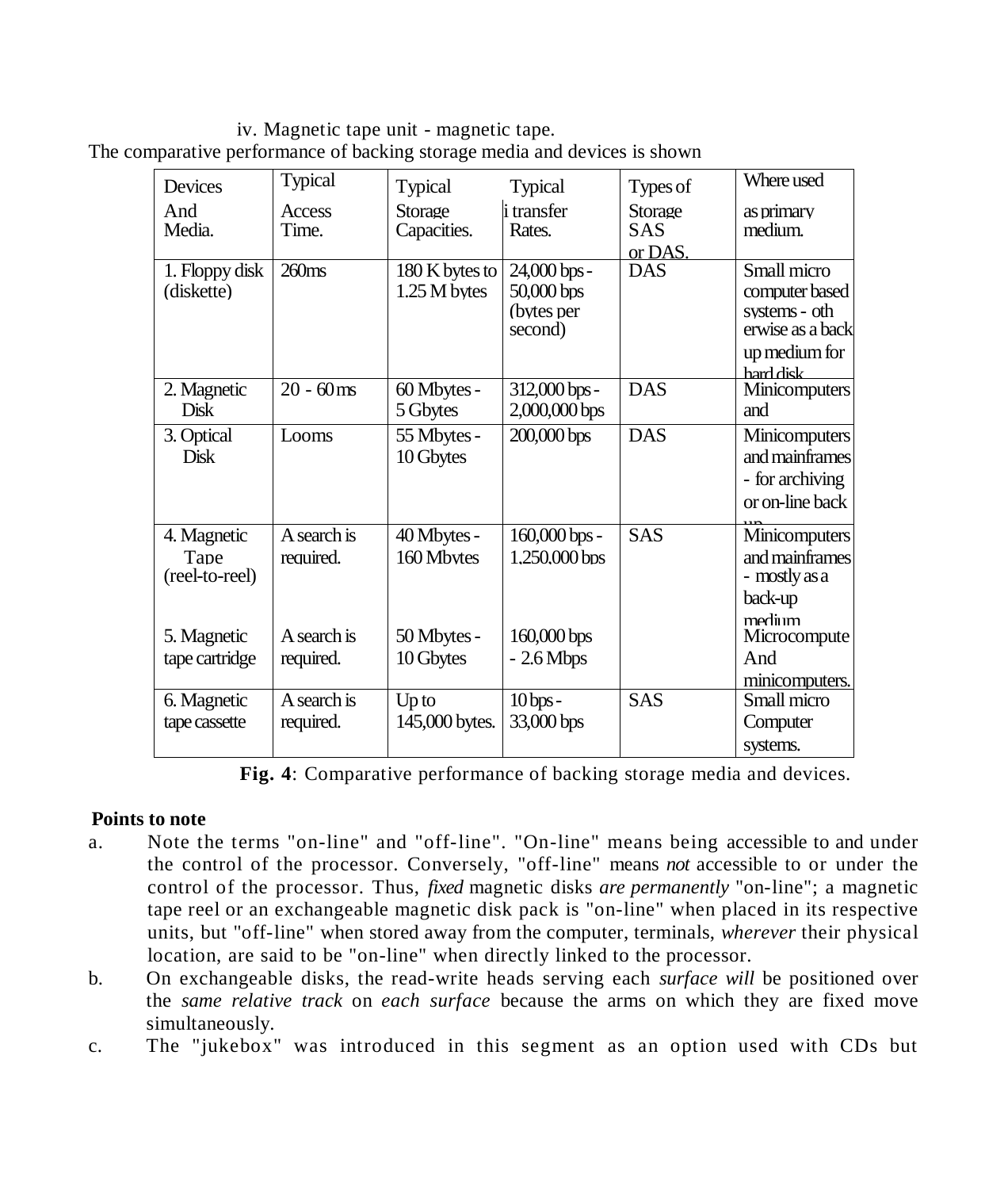jukeboxes are available for a variety of disk devices.

- d. The term *"cartridge" is* ambiguous unless prefixed by *"tape"* or *"disk".*
- e. The devices and media have been separated for ease of explanation. It should be noted, however, that in the case of the *fixed* disk the media are permanently fixed to the device, and therefore they cannot be separated.
- f. Backing storage is also called **auxiliary storage.**
- g. Input, output and storage devices are referred to collectively as peripheral devices.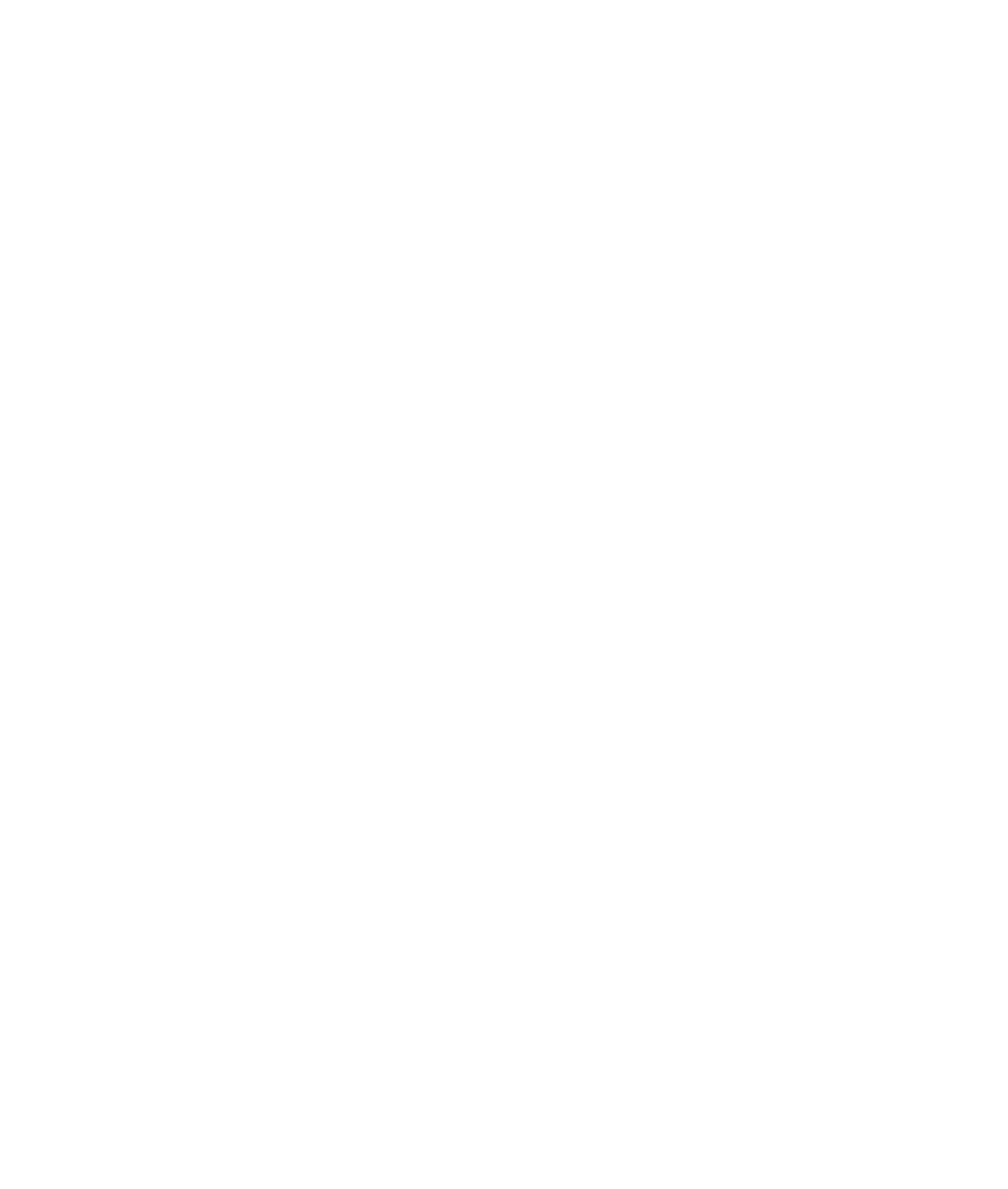# **Week Five Lecture Note**

Terminals and workstations, printers and there features, Actuators **Objective**:

I

- To discuss the general concept of distributed systems approach to data processing.
- Impact to student the knowledge of processing in distributed system environment.
- To discuss the techniques use by various printer types in printing hardcopy output
- To have know how required in choosing appropriate printer for output design

**Description:** Distributed processing and printers with the kind of hardcopy output quality generated are discussed in detail and features of the printers were emphasized.

### **Terminals and Workstations**

All these devices are "keyboard devices", which merely means that their primary means of entering data to the computer is via a keyboard. The keyboards resemble the QWERTY typewriter keyboard, but usually have several additional keys, which are used for other purposes depending upon the type of device.

### **Terminals**

Ever since inception of computer the most common form of **terminal** is the VDU. Terminals have a keyboard for input and a display screen or printer to show both what is typed in and what is output by the computer. Terminals which have a printer instead of a screen are called "terminal typewriters". They are now rather outdated and rare, so the name "terminal" is now normally synonymous with VDU and is often used instead. There are many different types of VDU terminals in use today. Only the more common features and variants will be described.

## Features of the **VDU Terminal.**

- a. It is a dual-purpose device with a keyboard for data input and a cathode ray tube screen for output. The latter is similar to a TV screen. The screen is normally housed along with the device's electronic components in a cabinet similar to that used for a PC's monitor.
- b. The keyboard resembles the QWERTY typewriter keyboard, but usually has several additional keys, which are used to control and edit the display.
- c. Characters are displayed on the screen in a manner that resembles printed text. A typical full screen display is 24 rows by 80 columns (i.e., 1920 characters).
- d. The display can normally be generated in two different modes:
	- i. Scrolling mode in which lines appear at the bottom and move up the screen rather like credits on a movie screen.
	- ii. Paging mode in which one complete screen-full is replaced by another, rather like a slide projector display.
- e. Most VDUs have features that allow particular parts of the display to be highlighted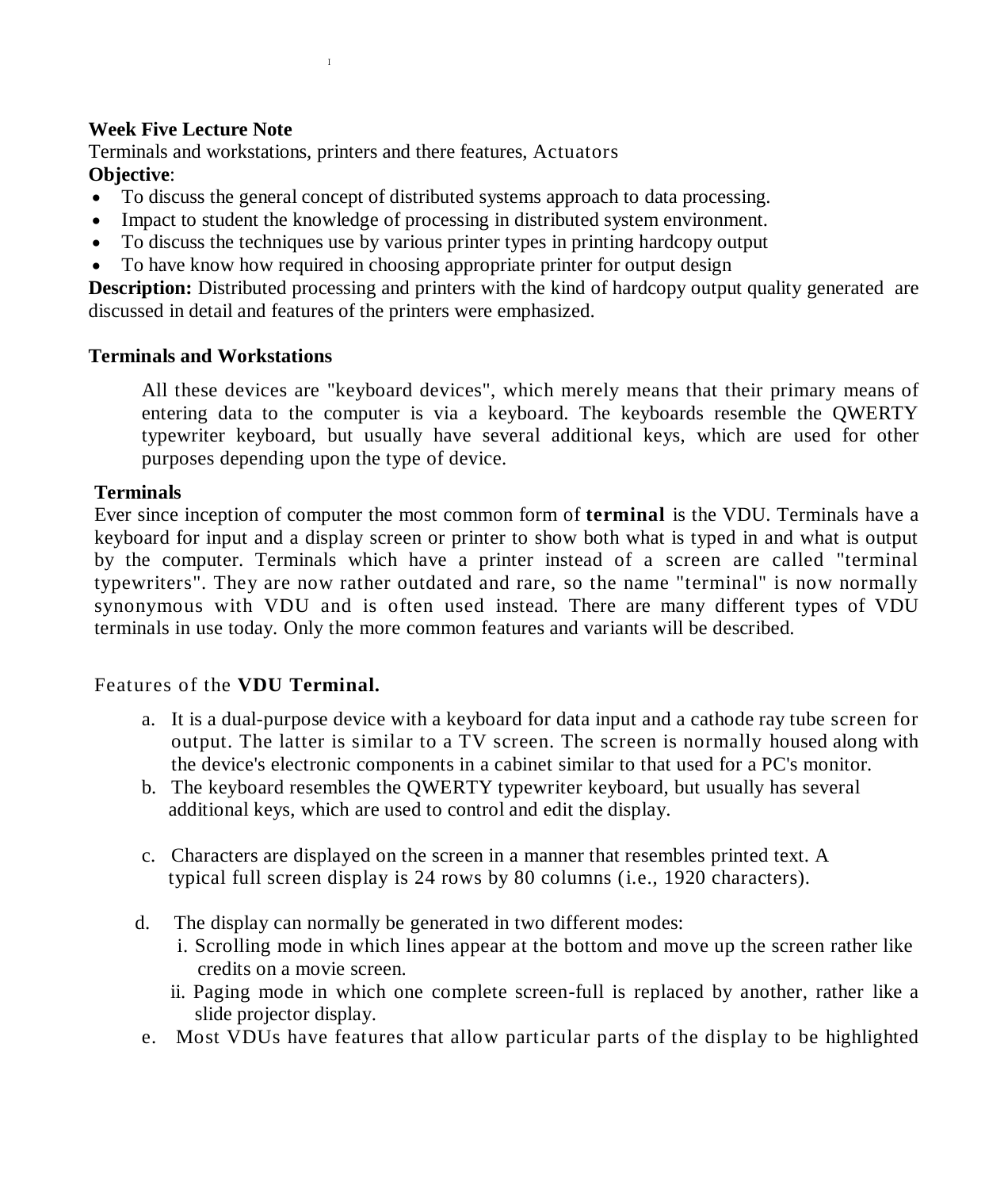or contrasted, e.g.,

- i. Inverse (Reverse) video, i.e., black on white instead of white on black.
- ii. Blinking displays.

I

- iii. Two levels of brightness.
- iv. Colour on the more expensive models.
- f. **Cursor** controls. A cursor is a small character-size symbol displayed on the screen, which can be moved about the screen both vertically and horizontally by means of special keys on the keyboard. During data input, the display may resemble a blank form. In this case data may be entered by first moving the cursor to a space on the "form" and then typing in the data. Further keys may allow the data to be edited or corrected.
- g. Inbuilt microprocessors. The numerous internal functions of almost all modern VDUs are controlled by inbuilt microprocessors. The more expensive models are often called intelligent terminals.

**How it works:** When a key is pressed on the keyboard the character's code (in ASCII, say) is generated and transmitted to the computer along the lead connecting the terminal to the computer. Normally the character code received by the computer is immediately "echoed" back out to the terminal by the computer. When a character code is received by the terminal it is interpreted by the control circuitry and the appropriate character symbol is displayed on the screen, or printed depending upon the type of terminal. In what follows the basic operation of a VDU is covered in more detail.

For the more basic VDU models the character codes are stored in a memory array inside the VDU with each location in memory corresponding to one of the 24 x 80 character positions on the screen. The VDU is able to interpret control characters affecting the text format. Each character in the character set has its display symbol defined in terms of a grid of bits. These predetermined patterns are normally held in a special symbol table in ROM. Common grid sizes are 8 x 14 and 9 x 16. The character array is scanned by circuitry in the VDU and the character map generator refers to the ROM to produce the appropriate bit-map image for each character to be displayed on the screen. Often the device is able also to interpret sequences of control characters (often beginning with the ASCII control character ) which may alter display - characteristics such as reverse video or colour. This kind of VDU is only able to form images on the screen by constructing them from character symbols by means of the character map generator. It is therefore called a character terminal. The superior alternative is a graphics **terminal** which has high quality displays that can be used for line drawings, draughtsmen's drawings, etc. In a Raster Scan Display, which is just one of many types of display technology, the character codes received from the computer are interpreted by the terminal's map generator which then loads the appropriate hit pattern into special memory (video RAM) acting as a bit-map for the whole screen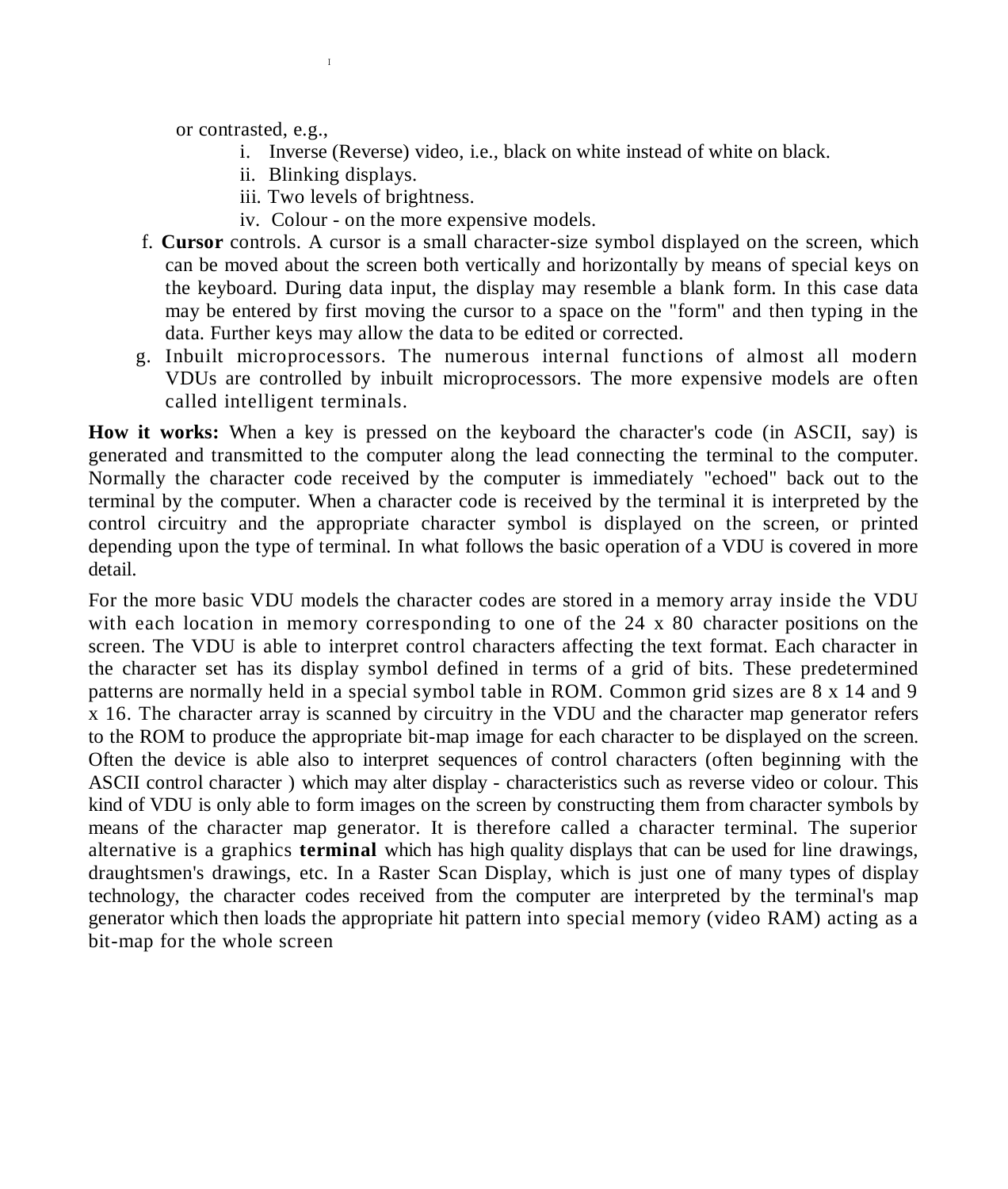

I

**Fig. 5a: Terminal** 

*Workstations*



**Fig. 5b:** Workstation

A typical workstation looks similar to a PC because it is a desktop computer with screen and keyboard attached. However, it is different in a number of respects as will be seen from the following list of essential features.

- a. It is larger and more powerful than a typical PC.
- b. It is fully connected into a computer network as another computer on the network in its own right and not just running a terminal emulator.
- c. It has high-resolution graphics on bit-mapped screens as a standard feature. So it incorporates the capabilities of the graphics terminal.
- d. It has a multi-tasking operating system which means that it is able to run multiple applications at the same time. This feature is now found in most present PCs.
- **Uses**: Workstations are normally used by professionals for particular kinds of work such as Finance (dealer rooms), Science and Research, and Computer Aided Design. They are also very popular for programming.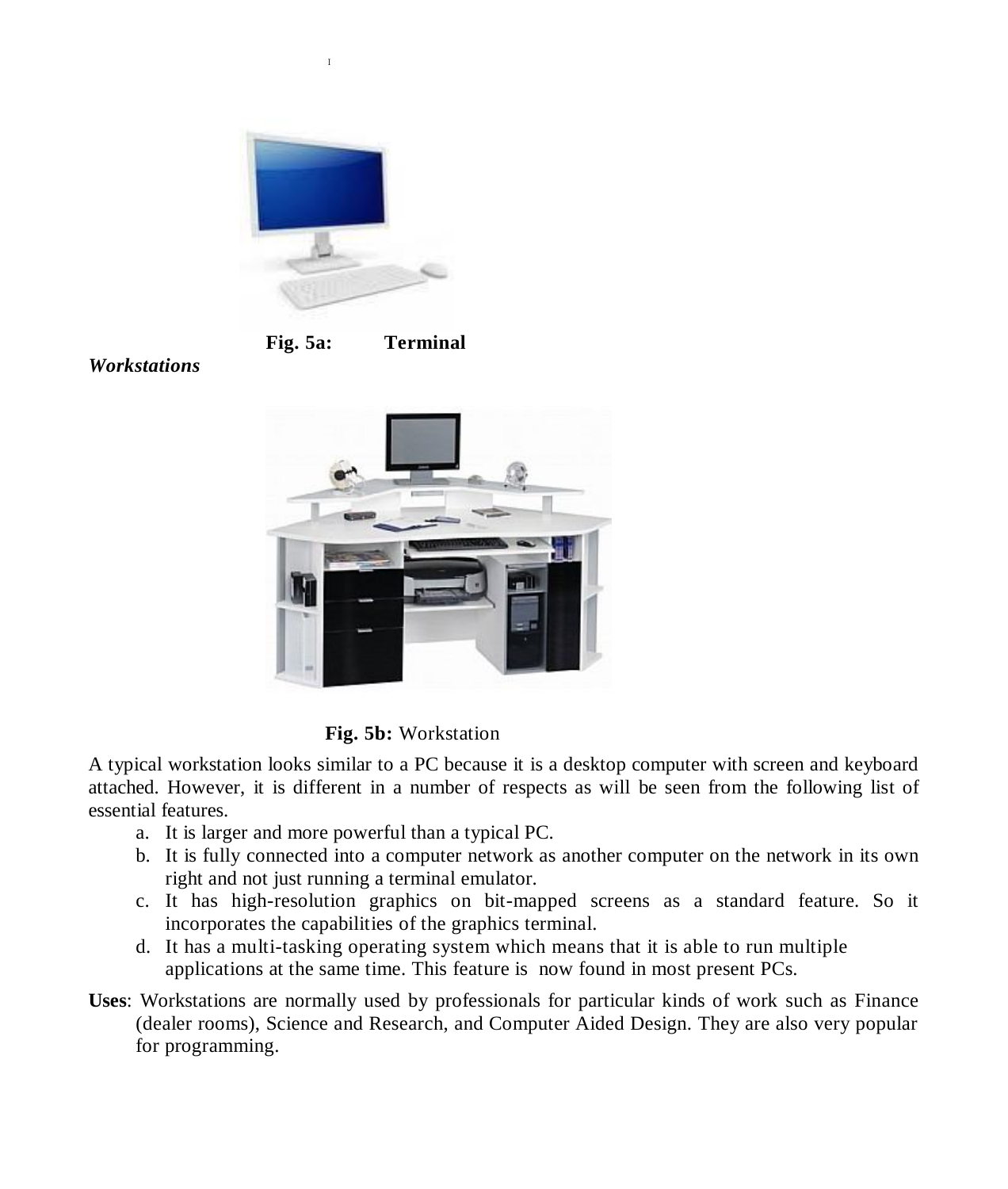# **Examples** of workstations are the Digital VAXSTATIONs and the SUN SPARCstations.

# **Output Devices**

# **Printers**

The following devices and media will be described:

a. Printers - Single sheet or continuous stationery.

I

- b. Microform recorder Microfilm or Microfiche.
- c. Graph Plotters Single sheet or continuous stationery.
- d. Actuators.
- e. Others.

**Print Speeds** tend to be expressed in terms of **cps** (characters per second), **lpm (**lines per minute) or **ppm** (pages per minute). Printers may be classified as:

- a. **Low speed** (10 cps to approx. 300 lpm) usually character printers.
- b. **High speed** (Typically 300 lpm 3000 lpm) usually line printers or page
	- printers.

Basic methods of producing print.

- **a. Impact or non-impact printing.** Impact printers *hit* inked ribbons against paper whereas non-impact printers use other methods of printer, e.g., thermal or electrostatic. Most impact printers are noisy.
- **b. Shaped character or dot-matrix printing.** A dot matrix can also be used to produce a whole picture or **image** similar in principle, but superior in quality, to the minute pattern of dots in a newspaper picture.

# **Low-speed printers**

# **Dot matrix impact character printers**

These were once the most popular and widely- used low-speed printers. They remain popular for general use where print quality is not critical and are widespread for special purposes. For example, small versions of these printers are often used in conjunction with computerised tills in shops and service stations, especially for dealing with purchases by credit card. They are often loosely referred to as **"dot matrix printers".**

# Features

- a. As with all character printers the device mimics the action of a typewriter by printing single characters at a time in lines across the stationery. The print is produced by a small **"print head"** that moves to and fro across the page stopping momentarily in each character position to strike a print ribbon against the stationery with an array of wires.
- b. According to the number of wires in the print head, the character matrix may be 7 x 5,  $7x$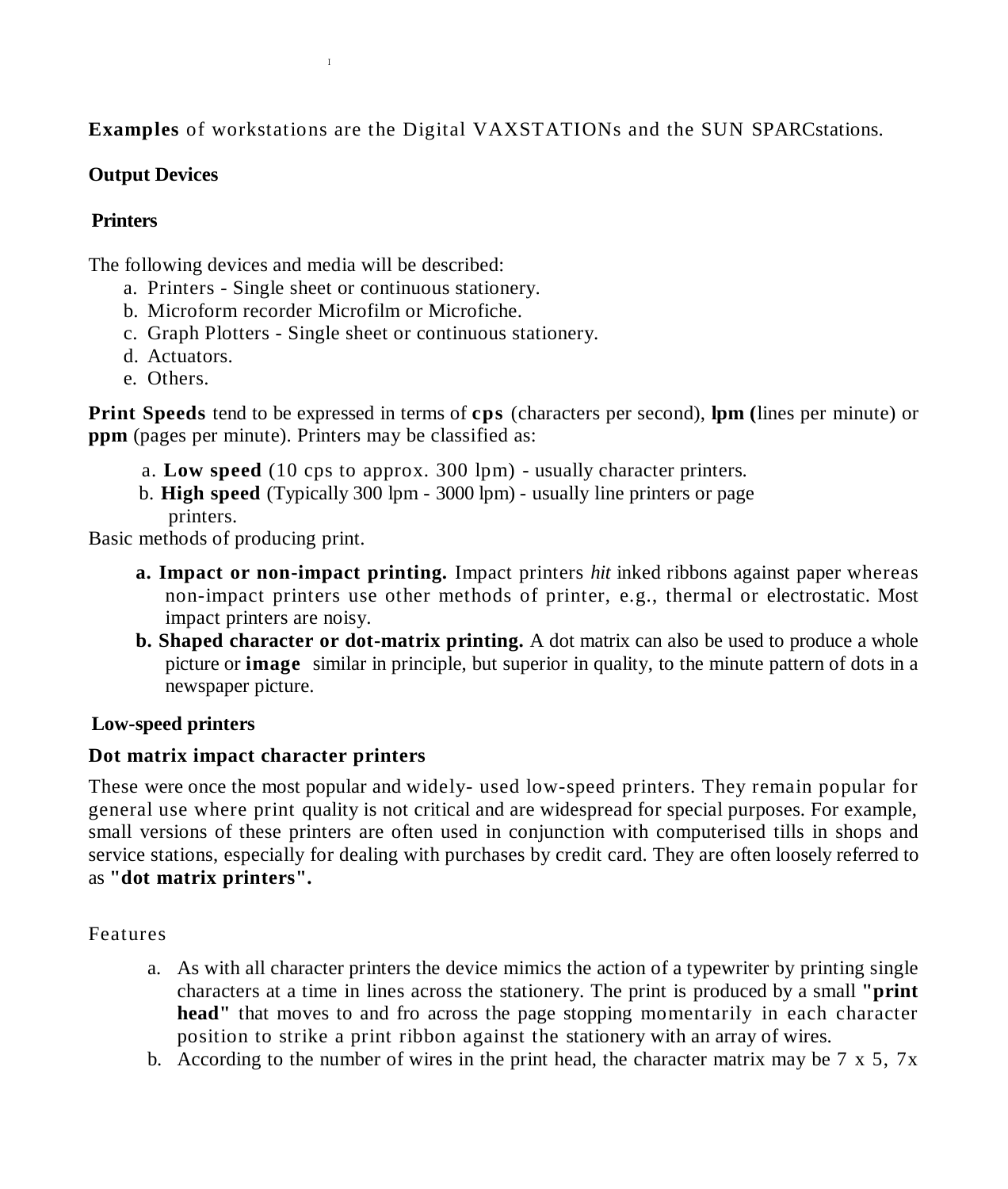- 7, 9 x 7, 9 x 9 or even 24 x 24. The more dots the better the image.
- c. Line widths are typically 80, 120, 132, or 160 characters across.
- d. Speeds are typically from 30 cps to 200 cps.

I

e. Multiple print copies may be produced by the use of carboned paper (e.g. 4-6 copies using NCR (No Carbon Required) paper).

Some higher quality versions can produce NLQ(Near Letter Quality), have inbuilt alternative character sets plus features for producing graphs, pictures, and colour.

# **Inkjet printers**

The original models of these printers were character matrix printers and had only limited success. Modern inkjet printers can act as character printers or page printers producing high print quality relatively quietly and have therefore replaced dot matrix printers for most low speed printing office use.



**Fig 5c: HP DeskJet** 850 Picture courtesy of Hewlett Packard

Features:

- a. These are non-impact page printers often having inbuilt sets of scaleable fonts.
- b. They operate by firing very tiny ink droplets onto the paper by using an "electrostatic field". By this means a medium quality bit-mapped image can be produced at a resolution of about 300-600dpi or above. Those using oil-based inks tend to produce higher quality print than those using water based inks.
- c. They are very quiet but of low speed (4-6ppm). Their lower speed is reflected in the price.
- d. Some models print colour images (typically at 2ppm), by means of multiple print heads each firing droplets of a different colour.
- e. Some can print on plain paper, glossy paper and transparencies.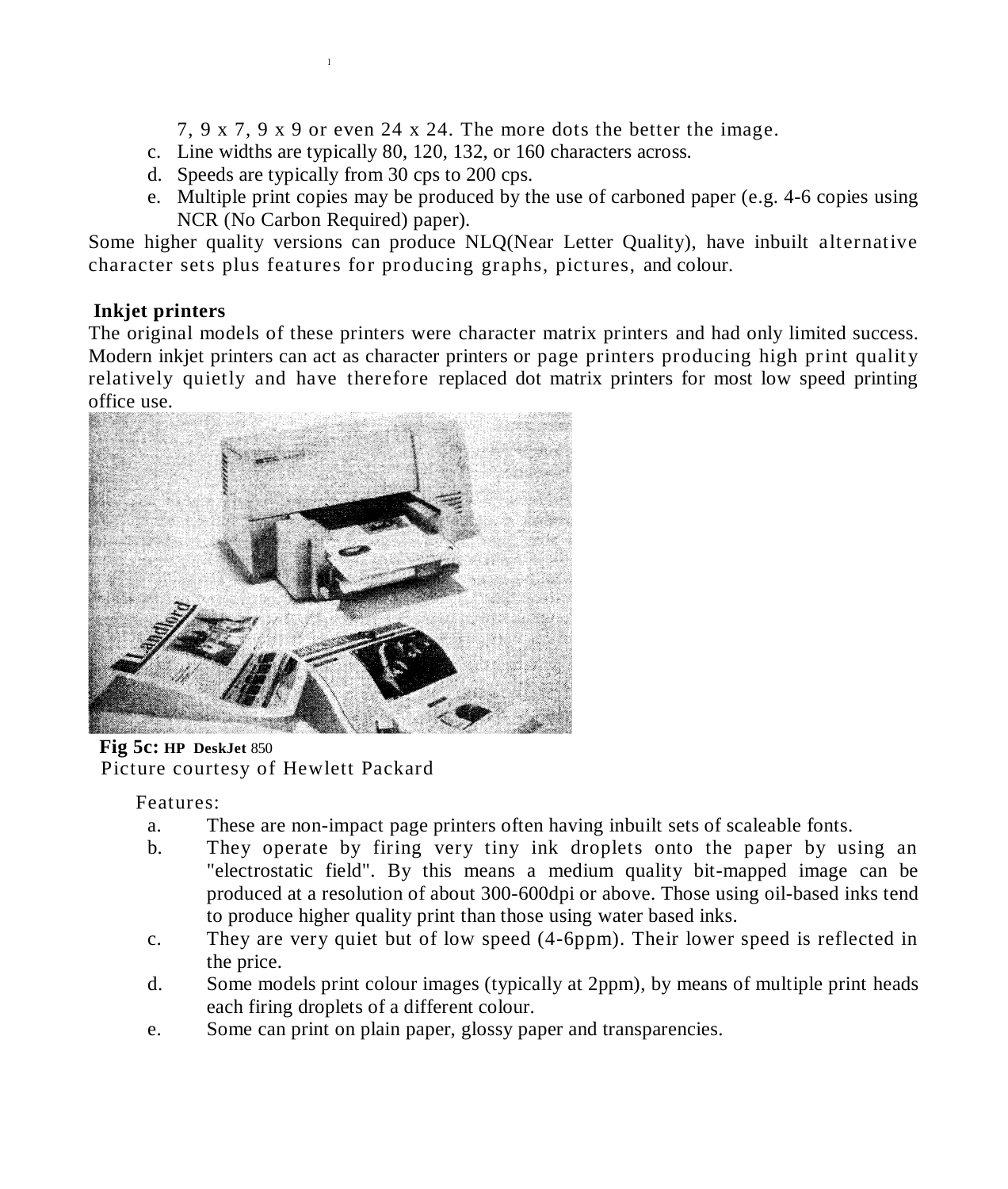**Daisywheel printers**. This was once a popular type of low-speed printer that was favoured over dot matrix printers but is now far less common because it has been superseded by superior inkjet printers.

Features:

a. An impact shaped-character printer.

I

- b. These printers are fitted with *exchangeable* print heads called daisywheels. To print each character the wheel is rotated and the appropriate spoke is struck against an inked ribbon.
- c. Speeds are typically 45 cps.
- d. They are similar to dot matrix printers in terms of page size and multiple-copy printing.

**Other low-speed printers**. There are many other low-speed printers too numerous to mention. One worth a mention is the Thermal printer which is a non-impact character matrix printer which prints onto special paper using a heated print head. It is very quiet and this gives it a big advantage for some applications.

## *Actuators*

Computers are frequently used to control the operation of all manner of devices, appliances, mechanisms and processes. Any computer output device which is used to communicate some required action to a machine may be called an Actuator. For example a microcomputer operating a washing machine would use actuators to operate the motors and pumps. In a chemical plant controlled by computer actuators would operate valves, pumps, etc.

## **Other devices**

It is becoming increasingly common for small loudspeakers to be fitted in desktop computers. Although this facility is often used for computer games there are a number of serious uses. One general use is as a means of providing messages to the user, the simplest form of which is a warning "bleep" sound when something is wrong. However, loudspeakers now come on their own when used in conjunction with digitised sound. For example, by means of special software a desktop computer may be turned into a sound synthesiser unit which can be hooked up to an audio system.

## *Summary*

The *features* of the *main* hardware units and media for the output of data from the computer have been covered. They are:

- a. Printers Single sheet or continuous stationery.
- b. Microform recorder Microfilm or Microfiche.
- c. Graph Plotters Single beet or continuous stationery.
- d. Actuators.

## **Week Six**

Concept of Data capture and data entry, problems of data entry, data collection stages, data capture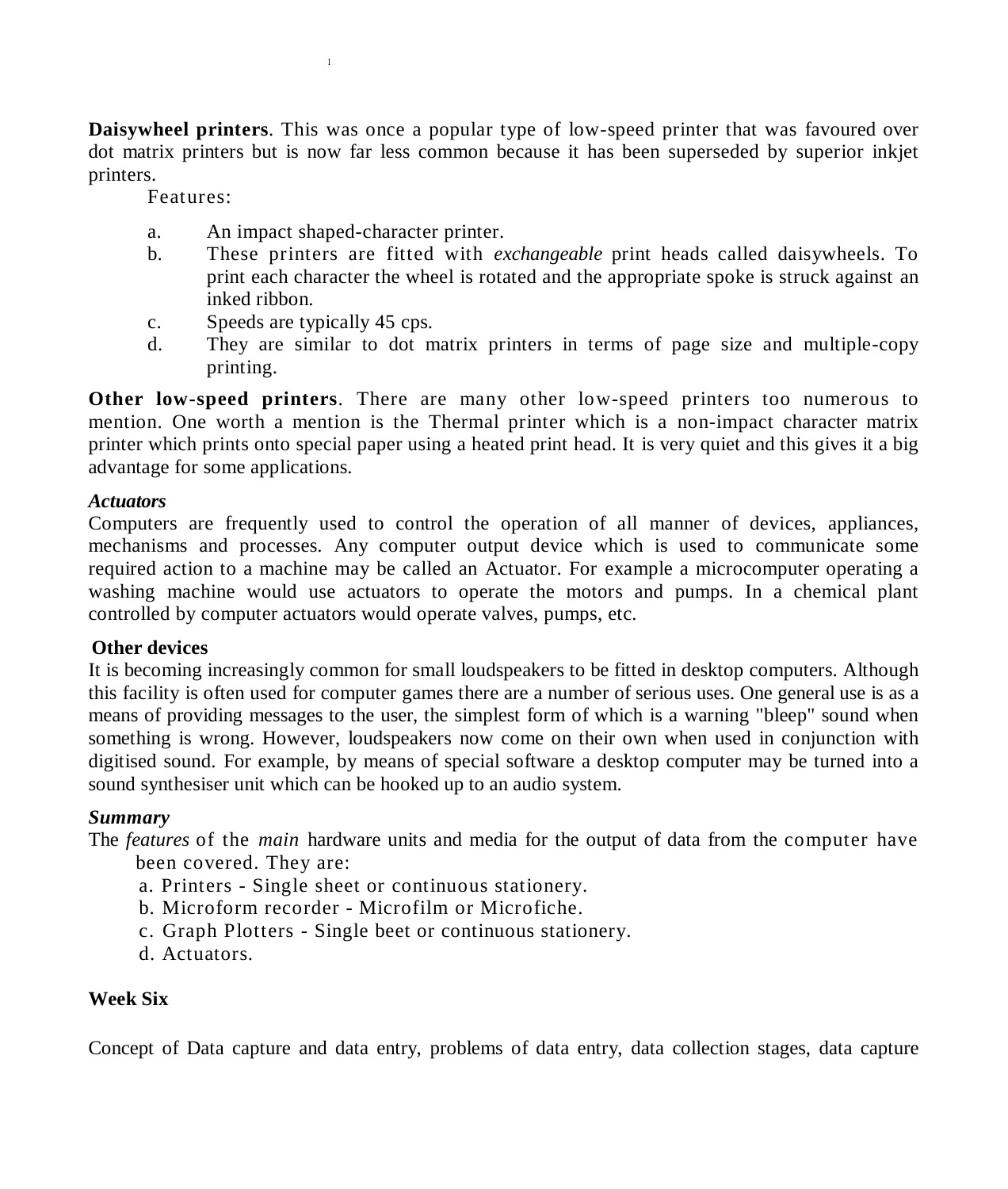techniques and devices, Computer file concepts, computer file processing, computer disk storage file processing and element of a computer file.

### **Objective**:

- To explore data capturing that support data collections in a data processing.
- To discuss the general concept of data capture and data entry.

I

- To enable the students to implement appropriate data collection device for data processing.
- To introduce file concepts in computer followed by an extended discussion of the ways of view file store in computer and the purpose of data file in data processing environment and computer.

**Description:** data entry versus data entry, features of data capture devices and features of document captured from data capture device were explain to aim better understanding. To introduce file concepts in computer followed by an extended discussion of the ways of view file store in computer and the purpose of data file in data processing environment and computer

# **Data Capture and Data Entry**

## **Introduction**

These days *the majority of computer end-users input data to the computer :via keyboards on PCs, workstations or terminals.* However, for many medium and large scale commercial and industrial applications involving large volumes of data the use of keyboards is not practical or economical. Instead, specialist methods, devices and media are used and these are the subject of this segment. The segment begins by examining the problems of data entry. It goes on to consider the stages involved and the alternatives available. It then examines the factors that influence the choice of methods, devices and media for data input. Finally, the segment examines the overall controls that are needed over data as it is entered into the computer for processing. The selection of the best method of data entry is often the biggest single problem faced by those designing commercial or industrial computer systems, because of the high costs involved and numerous practical considerations. The best methods of data entry may still not give satisfactory facilities if the necessary controls over their use are not in place.

## **Data entry problems**

The data to be processed by the computer must be presented in a machine-sensible form (ie, the language of the particular input device). Therein lies the basic problem since much data *originates* in a form that is *fear* from machine sensible. Thus a painful error-prone process of transcription must be undergone before the data is suitable for input to the computer.

The process of data collection involves getting the original data to the "processing centre", transcribing it, sometimes converting it from one medium to another, and finally getting it into the computer.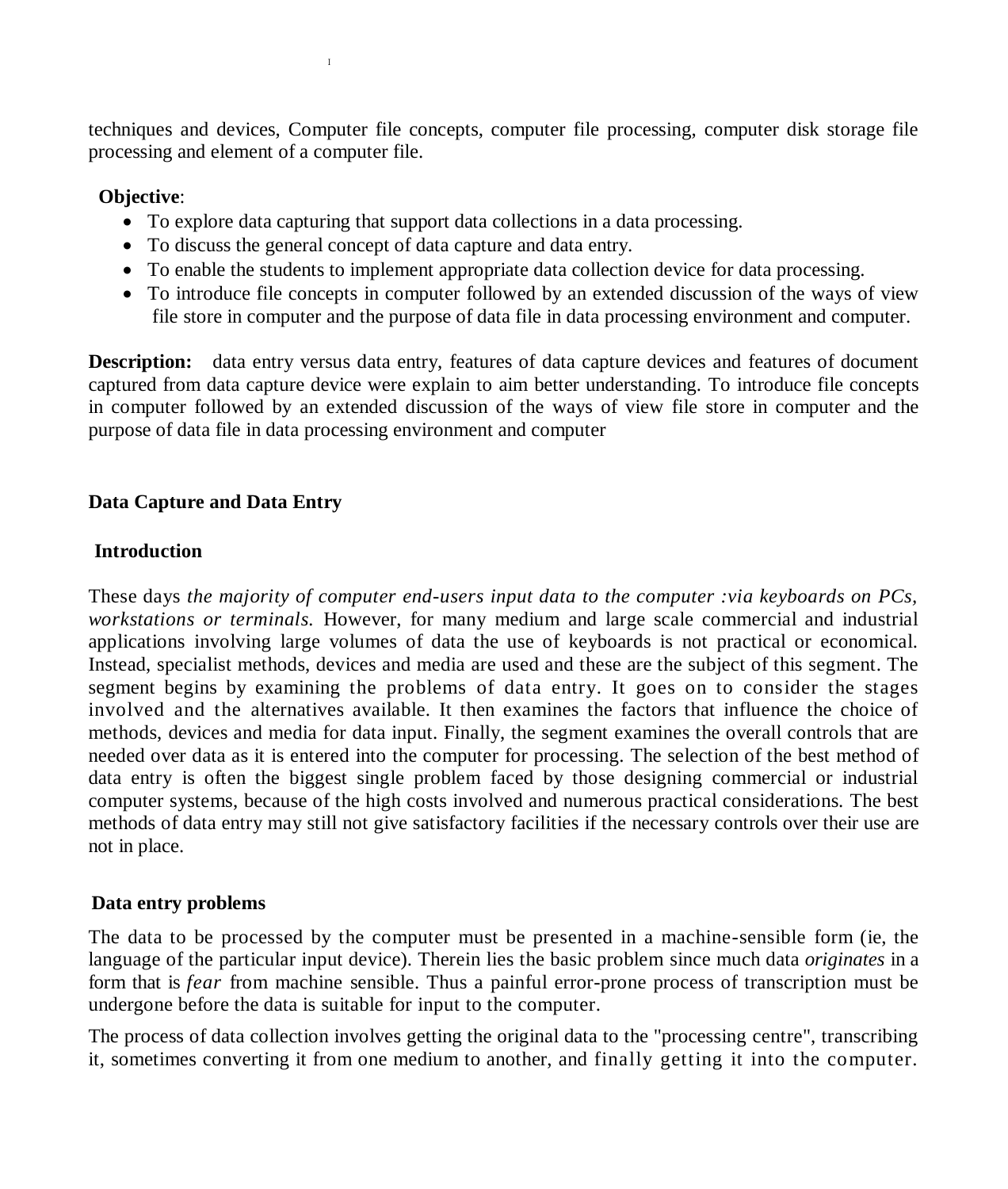This process involves a great many people, machines and much expense.

I

A number of advances have been made in recent years towards automating the data collection process so as to bypass or reduce the problems. This segment considers a variety of methods, including many that are of primary importance in commercial computing. Specialist methods used for industrial computer applications will be covered in later segments.

Data can originate in many forms, but the computer can only accept it in a **machine sensible form.**  The process involved in getting the data from its point of origin to the computer in a form suitable for processing is called **Data Collection.**

Before dealing with the individual stages of data collection it should be noted that data collection *starts*  at the source of the raw data and *ends* when valid data is within the computer in a form ready for processing.

Many of the problems of data entry can be avoided if the data can be obtained in a computer-sensible form at the point of origin. This is known as data capture. This segment will describe several methods of **data capture.** The capture of data does not necessarily mean its immediate input to the computer. The captured data may be stored in some intermediate form for later entry into the main computer in the required form. If data is input directly into the computer at its point of origin the data entry is said to be on-line. If, in addition, the method of direct input is a terminal or workstation method of input which is known as **Direct Data Entry (DDE).** The term **Data Entry** used in the segment title usually means not only the process of physical input by a device but also **any methods directly associated with the input**.

## **Data collection Stages**

The process of data collection may involve any number of the following stages according to the methods used.

- a. Data creation, e.g., on clerically prepared source documents.
- b. Transmission of data.
- c. Data preparation, i.e., transcription and verification.
- d. Possible conversion from one medium (e.g., diskette) to another (e.g., magnetic tape cartridge or magnetic disk ).
- e. Input of data to the computer for validation.
- f. Sorting.
- g. Control all stages must be controlled.

Not all data will go through every stage and the sequence could vary in some applications. Even today, a high proportion of input data starts life in the form of a manually scribed or typewritten document and has to go through all the stages. However, efforts have been made to reduce the number of stages. Progress has been made in preparing the source document itself in a machinesensible form so that it may be used as input to the computer without the need for transcription. In practice, the method and medium adopted will depend on factors such as cost, type of application,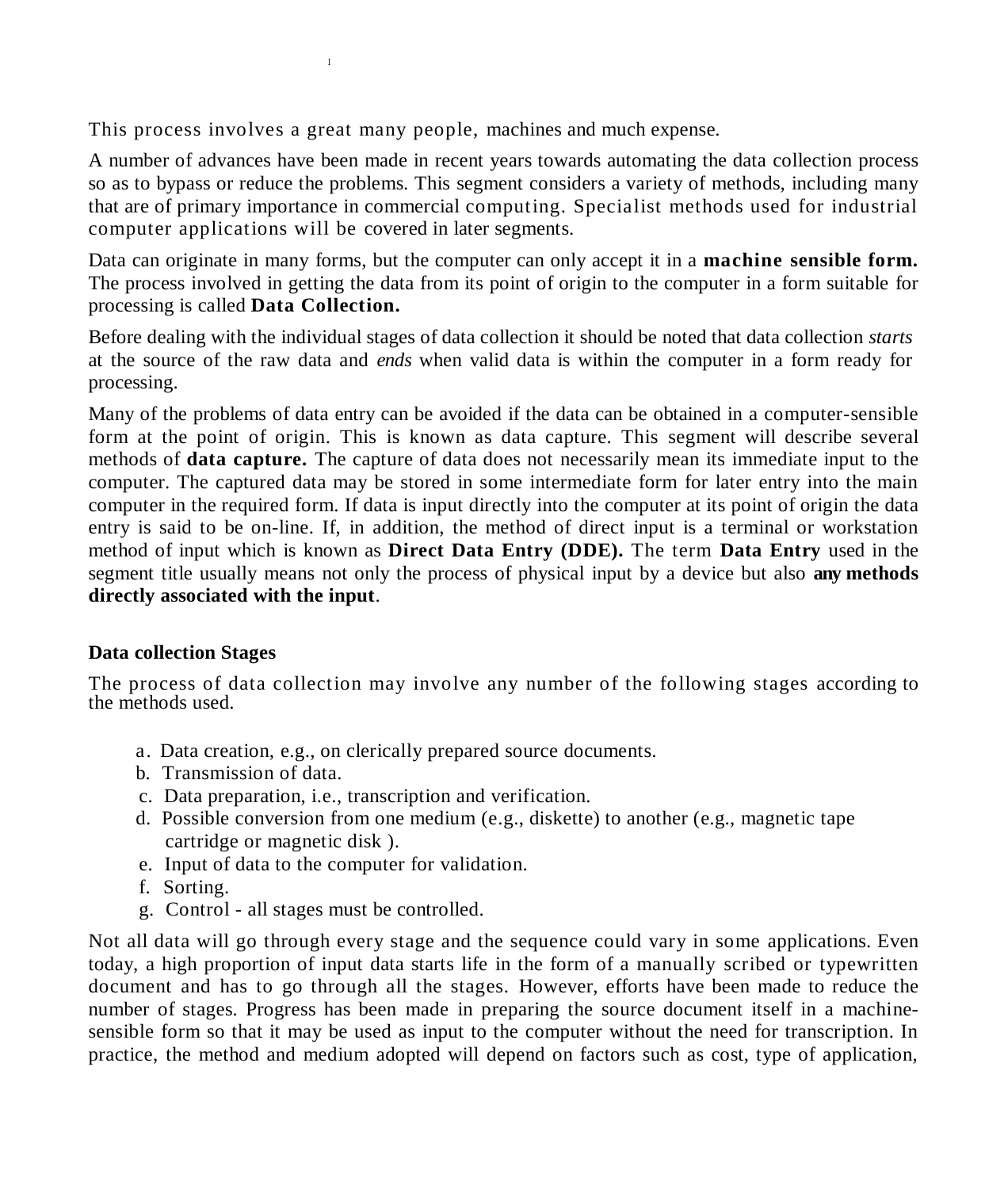### **Character recognition**

The methods described so far have been concerned with turning data into a machine sensible form as a prerequisite to input. By using Optical Character Recognition (OCR) and Magnetic Ink Character Recognition (MICR) techniques, the source documents *themselves* are prepared in a machine-sensible form and thus *eliminate* the transcription stage. Notice, however, that such characters can *also* be recognised by the human eye. We will first examine the devices used.

#### **Document readers**

Optical readers and documents. There are two basic methods of optical document reading:

a. Optical Character Recognition **(OCR).**

I

b. Optical Mark Recognition **(OMR).**

These two methods are often used in conjunction with one another, and have much in common. Their common and distinguishing features are covered in the next few paragraphs.

etc.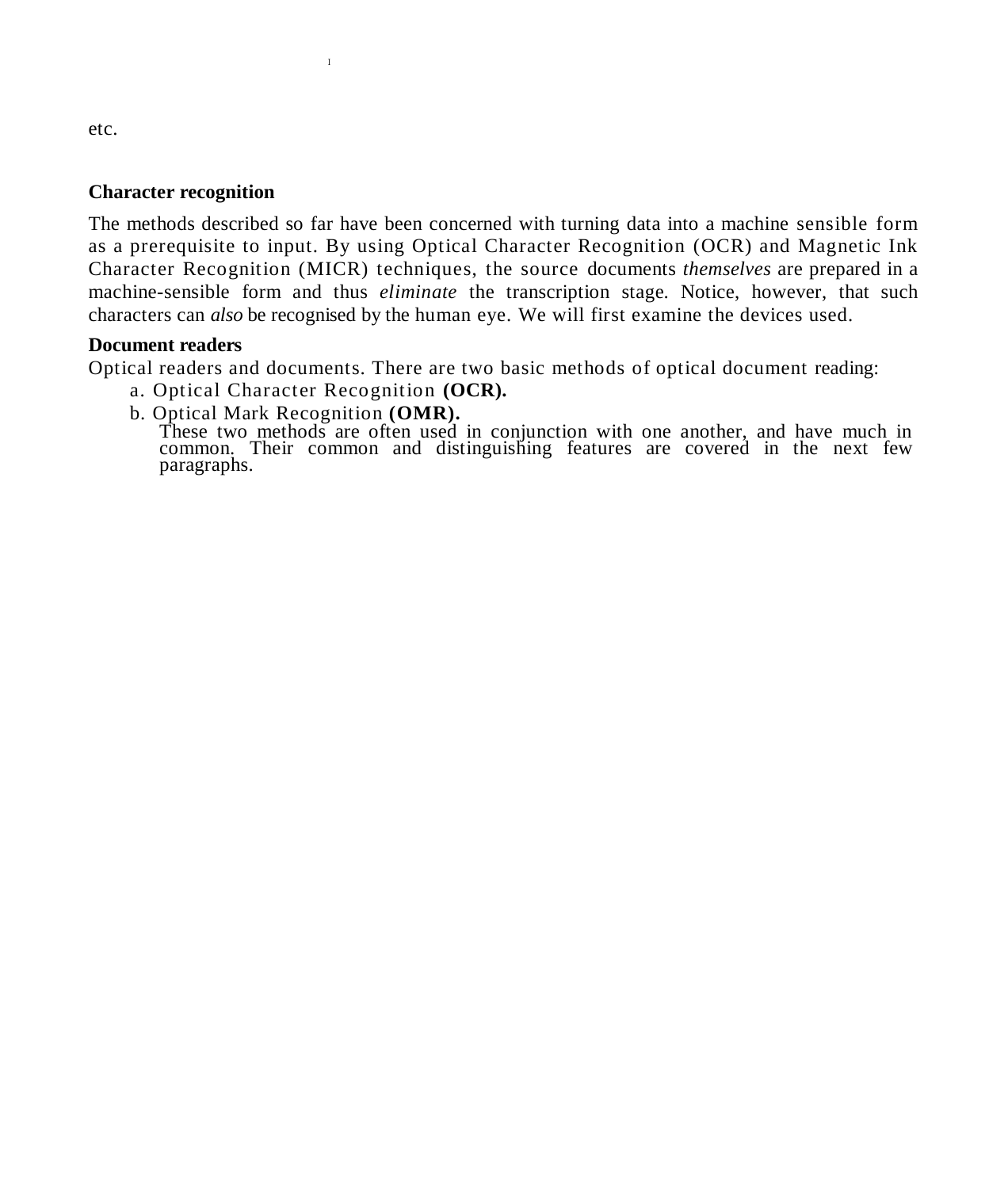Features of an optical reader.

- a. It has a document-feed hopper and several stackers, including a stacker for "rejected" documents.
- b. Reading of documents prepared in optical characters or marks is accomplished as follows:
	- i. **Characters**. A scanning device recognises each character by the amount of reflected light (i.e., OCR). The method of recognition, although essentially an electronic one, is similar in principle to matching photographic pictures with their negatives by holding the negative in front of the picture. The best match lets through the least light.
	- ii. **Marks**. A mark in a particular position on the document will trigger off a response. It is the *position* of the mark that is converted to a value by the reader (i.e., OMR). The method involves directing thin beams of light onto the paper surface which are reflected into a light detector, unless the beam is absorbed by a dark pencil mark, i.e., a mark is recognised by the reduction of reflected light.

**Note**. An older method of mark reading called mark sensing involved pencil marks conducting between two contacts and completing a circuit.

c. Documents may be read at up to 10,000 A4 documents per hour.

Features of a document.

- a. Documents are printed in a stylised form (by printers, etc, fitted with a special typeface) that can be recognised by a machine. The stylised print is also recognisable to the human eye. Printing must be on specified areas on the document.
- b. Some documents incorporate optical marks. Predetermined positions on the document are given values. A mark is made in a specific position using a pencil and is read by the reader.
- c. Good-quality printing and paper are vital.
- d. Documents require to be undamaged for accurate reading.
- e. Sizes of documents, and scanning area, may be limited.

# **Magnetic ink reader and documents.**

The method of reading these documents is known as Magnetic Ink Character Recognition (MICR).

Features of magnetic ink readers.

- a. Documents are passed through a strong magnetic field, causing the iron oxide in the ink encoded characters to become magnetised. Documents are then passed under a read head, where a current flows at a strength according to the size of the magnetised area (i.e., characters are recognised by a magnetic pattern).
- b. Documents can be read at up to 2,400 per minute.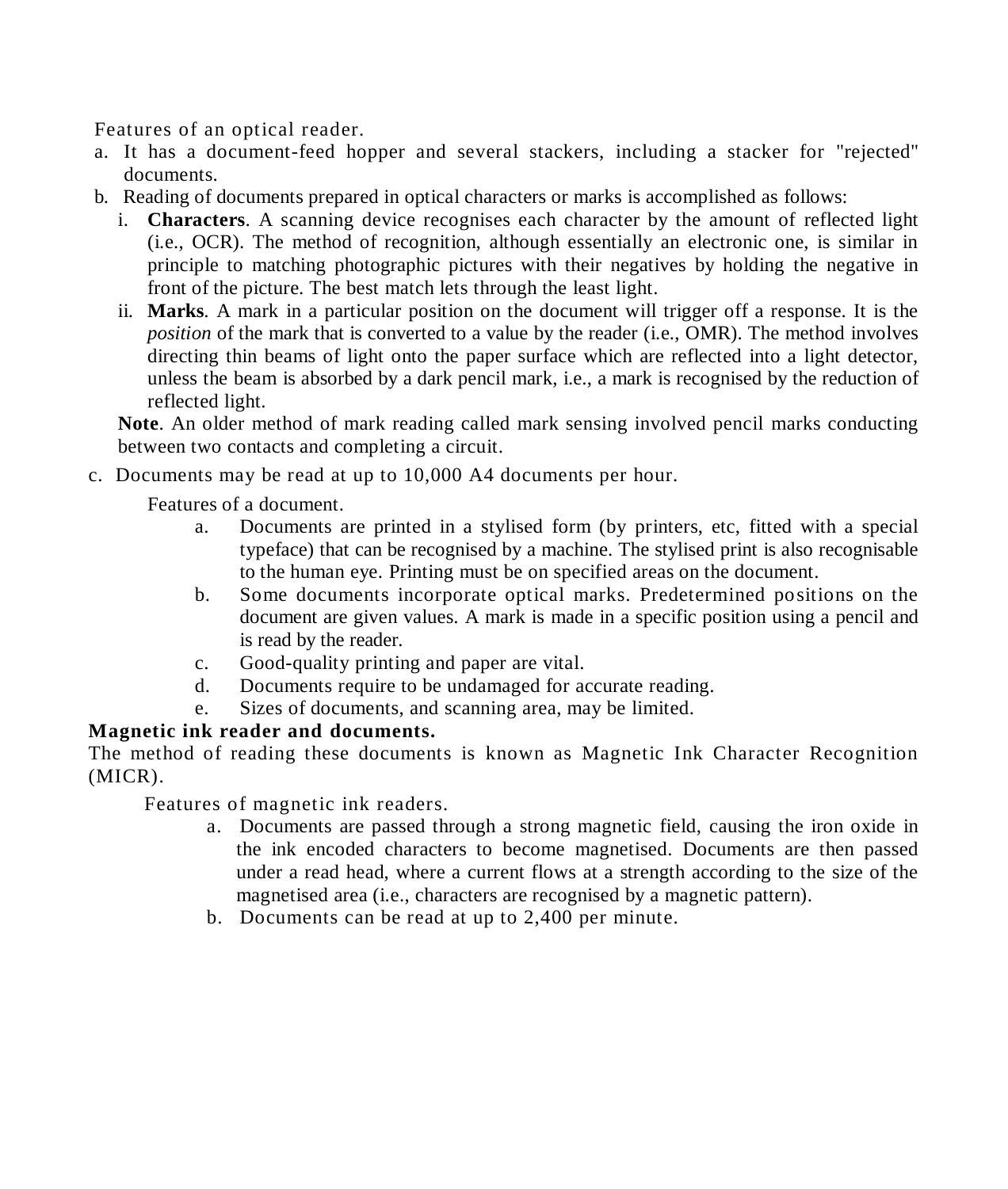|  | 그리 그 아이들이 아니 그리 아이들이 아이들이 아이들이 어디 있다.                    |  |  |  |  |  |
|--|----------------------------------------------------------|--|--|--|--|--|
|  |                                                          |  |  |  |  |  |
|  |                                                          |  |  |  |  |  |
|  | A B C D E F G H I J K L M                                |  |  |  |  |  |
|  | chet tehn tyle tyle tyle tyle the tyle the team the flex |  |  |  |  |  |
|  | NOPQRSTUVWXYZ                                            |  |  |  |  |  |

**Fig. 6:** OCR character specimen

Features of documents.

- a. The quality of printing needs to be very high.
- b. The characters are printed in a highly distinctive type style using ink containing particles of iron oxide, which gives the required magnetic property. Examine a bank cheque and security documents for a further example.

# **Optical character recognition (OCR)**

- a. Technique explained:
	- i. Alphabetic and numeric characters are created in a particular type style, which can be "read" by special machines. The characters look so nearly like "normal" print that they can *also* be read by humans.
	- ii. Characters are *created* by a variety of machines (e.g., line printers. typewriters, cash registers, etc) fitted with the special type face.
	- iii. The special optical character-reading machines *can* be linked to a computer in which the data is read from the document into the processor.
- b. Applications:

OCR is used extensively in connection with billing, e.g., gas and electricity bills and insurance premium renewals and security printing. In these applications the bills are prepared in OC by the computer, then sent out to the customers, who return them with payment cheques. The documents re-enter the computer system (via the OC reader) as evidence of payment. This is an example of the "turnaround" technique. Notice that no transcription is required.

c. OCR/keyboard devices:

These permit a combination of OCR reading with manual keying. Printed data (e.g., account numbers) is read by OCR; hand-written data (e.g., amounts) is keyed by the operator. This method is used in credit card systems.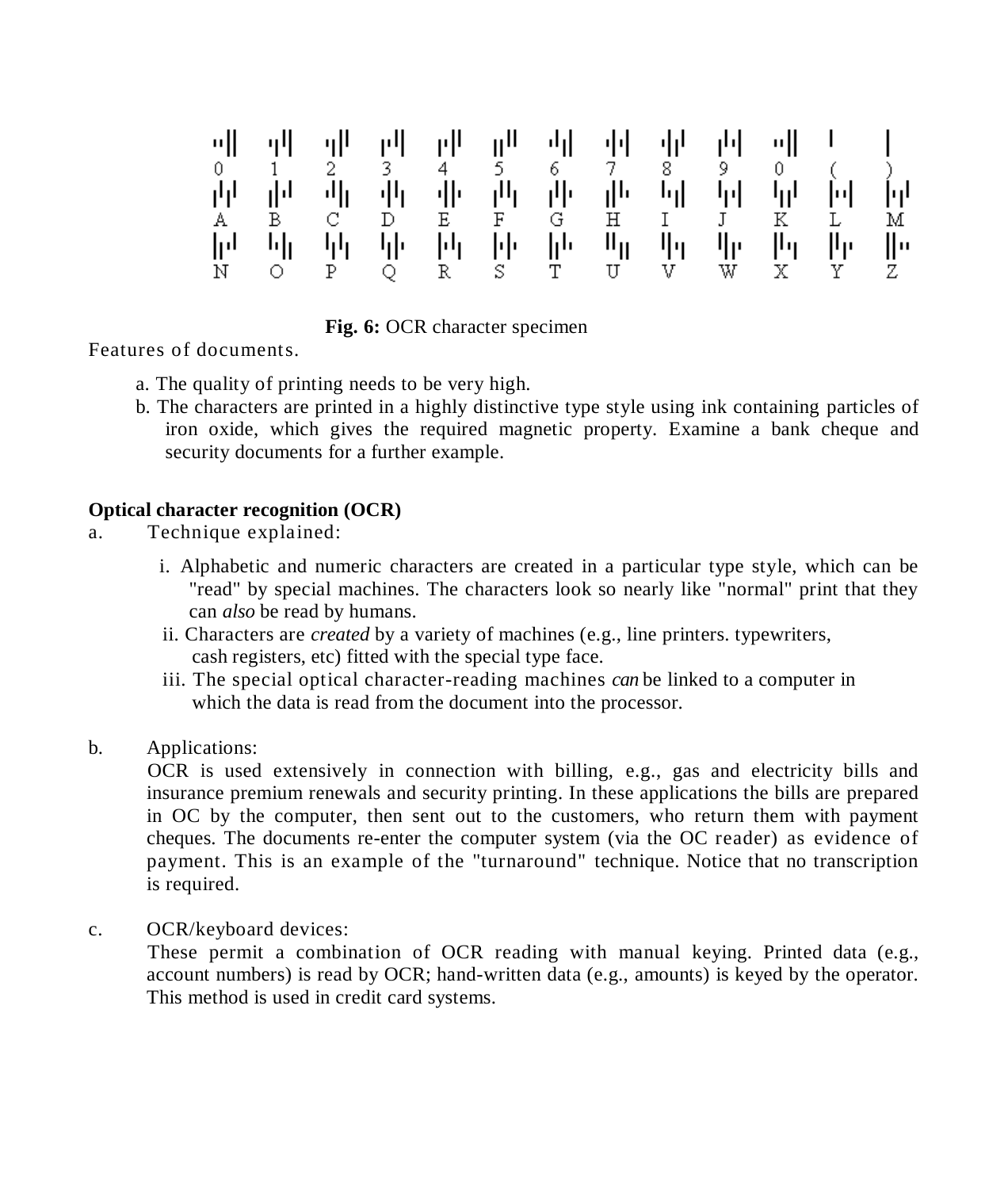## **Optical mark reading (OMR)**

# a. Technique explained:

Mark reading is discussed here because it is often used in conjunction with OCR, although it must be pointed out that it is a technique in *itself.* Positions on a document are given certain values. These positions when "marked" with a pencil are interpreted by a machine. Notice it is the "position" that the machine interprets and that has a predetermined value.

# b. Application:

Meter reader documents are a good example of the use of OMR in conjunction with OCR. The computer prints out the document for each customer (containing name, address, *last* reading, etc,) in OC. The meter reader records the current reading in the form of "marks" on the same document. The document reenters the computer system (via a reader that reads OC *and OM)* and is processed (i.e., results in a bill being sent to the customer). Note that this is another example of a "turnaround document".

## **Magnetic ink character recognition (MICR)**

a. Techniques explained:

Numeric characters are created in a highly stylised type by special encoding machines using magnetic ink. Documents encoded thus are "read" by special machines.

b. Application. One major application is in banking (look at a cheque book), although some local authorities use for payment of rates by installments. Cheques are encoded at the bottom with account number, branch code and cheque number *before* being given to the customer (i.e., preencoded). When the cheques are received from the customers the bottom line is completed by encoding the *amount* of the cheque (i.e., post-encoded). Thus all the details necessary for processing are now encoded in MIC and the cheque enters the computer system via a magnetic ink character reader to be processed.

## **Data capture devices**

The devices are mostly special-purpose devices intended for use in particular applications. Common, special and typical examples are described in the next few paragraphs.

## **Direct input Devices**

- a. Special sensing devices may be able to detect events as they happen and pass the appropriate data directly to the computer. For example:
- i. On an automated production line, products or components can be "counted as they pass specific points. Error can stop the production line.
- ii. At a supermarket checkout **a laser scanner** may read coded marks on food packets as the packets pass by on the conveyer. This data is used by the computerized till receipt and maintain records of stock levels (details later).
- iii. In a computer-controlled chemical works, food factory or brewery industrial instruments connected to the computer can read temperatures and pressures in vats.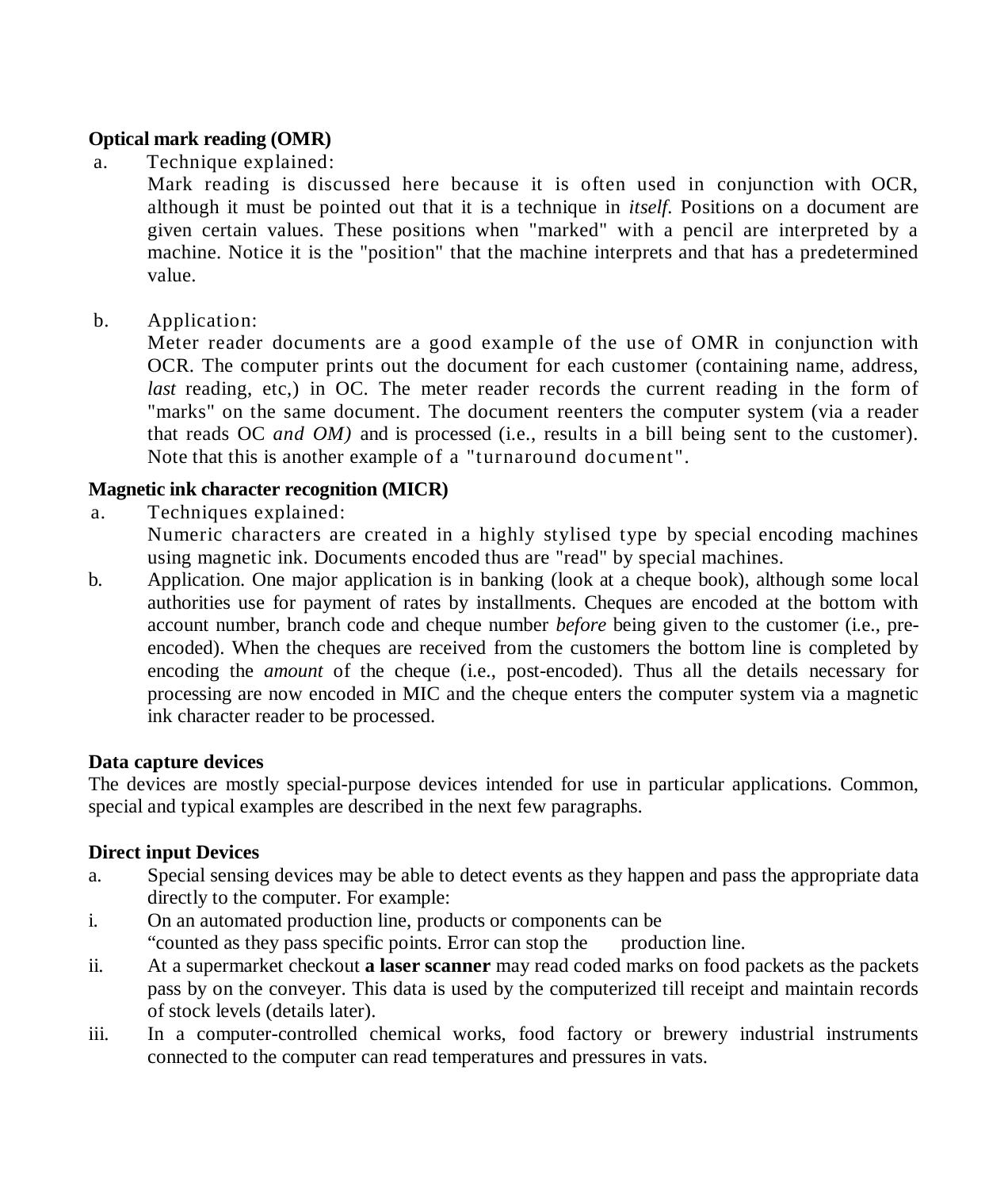b. **Voice data entry (VDE) devices.** Data can be spoken into these devices. Currently they are limited to a few applications in which a small vocabulary is involved.

## **Features**

The specific feature of these devices tends to depend upon the application for which they are used. However, data captured by the device must ultimately be represented in some binary from in order to processed by a *digital* computer. For some devices, the input may merely be a single bit representation that corresponds to some instrument, such as a pressure switch, being on or off.

# **Computer File Concepts**

# **Files and file processing - part introduction**

- 1. Files are named collections of stored data. Files tend to be too large to be held in main storage and are therefore held on backing storage devices such as magnetic disks. When data in a file is required for processing the file is read into main storage in manageable amounts.
- 2. Named programs are also often held on backing storage ready for use and may be regarded as "files" too. In this Part we are primarily concerned with files stored for data processing which we may call "data files" to distinguish them from files containing programs. The term "data file" is interpreted broadly in this context to include text files or document files.
- 3. Traditionally individual programs were written to process individual files or groups of files and this is still the case for many simple or specialist applications. However, files are also used as the building blocks for databases as will be described in later segments. As we will see, the database approach to the processing of data has some significant advantages over file processing in many situations but to understand why it is first necessary to have a basic grounding on how file processing works. Also, most of the basic file processing methods are still used within database systems although their use may not be evident to a user. This means that file processing is important both in its own right and as an underlying feature of database processing.
- 5. Others discuses the concepts of magnetic files and describes the methods of organising a file on *disk* (the main on-line storage medium for files) and how access is made to the records in such a file.
- 6. In the interests of clarity only one storage device (disk) is used as a basis for discussing computer files. More generally, the devices for file storage can be classified as follows:
	- a. Disk (Magnetic hard or floppy, plus optical) Direct Access Storage (DAS). Used for on-line file processing.
	- b. Magnetic tape Serial Access Storage (SAS). Once used extensively for on-line file processing but now mostly used to store files off-line e.g. for backup or archiving.
- 7. The *general* principles discussed with regard to *disk* can be applied to other SAS media.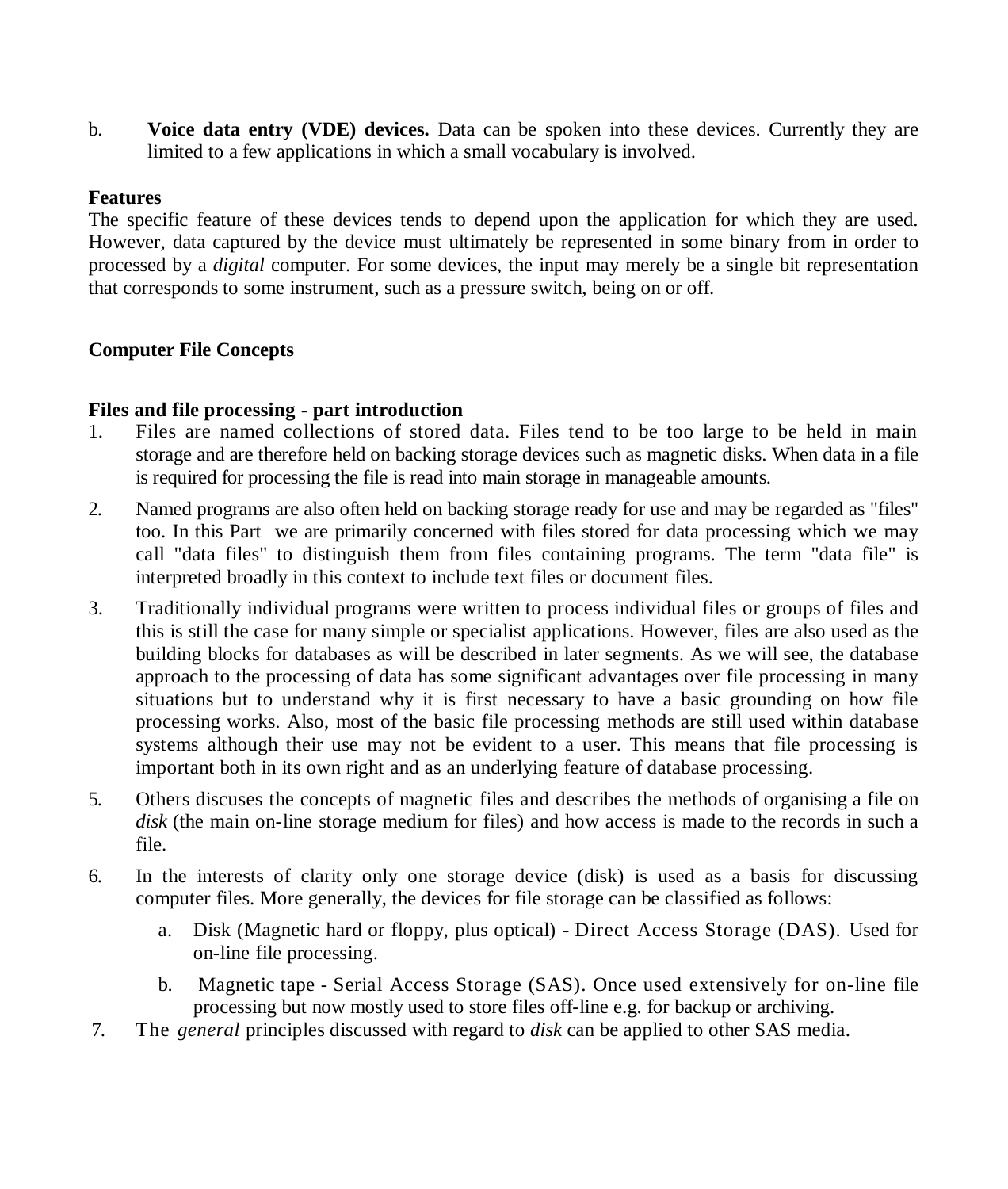# **Introduction**

The purpose of this segment is to look at the general concepts that lie behind the subject of computer files before going on to discuss the different methods of organising them. At all times the term "file" will refer to computer data files.

# **Purpose data file**

A file holds data that is required for providing information. Some files are processed at regular intervals to provide this information (e.g., payroll file) and others will hold data that is required at regular intervals (e.g., a file containing prices of items).

There are two common ways of viewing files:

- a. Logical files. A "logical file" is a file viewed in terms *of what* data items its records contain and *what* processing operations may be performed upon the file. The user of the file will normally adopt such a view.
- b. Physical files. A "physical file" is a file viewed in terms of *how* the data is stored on a storage device such as a magnetic disk and *how* the processing operations are made possible



# **Fig 7a**: Payroll Record System

A logical file can usually give rise to a number of alternative implementations. These alternatives are considered in later segments.

# **Elements of a computer file**

A file consists of a number of records. Records were defined earlier. Here we consider records in a slightly different way because we are concerned with the way they are commonly stored. Each record is made up of a number of **fields** and each field consists of a number of **characters.**

- a. Character. A character is the smallest element in a file and can be alphabetic, numeric or special.
- b. Field. An item of data within *a record* is called a field it is made up of a number of *characters,* e.g., a name, a date, or an amount.
- c. Record. A record is made up of a number of related fields, e.g., a customer record, or an employee payroll record (see Fig. 7a).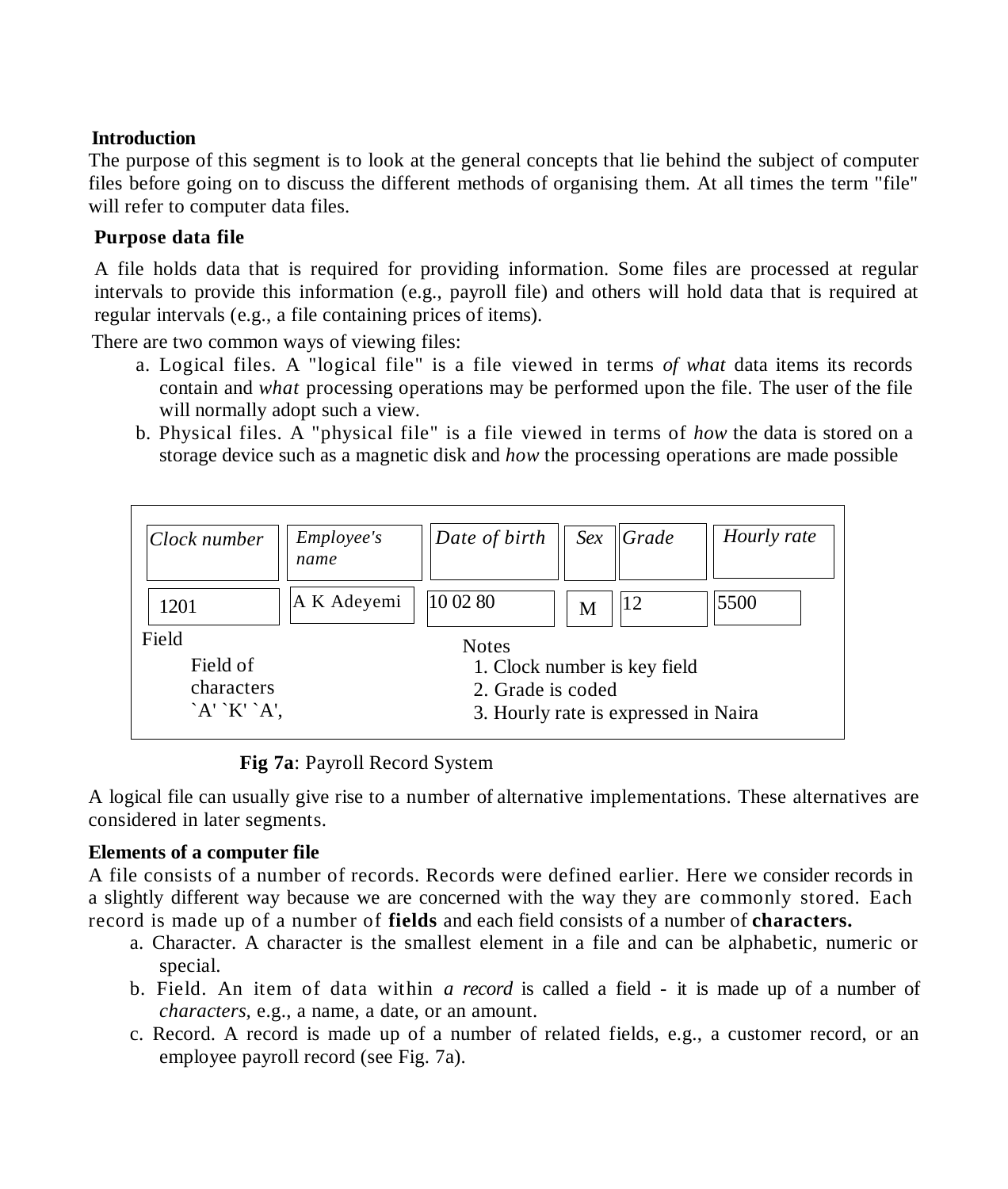### **Alternative terminology**

The terminologies of record, field and character are firmly established as a means of describing the characteristics of files in general situations. However, the use of this terminology can lead to excessive attention being directed towards physical details, such as how many characters there should be in a field. Such issues can divert attention from matters of high priority, such as what fields should be recorded in order to meet the information needs of the user. To overcome this difficulty, two alternative bets of terms have been developed, one set for physical files, and the other set for logical files. They are:

a. For physical files.

i. Physical record.

ii. Field.

iii. Character (a physical feature).

b. For logical files.

i. Logical record - an "entity".

ii. Data item - "attributes" of the "entity".

Entities are things (e.g., objects, people, events, etc.) about which there is a need to record data, e.g., an item of stock, an employee, a financial transaction, etc. The individual properties of the entity, about which data is recorded, are its "attributes", e.g., the attributes of an invoice (entity) will include the "name"; "address"; "customer order number"; "quantity"; "price"; "description".

A logical record is created for each entity occurrence and the logical record contains one data item for each occurrence of the entity's attributes, e.g., the "customer's name" would be a data item and there would be one only in the logical record whereas the attribute "quantity" would have as many data items as there are entries on the invoice. The relationship between the various terms used is summarised in Fig. 7b. (opposite)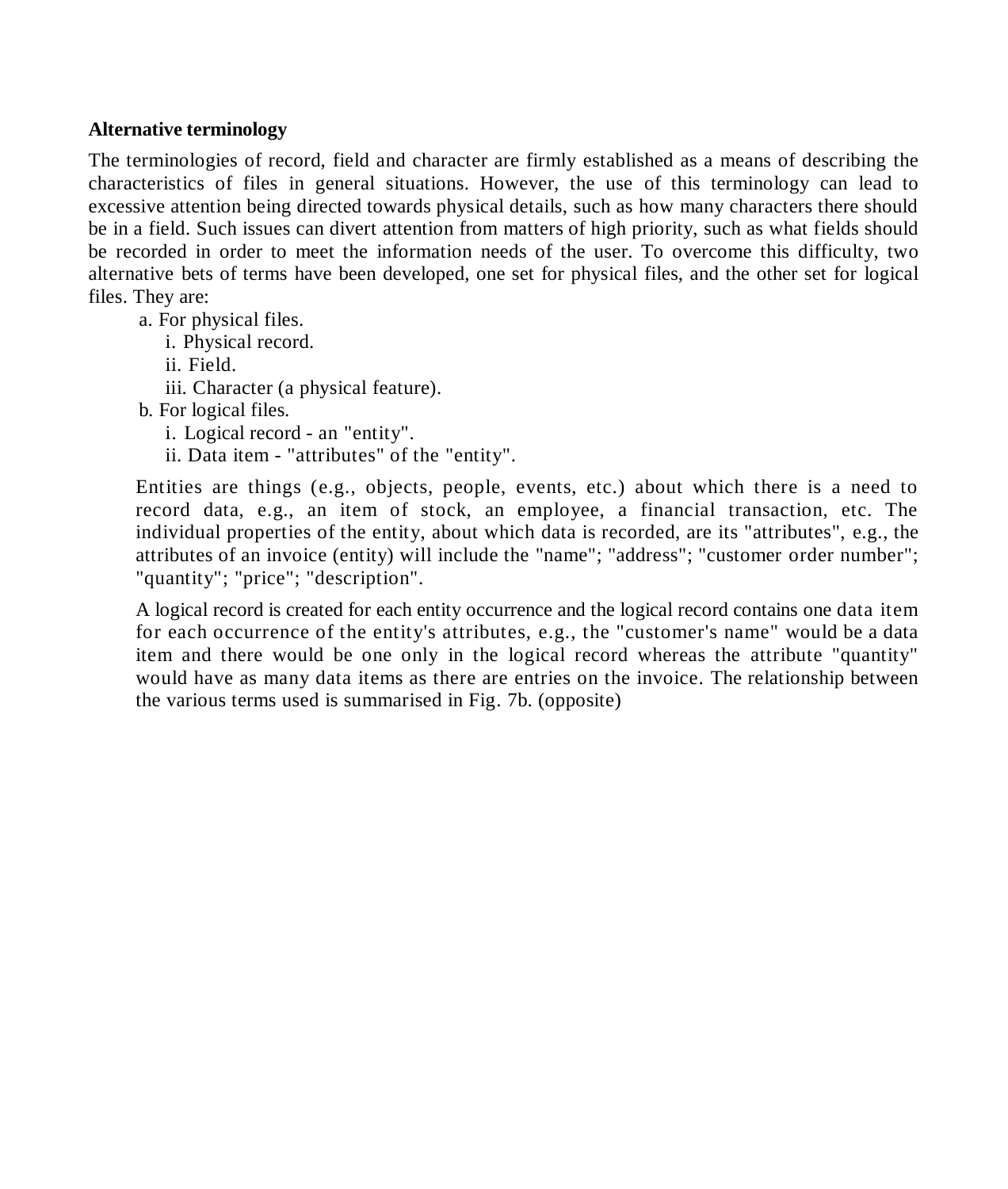| Things about which there is Entities<br>a need to record data |                                                   |           | each entity has a<br>number of Attributes                 |
|---------------------------------------------------------------|---------------------------------------------------|-----------|-----------------------------------------------------------|
| How the data is recorded                                      | Logical records (1<br>per entity occurrence)      | $\bullet$ | each logical record<br>contains a number of<br>data items |
| Physical details of how the<br>data is recorded               | Physical record (1 or<br>more per logical record) | $\bullet$ | each physical record<br>contains a number of<br>fields    |

**Fig. 7b:** Entities and Attributes.

# **Week Seven**

Mid Semester Test

# **Objective**:

 To evaluate performance of student knowledge on the Lectures/teachings received this Course **Description:** To know how far the student can apply the knowledge gain from the course.

# **Week Eight and Nine**

Practical work with SQL or MS Access or SPSS **Objective**:

- To teach the Practical aspect of data processing.
- To implement some of discussed techniques used in this course

**Description:** Demonstrate of the fields, records, files including database are created using query language approach.

# **INTRODUCTION**

Database contains one or more tables. Each table is identified by a name (e.g. "Customers" or "Orders"). Tables contain records (rows) with data. Below is an example of a table called "Persons":

| P_Id | LastName  | FirstName | <b>Address</b> | City      |
|------|-----------|-----------|----------------|-----------|
|      | Hansen    | Ola       | Timoteivn 10   | Sandnes   |
|      | Svendson  | Tove      | Borgyn 23      | Sandnes   |
|      | Pettersen | Kari      | Storgt 20      | Stavanger |

 $\mathcal{L}_{\text{max}}$ 

**Transfer** 

**COLLEGE** 

 $1 - 20$ 

Table 8.0: Table Persons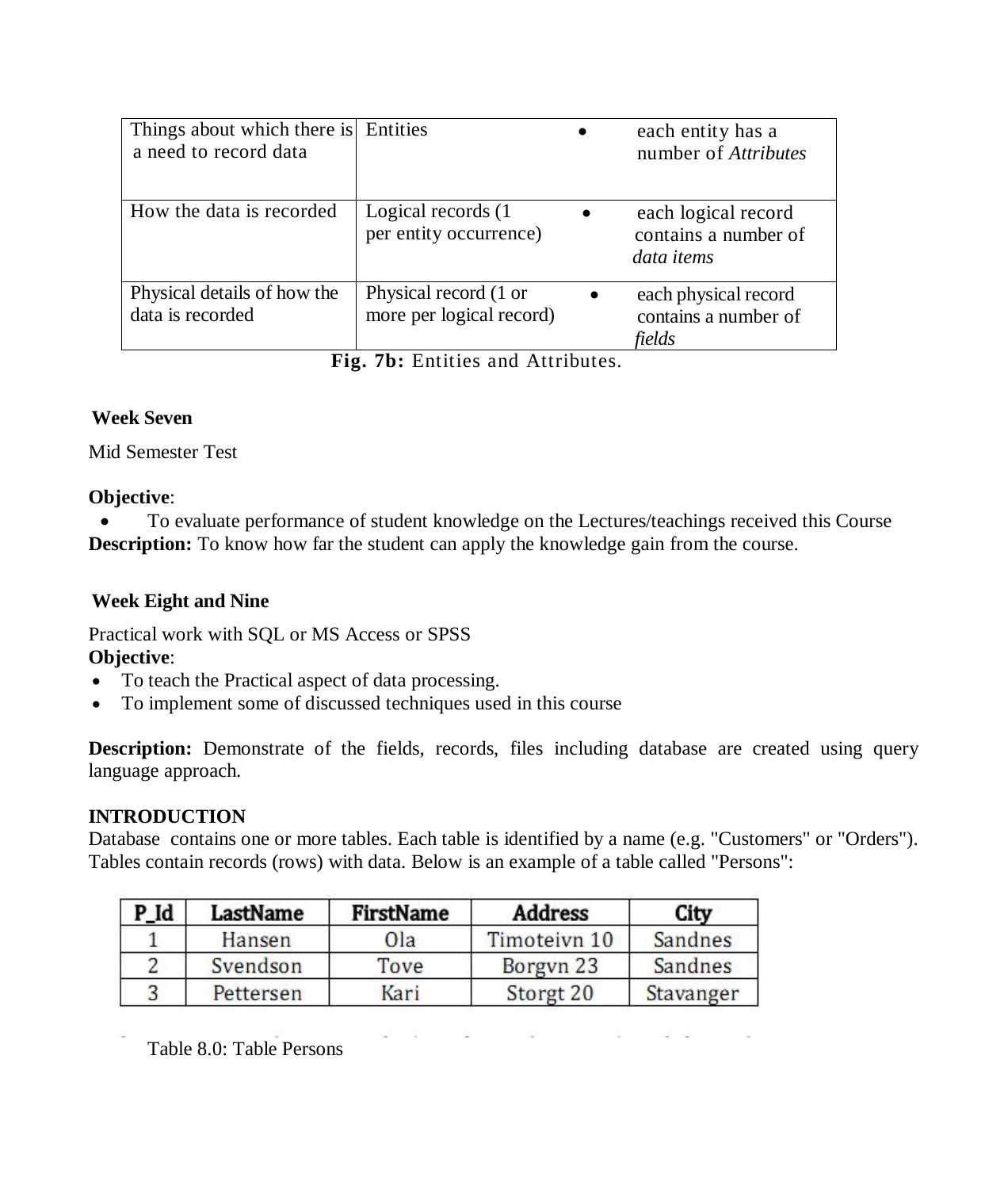The file table above contains three records (one for each person) and five columns (P\_Id, LastName, FirstName, Address, and City

Using SQL, you can create the table structures within the database you have designated. For example, the STORAGE table would created with:

CREATE TABLE STORAGE( LOC\_ID CHAR(12) NOT NULL, ITEM\_ID CHAR(10) NOT NULL, STOR\_QTY NUMBER, PRIMARY KEY(LOC\_ID,ITEM\_ID), FOREIGN KEY(LOC\_ID) REFERENCES LOCATION ON DELETE RESTRICT ON UPDATE RESTRICT, FOREIGN KEY(ITEM\_ID) REFERENCES ITEM\_ON DELETE CASCADE ON UPDATE CASCADE):

Most DBMSs now use interfaces that allow you to type the attribute names into a template and to select the attribute characteristics you want from pick lists. You can even insert comments that will be reproduced on the screen to prompt the user for input. For example, the preceding STORAGE table structure might be created in a

u want to generate a LA schedule , you need data from two tables. LABASSISTANT and WORK-SCHEDULE. Because the report output is ordered by semester, LA, weekday, and time, indexes must be available for the primary key fields in each table. Using SQL, we would type:

CREATE UNIQUE INDEX LAS\_DEX ON LAB\_ASSISTANT(LA\_ID) and CREATE UNIQUE INDEX WS\_DEX ON WORK SCHEDULE(SCHED\_SEMESTER, LA\_ID, SCHED\_WEEKDAY, SCHED\_TIME\_IN);

Most modern DBMSs automatically index on the primary key components. Views are often for security purposes. However, views are also used to streamline the system's processing requirements. For example, output limits may be defined efficiently appropriate views necessary for the LA schedule report for the fall semester of 1999, we use the CREAT VIEW command:

CREATE VIEW LA\_SCHED AS SELECT LA\_ID, LA\_NAME, SCHED\_WEEKDAY, SCHED\_TIME\_IN\_SCHED\_TIME\_OUT\_WHERE SCHED\_SEMESTER = 'FALL99'; The designer creates the view necessary for each database output operation.

## **USING SQL ON A RELATIONAL DATABASE**

SQL can be used on MySQL, Oracle, Sybase, IBM DB2, IBM Informix, Borland Interbase, MS Access, or any other relational database system. This unit uses MySQL to demonstrate SQL and uses MySQL, Access, and Oracle to demonstrate JDBC programming. Assume that you have installed MySQL with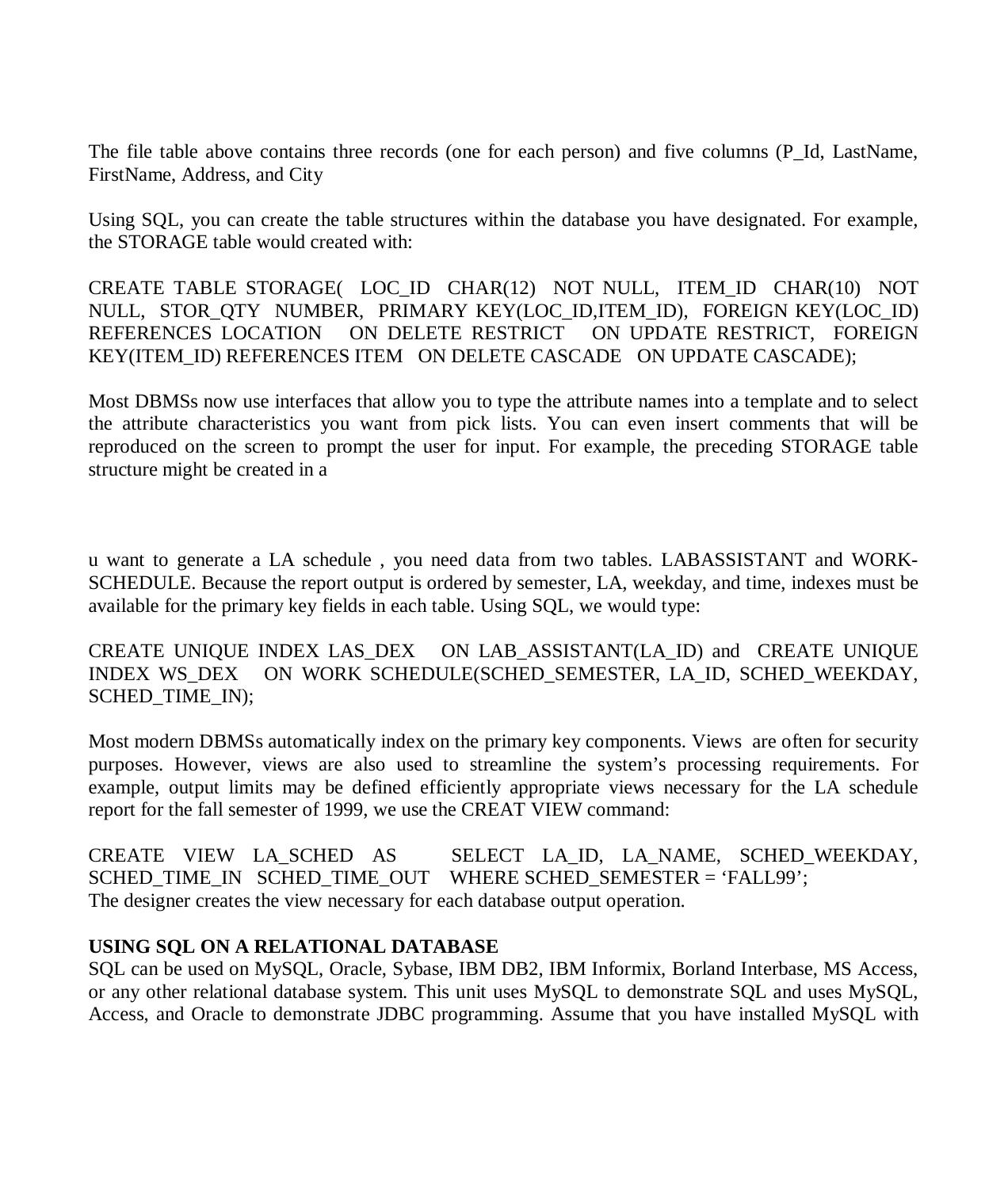the default configuration, you can access MySQL from the DOS command prompt using command MySQL from c./MySQL/bin directory, as shown in figure below.



 $\overline{a}$ Figure 8.1 You can access a MySQL database server from the command window.



Figure 8.2 (a) The show database command display all available databases in the MySQL

database server; (b) The use test command selects the test database. The MySQL database contains the tables that store information about the server and its users. This database is intended for the server administrator to use. For example, the administrator can use it to create users and grant or revoke user privileges. Since you care the owner of the server installed on your system, you have full access to the MySQL database. However, you should not create user tables in the MySQL database. You can use the test database to store data or create new databases. You can also create a new database using the command create database <database name> or drop an existing database using the command drop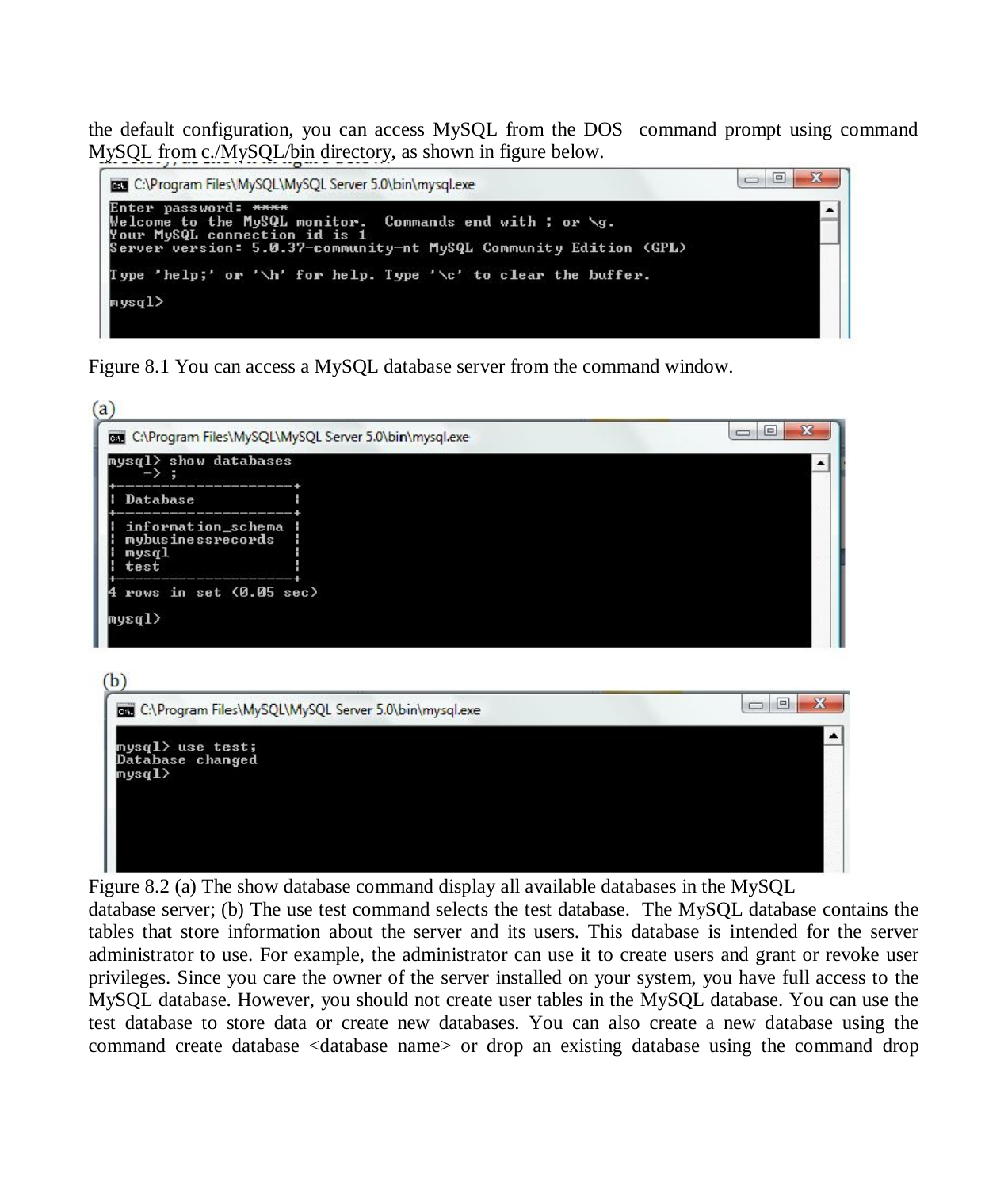database <database name>. To select a database for use, type use database command. Since the test database is created by default in every MySQL database, let use it to demonstrate SQL commands. As shown in the figure above, the test database is selected. Enter the statement to create the course table as shown in figure below:



Figure 8.3 The execution result of the SQL statements is displayed in the MSQL monitor

If you make typing errors, you have to retype the whole command. To avoid retyping the whole command, you can save the command in a file, and then run the command from the file. To do so, create a text file to contain the commands, named, for example, test.sql. You can create the text file using any text editor, such as notepad, as shown in the figure below. To comment a line, proceed it with two dashes. You can now run the script file by typing source test.sql from MySQL command prompt, as shown in the figure below

| test - Notepad                                                                                                                                                                             | 23<br>$\Box$ |
|--------------------------------------------------------------------------------------------------------------------------------------------------------------------------------------------|--------------|
| File Edit Format View Help                                                                                                                                                                 |              |
| create table Course(<br>$courseId$ $char(5)$ ,<br>subjectId $char(4)$ not null,<br>courseNumber integer,<br>title varchar(50) not null,<br>numOfCredits integer,<br>primary key (courseId) |              |

Figure 11.4 You can use Notepad to create a text file for SQL commands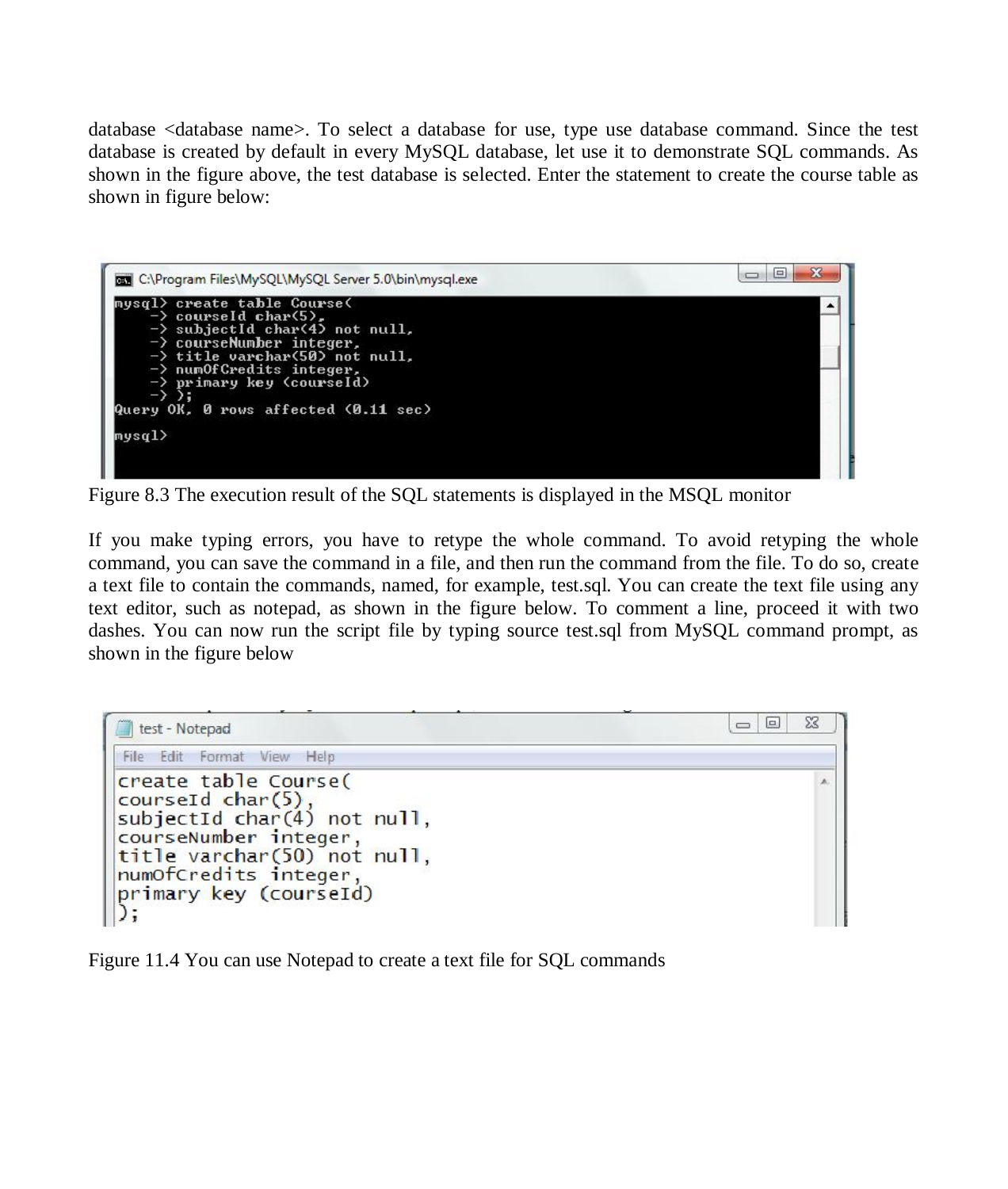

Figure 8.5: You can run the SQL commands in a script file from MySQL

# **SQL STATEMENTS**

The table below contains a list of SQL commands and functions:

| <b>SQL Basic</b> |          |          | <b>SQL Advanced</b> |              | <b>SQL Functions</b> |            |
|------------------|----------|----------|---------------------|--------------|----------------------|------------|
| SQL              |          | Syntax   | SQL                 | Top          | SQL                  | avg()      |
| SQL              |          | Select   | SQL                 | Like         | SQL                  | count()    |
| SQL              |          | Distinct | SQL                 | Wildcards    | SQL                  | first()    |
| SQL              |          | Where    | SQL                 | In           | SQL                  | last()     |
| SQL              | And & Or |          | SQL                 | Between      | SQL                  | max()      |
| SQL              | Order    | By       | SQL                 | Alias        | SQL                  | min()      |
| SQL              |          | Insert   | SQL                 | Joins        | SQL                  | sum()      |
| SQL              |          | Update   | SQL                 | Inner Join   | SQL                  | Group By   |
| SQL              | Delete   |          | SQL                 | Left Join    | SQL                  | Having     |
|                  |          |          | SQL                 | Right Join   | SQL                  | ucase()    |
|                  |          |          | SQL                 | Full Join    | SQL                  | lcase()    |
|                  |          |          | SQL                 | Union        | SQL                  | mid()      |
|                  |          |          | SQL                 | Select Into  | SQL                  | len()      |
|                  |          |          | SQL                 | Create DB    | SQL                  | round $()$ |
|                  |          |          | SQL                 | Create Table | SQL                  | now()      |
|                  |          |          | SQL                 | Constraints  | SQL                  | format()   |
|                  |          |          | SQL                 | Not Null     | SQL                  |            |

Table 8.2: SQL Commands and Functions SQL Basic SQL Advanced SQL Func

# **CREATING AND DROPPING TABLES**

Is null()

Tables are the essential objects in a database. To creates a table, use the create table statement to specify a table name, attributes, and types, as in the following example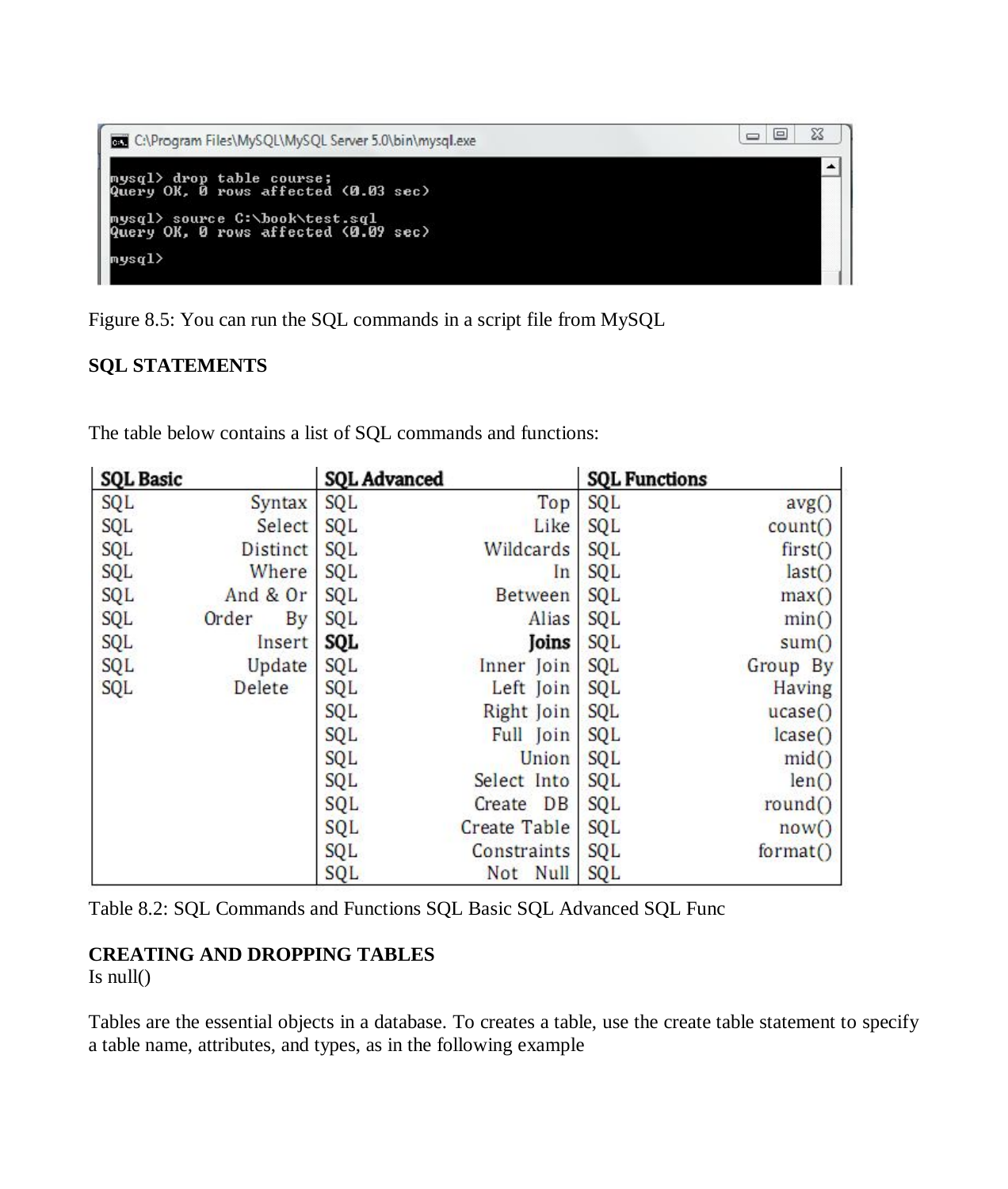create table Course( courseId char(5), subjectId char(4) not null, courseNumber integer, title varchar(50) not null, numOfCredits integer, primary key (courseId) );

This statement creates the course table with attributes courseld, subjectld, courseNumber, title and numOfCredits. Each attribute has a data type that specifies the type of data stored in the attribute. char(5) specifies that courseld consists of five characters. varchar(50) specifies that title is a variant-length string with a maximum of fifty characters. Integer specifies that courseNumber is an integer. The primary key is courseId. The table Student and Enrollment can be created as follows:

create table Student ( ssn char(9) firstName varchar(5), mi char (1) lastName varchar (25) birthDate date, street varchar  $(25)$ , phone char $(11)$  zipCode char  $(5)$ , deptId char $(4)$ , primary key (ssn) ); create table Enrollment ( ssn char(9), courseId char(5) dateRegistered date, grade char (10, primary key (ssn, courseId) foreign key (ssn) references student, foreign key (courseId) references Course );

If a table is no longer needed, it can be dropped permanently using the drop table command. For example, the following statements drops the Course table:

drop table Course; If a table to be dropped is referenced by other tables, you have to drop other tables first. For example, if you have created the tables Course, Student and Enrollment and want to drop Course, you have to first drop Enrollment, because Course is referenced by Enrollment.

# **THE SQL SELECT STATEMENT**

The SELECT statement is used to select data from a database. Depending on the form it takes, it searches through the table in the database and selects the data that matches the criteria. The result is stored in a result table, called the result-set.

SQL SELECT Syntax SELECT column\_name(s) FROM table\_name and SELECT \* FROM table\_name

 Note: SQL is not case sensitive. SELECT is the same as select. An SQL SELECT Example The "Persons" table:

| P_Id   | LastName  | <b>FirstName</b> | <b>Address</b> | City      |
|--------|-----------|------------------|----------------|-----------|
|        | Hansen    | Ola              | Timoteivn 10   | Sandnes   |
| ∸      | Svendson  | Tove             | Borgyn 23      | Sandnes   |
| э<br>C | Pettersen | Kari             | Storgt 20      | Stavanger |

Table 8.2: The "Persons" table

Now we want to select the content of the columns named "LastName" and "FirstName" from the table above. We use the following SELECT statement: SELECT LastName, FirstName FROM Persons. The result-set will look like this:

| LastName  | FirstName |  |
|-----------|-----------|--|
| Hansen    | Ola       |  |
| Svendson  | Tove      |  |
| Pettersen | Kari      |  |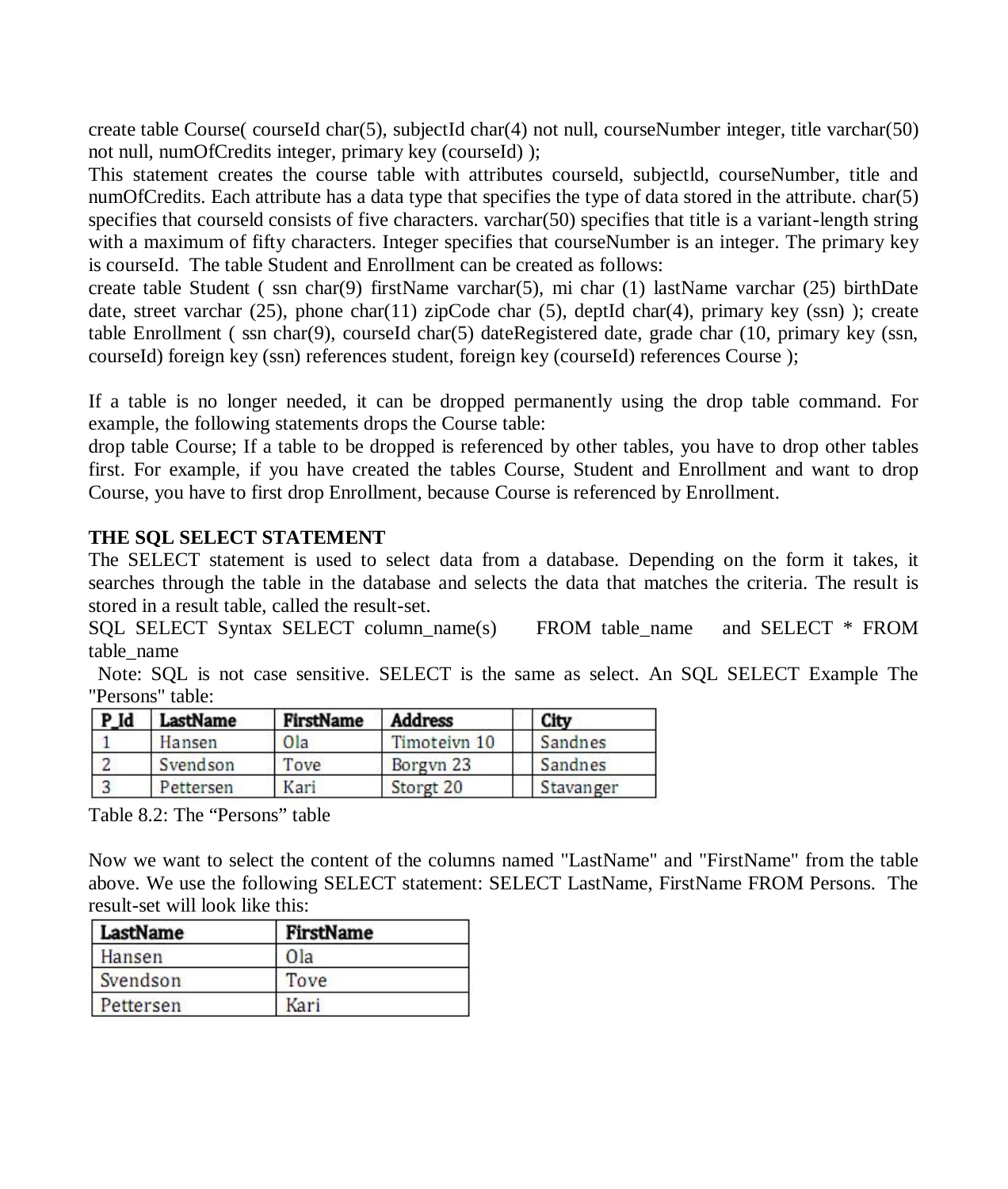SELECT \* Example Now we want to select all the columns from the "Persons" table. We use the following SELECT statement: SELECT \* FROM Persons

| P_Id           | LastName  | FirstName | <b>Address</b> | City      |
|----------------|-----------|-----------|----------------|-----------|
|                | Hansen    | Ola       | Timoteivn 10   | Sandnes   |
| $\overline{c}$ | Svendson  | Tove      | Borgyn 23      | Sandnes   |
| 3              | Pettersen | Kari      | Storgt 20      | Stavanger |

Tip: The asterisk (\*) is a quick way of selecting all columns! The result-set will look like this:

### **The SQL SELECT DISTINCT Statement**

In a table, some of the columns may contain duplicate values. This is not a problem,however, sometimes you will want to list only the different (distinct) values in a table. The DISTINCT keyword can be used to return only distinct (different) values. SQL SELECT DISTINCT Syntax

SELECT DISTINCT column\_name(s) FROM table\_name

SELECT DISTINCT Example Now we want to select only the distinct values from the column named "City" from the

table above. We use the following SELECT statement: SELECT DISTINCT City FROM Persons The result-set will look like this:

> **City** Sandnes Stavanger

The WHERE clause is used to filter records.

**The WHERE Clause** The WHERE clause is used to extract only those records that fulfill a specified criterion. SQL WHERE Syntax

SELECTcolumn\_name(s)

The WHERE clause is used to extract only those records that fulfill a specified criterion. SQL WHERE Syntax SELECTcolumn\_name(s) FROMtable\_name WHERE column\_name operator value WHERE Clause Example The "Persons" table:

| P_Id | LastName  | FirstName | Address      | City      |
|------|-----------|-----------|--------------|-----------|
|      | Hansen    | Ola       | Timoteivn 10 | Sandnes   |
|      | Svendson  | Tove      | Borgyn 23    | Sandnes   |
| ು    | Pettersen | Kari      | Storgt 20    | Stavanger |

Now we want to select only the persons living in the city "Sandnes" from the table above. We use the following :

SELECT \* FROM Persons WHERE City='Sandnes'

The result-set will look like this: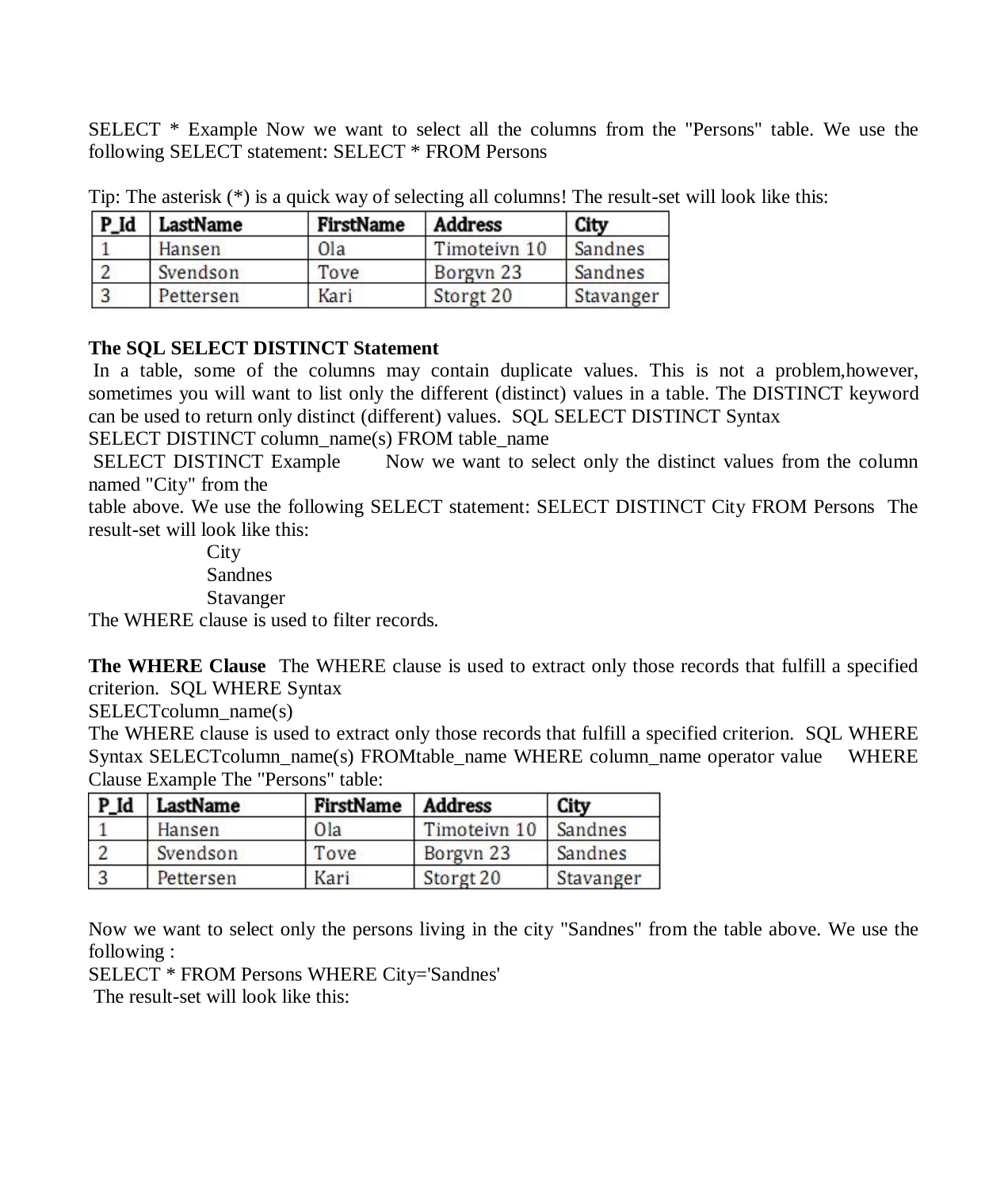| P_Id | LastName | <b>FirstName   Address</b> |                        | City    |
|------|----------|----------------------------|------------------------|---------|
|      | Hansen   | Ola                        | Timoteivn 10   Sandnes |         |
|      | Svendson | Tove                       | Borgyn 23              | Sandnes |

## **Quotes Around Text Fields**

SQL uses single quotes around text values (most database systems will also accept double quotes). Although, numeric values should not be enclosed in quotes. For text values: This is correct:

### **SELECT \* FROM Persons WHERE FirstName='Tove'**

This is wrong:

#### **SELECT \* FROM Persons WHERE FirstName=Tove**

For numeric values: This is correct:

**SELECT \* FROM Persons WHERE Year='1965'** 

This is wrong:

### **SELECT \* FROM Persons WHERE Year=1965**

#### **Operators Allowed in the WHERE Clause**

With the WHERE clause, the following operators can be used:

| Operator          | <b>Description</b>                                                                |
|-------------------|-----------------------------------------------------------------------------------|
| $=$               | Equal                                                                             |
| $\leftrightarrow$ | Not equal                                                                         |
| $\geq$            | Greater than                                                                      |
| $\,<$             | Less than                                                                         |
| $>=$              | Greater than or equal                                                             |
| $\leq$            | Less than or equal                                                                |
| <b>BETWEEN</b>    | Between an inclusive range                                                        |
| LIKE              | Search for a pattern                                                              |
| IN                | If you know the exact value you want to<br>return for at least one of the columns |

Note: In some versions of SQL the  $\leq$  operator may be written as != The AND & OR operators are used to filter records based on more than one condition. 3.4.7. The AND & OR Operators The AND operator displays a record if both the first condition and the second condition is true. The OR operator displays a record if either the first condition or the second condition is true. AND Operator Example The "Persons" table:

| P_Id | LastName  | FirstName | <b>Address</b> | City      |
|------|-----------|-----------|----------------|-----------|
|      | Hansen    | Ola       | Timoteivn 10   | Sandnes   |
|      | Svendson  | Tove      | Borgyn 23      | Sandnes   |
|      | Pettersen | Kari      | Storgt 20      | Stavanger |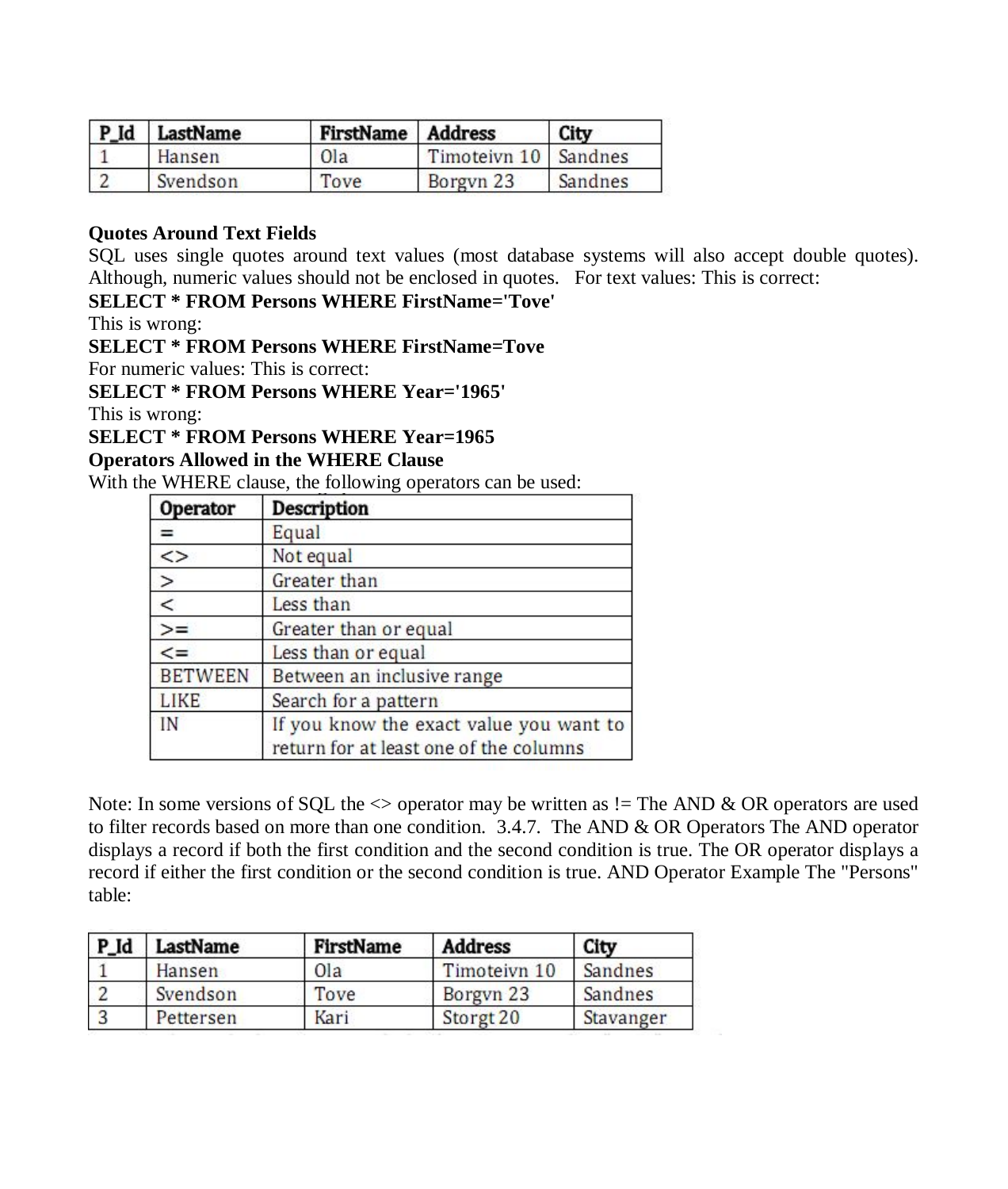Now we want to select only the persons with the first name equal to "Tove" AND the last name equal to "Svendson": We use the following SELECT statement:

**SELECT \* FROM Persons** WHERE FirstName='Tove' AND LastName='Svendson'

The result-set will look like this:

| $P_{d}$ | LastName | FirstName | <b>Address</b> | City    |
|---------|----------|-----------|----------------|---------|
|         | Svendson | Tove      | Borgyn 23      | Sandnes |

# **OR OPERATOR EXAMPLE**

Now we want to select only the persons with the first name equal to "Tove" OR the first name equal to "Ola":

We use the following SELECT statement:

**SELECT \* FROM Persons** WHERE FirstName='Tove'

OR FirstName='Ola'

The result-set will look like this:

P\_Id LastName FirstN1 Hansen Ola 2 Svendson Tove

| P_Id | LastName | FirstName | <b>Address</b> | City    |
|------|----------|-----------|----------------|---------|
|      | Hansen   | Ola       | Timoteivn 10   | Sandnes |
|      | Svendson | Tove      | Borgyn 23      | Sandnes |

## **COMBINING AND & OR**

You can also combine AND and OR (use parenthesis to form complex expressions).

Now we want to select only the persons with the last name equal to "Svendson" AND the first name equal to "Tove" OR to "Ola":

We use the following SELECT statement:

**SELECT \* FROM Persons WHERE** 

LastName='Svendson'

AND (FirstName='Tove' OR FirstName='Ola')

The result-set will look like this:

| $P_{d}$ | LastName | FirstName | Address   | City    |
|---------|----------|-----------|-----------|---------|
|         | Svendson | Tove      | Borgyn 23 | Sandnes |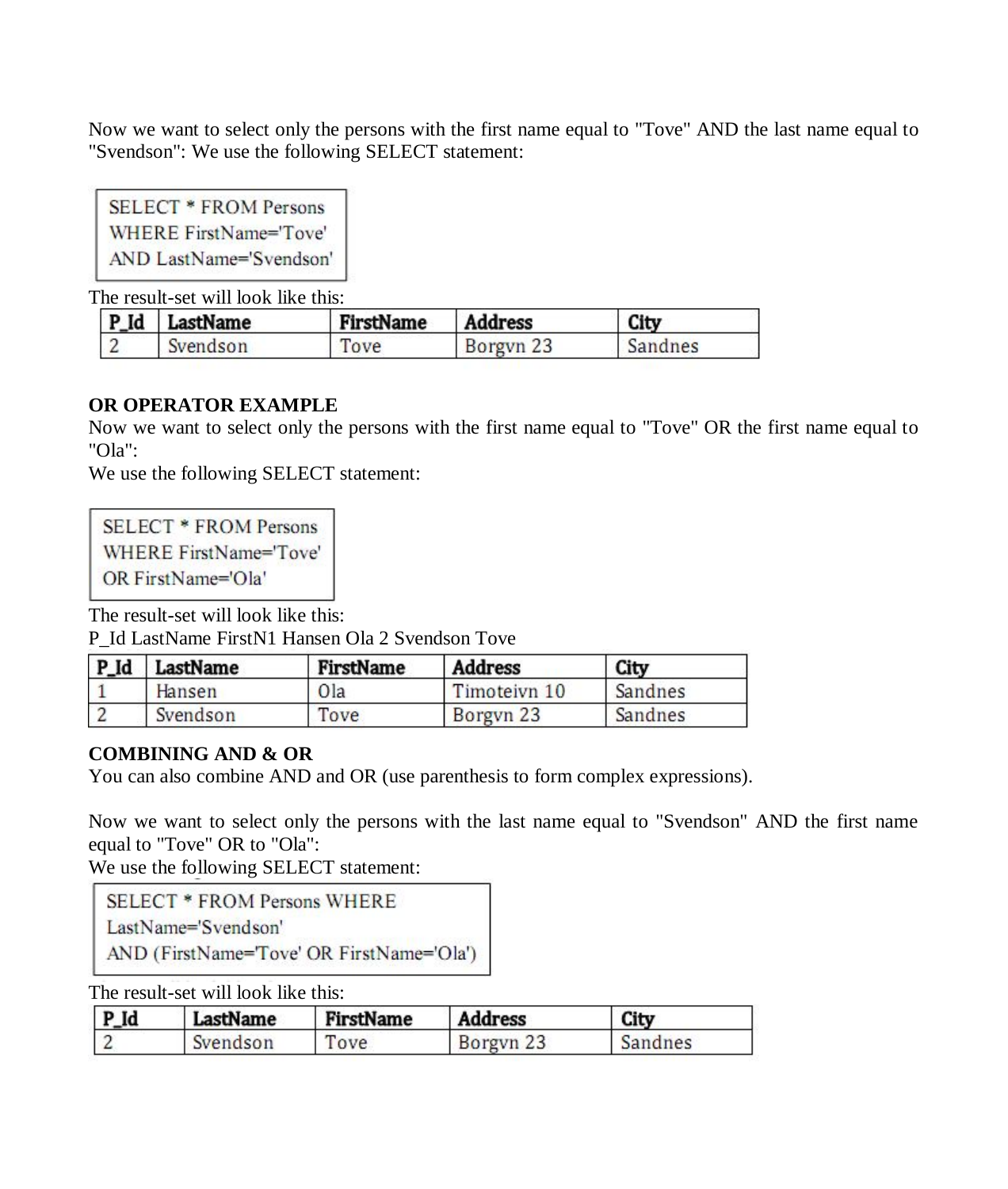## **Week Ten**

Types of file, access to file, Storage devices, Processing activities of files, Fixed-length and variablelength records, Hit rate

# **Objective**:

- To discuss the general concept of types of file and access to file in data processing.
- Impact to student the knowledge of processing file in computing environment.
- To discuss the processing activities of files and it application to computer file.
- To have know how required in choosing between Fixed-length and variable-length records in record design.

**Description:** updating master file, Transaction File, Reference file interrogation, file characteristics, major processing activities are discussed in detail and features were emphasized

# **Types of files**

## **a. Master file.**

These are files of a fairly permanent nature, e.g., customer ledger, payroll, inventory, etc. A feature to note is the regular *updating* of these files to show a current position. For example customer's orders will be processed, increasing the "balance owing" figure on a customer ledger record. Therefore the master records will contain both data of a static nature, e.g., a customer name and address, and data that, by its nature will change each time a transaction occurs, e.g., the "balance" figure already mentioned.

**b. Transaction File.** 

Also called Movement file. This is made up of the various transactions created from the source documents. In a sales ledger application the file will contain all the orders received at a particular time. This file will be used to update the *master file.* As soon as it has been used for this purpose it is no longer required. It will therefore have a very short life, because it will be replaced by a file containing the *next* batch of orders.

## **c. Reference file.**

A file with a reasonable amount of permanency. Examples of data used for reference purposes are price lists, tables of rates of pay, names and addresses, student transcript.

## **Access to files**

**Key fields:** When files of data are created one needs a means of access to particular records within those files. In *general* terms this is usually done by giving each record a "key" field by which the record will be recognised or identified. Such a key is normally *a unique identifier* of a record and is then called the **primary** key. Sometimes the primary key is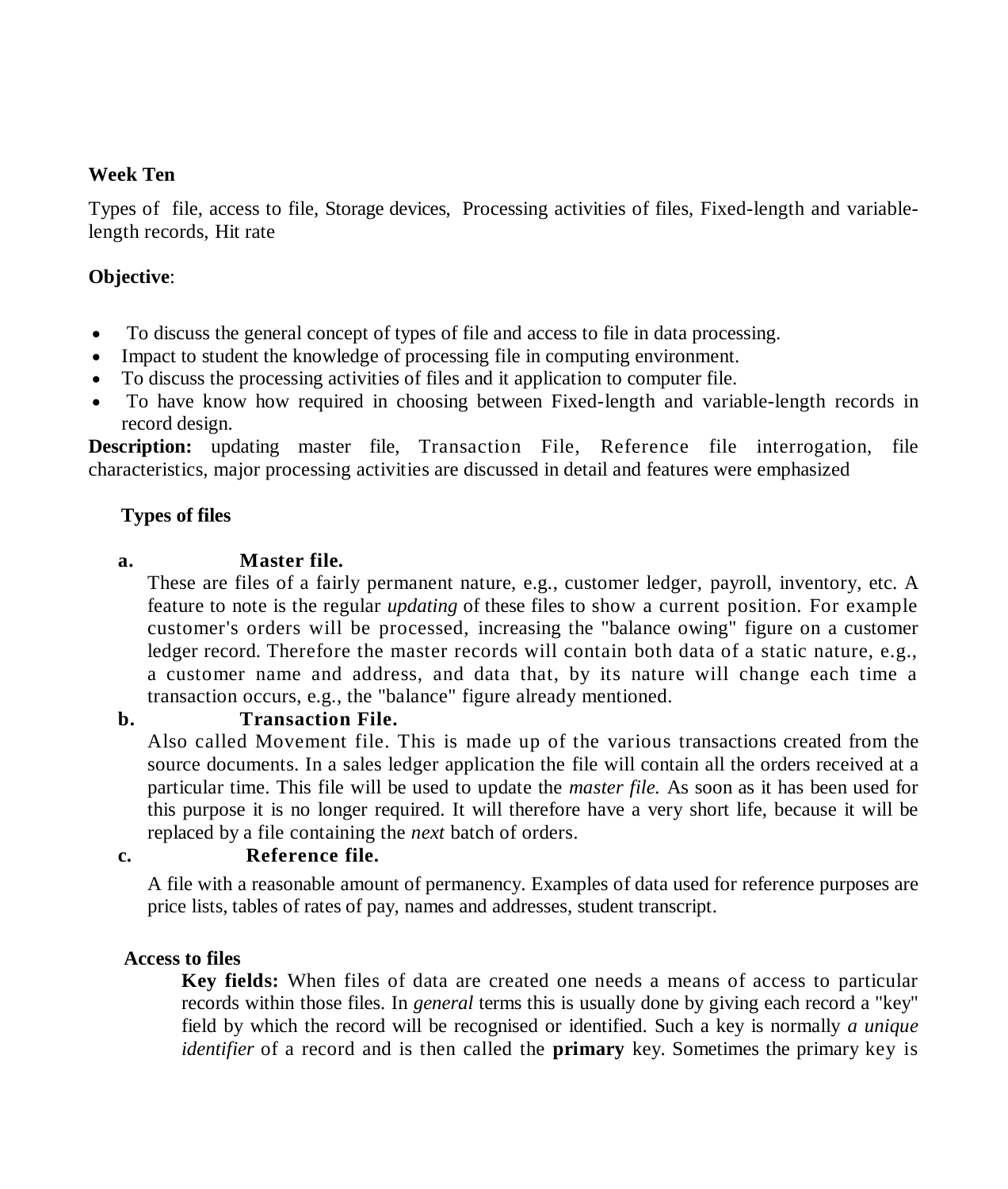made from the combination of two fields in which case it may be called a *composite key or compound key*. Any other field used for the purpose of identifying records, or sets of records, is called a secondary key. Examples of primary key fields are:

- a. Customer number in a customer ledger record.
- b. Stock code number in a stock record.
- c. Employee clock number in a payroll record.

Not only does the key field assist in accessing records but also the records themselves can, if required, be sorted into the sequence indicated by the key.

### **Storage devices**

The two storage devices that may be considered in connection with the storage of files (i.e., physical files).

- a. Magnetic or optical disk. These are direct access media and are the *primary means of storing files on-line*
- b. Magnetic tape. This medium has significant limitations because it is a serial access medium and therefore is the *primary means of storing files off-line.*

These characteristics loom large in our considerations about files in the segments that follow. Note then that they are inherent in the *physical* make-up of the devices and will clearly influence what *types* of files can be stored on each one, and how the files can be *organised* and accessed.

## **Processing activities**

We will need to have access to particular records in the files in order to process them. The major processing activities are given below:

- a. **Updating.** When data on a master record is changed to reflect a current position, e.g., updating a customer ledger record with new orders. Note that the old data on the record is replaced by the new data.
- b. **Referencing.** When access is made to a particular record to ascertain what is contained therein, e.g., reference is made to a "prices" file during an invoicing *run* Note that it does *not* involve any alterations to the record itself.
- c. **File maintenance.** New records must be added to a file and records need to be deleted. Prices change, and the file must be altered. Customers' addresses also change and new addresses have to be inserted to bring the file up to date. These particular activities come under the heading of "maintaining" the file. File maintenance can be carried out as a separate run, but the insertions and deletions of records are sometimes *combined* with updating.
- d. **File enquiry or** interrogation. This is similar in concept to referencing, it involves the need to ascertain a piece of information from, say, a master record. For example, a customer may query a statement sent to him. A "file enquiry" will get the data in dispute from the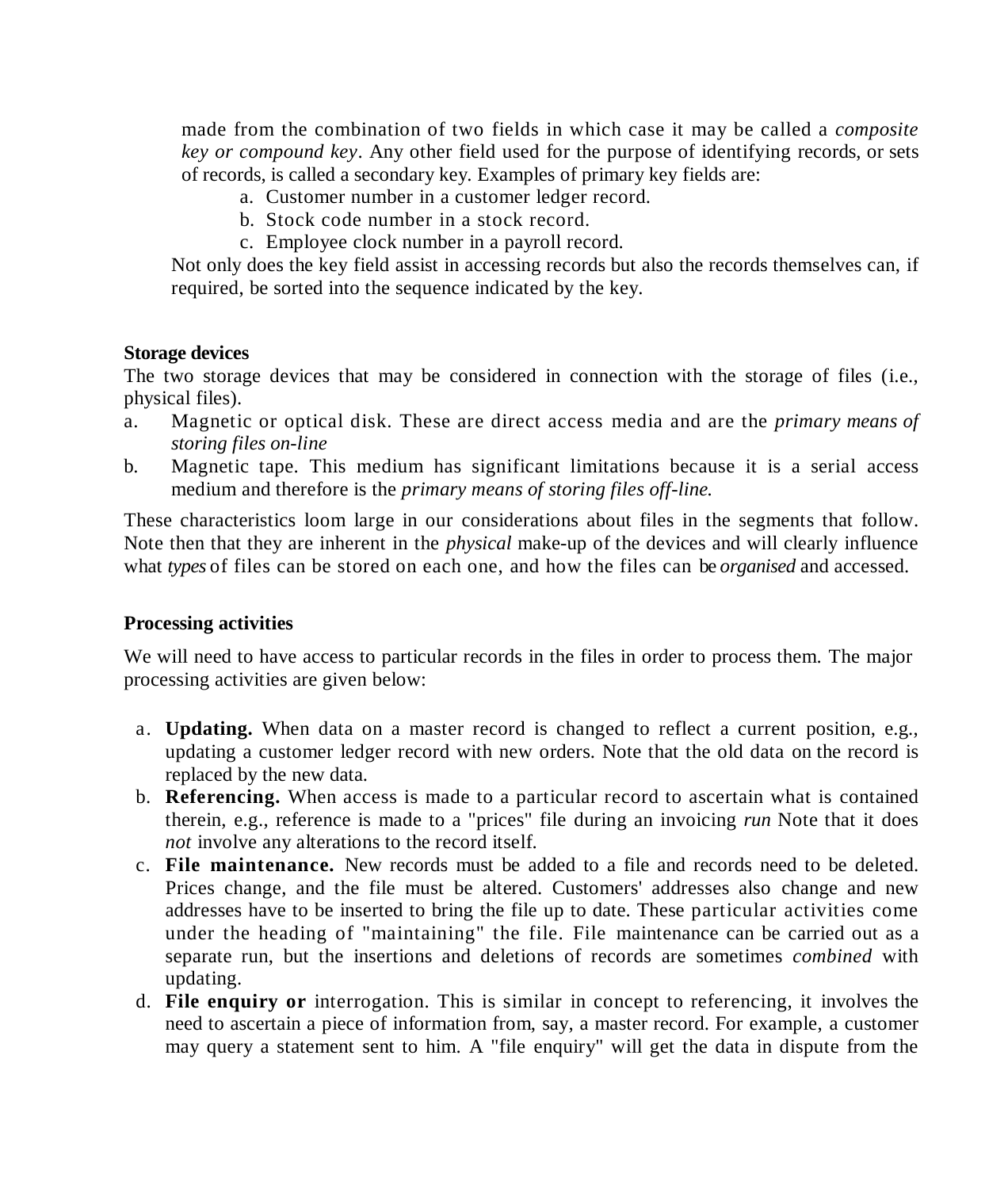record so that the query may be settled.

## **Fixed-length and variable-length records**

The question whether to use records of a fixed or variable length is one that usually does not have to be considered in manual systems.

- a. **Fixed.** Every record in the file will be of the same fixed number of fields and characters and will never vary in size.
- b. **Variable.** This means that not *all* records in the file will be of the same size. This could be for two reasons:
	- i. Some records could have more *fields* than others. In an invoicing application, for example (assuming a 6-character field to represent "total amount for each invoice"), we would add a new field to a customer record for each invoice. So a customer's record would vary in *size*  according to the *number* of invoices he had been sent.
	- ii. Fields *themselves* could vary in size. A simple example is the "name and address" field because it varies widely in size.

It should be noted, however, that in the examples a fixed-length record *could* be used. The record could be designed in the first instance to accommodate a fixed number of *possible* invoices. This means that records with less than the fixed number of invoices would contain blank fields. Similarly in the figure above, the field could be made large enough to accommodate the *largest* name and address. Again records with names and addresses of a smaller number of characters would contain blanks. Fixed-length records make it easy for the programmer because he or she is dealing with a known quantity of characters each time. On the other hand they result in less efficient utilisation of storage. Variable-length records mean difficulties for the programmer but better utilisation.

## **Hit rate**

This is the term used to describe the rate of processing of master files in terms of active records. For example, if 1,000 transactions are processed each day against a master file of 10,000 records, then the hit rate is said to be 10%. Hit rate is a measure of the "activity" of the file.

## **Other file characteristics**

Apart from activity, which is measured by hit rate, there are other characteristics of the file that need to be considered. These are:

- i. **Volatility.** This is the frequency with which records are added to the file or deleted from it. If the frequency is high, the file is said to be volatile. A file that is not altered is "static". If the frequency is low, the file is said to be **"semi-static".**
- ii. **Size.** This is the amount of data stored in the file. It may be expressed in terms of the number of characters or number of records.
- iii. **Growth.** Files often grow steadily in size as new records are added. Growth must be allowed for when planning how to store a file.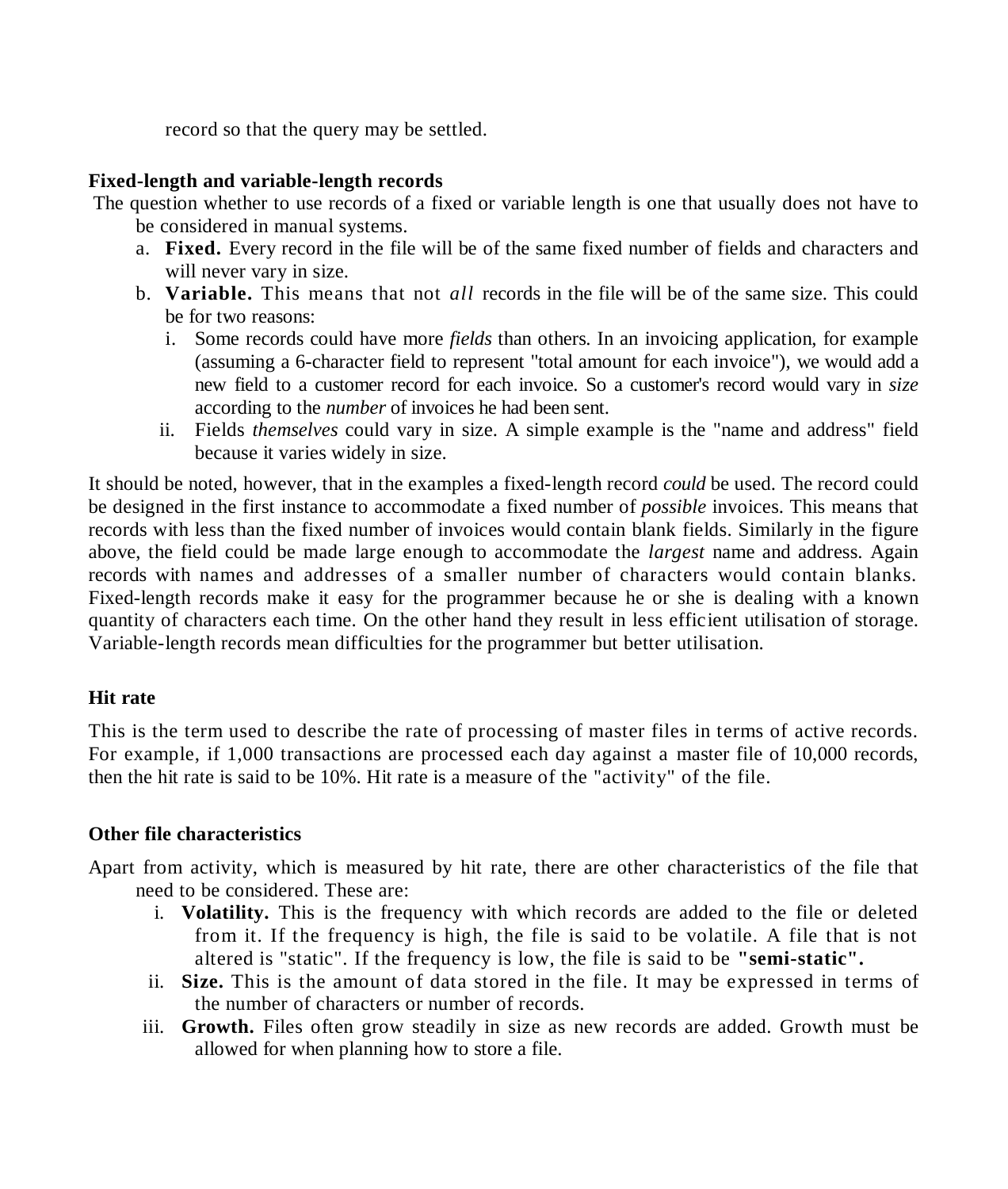### **Note:**

- a. Magnetic tape is a serial –access medium, disk is a direct- access medium. Nevertheless disk can act as a serial –access medium if required.
- b. **Direct access** should be distinguished from **immediate access** which refers to access to main store.
- c. Direct access is also called random access because it means access in no set order.
- d. In terms of levels of storage direct access is below immediate access and above serial access.
- e. A file may be described in terms of its "structure" and in terms of its organisation. Its *structure* is determined by which data items are included in records and how the data items are grouped within records. Its *organisation* is determined by how the records are arranged within the file.
- f. Files are not normally held in primary storage (i.e., main storage). They are normally held on an on-line backing storage (secondary storage) or on off-hiine hacking storage.
- h. Files that are only processed occasionally are normally held on of line backing storage.

## **Study questions:**

- 1. An organisation runs a simple savings scheme for its members. Members pay in sums of money to their own accounts and gain interest on the money saved. Data about the accounts is stored in a master file. What would you suggest would be the entities used in this system, Also suggest what attributes these entities might have.
- 2. Define the term "key field". Discuss the suitability of the following data items as key fields.
	- a. A person's surname in a personnel file.
	- b. A national insurance number in a payroll file.
	- c. A candidate number in an examinations file.
- 3. Define the terms "hit rate" and "volatility" with regard to computer files. Where else have you come across the term "volatility" in computer science.

# **File Organisation and Access**

## **Introduction**

This segment describes the ways in which files may be organised and accessed on disks. Before tackling this segment the need to be thoroughly conversant with the relevant physical attributes of disks (fixed and exchangeable) and disk units ("reading" and "writing" devices). in a master file is required. Comment on the probable characteristics of the file

- a. Volatility,
- b. Activity,
- c. Size,
- d. Growth.

Today most file processing is carried out using files stored on hard magnetic disks. Optical disks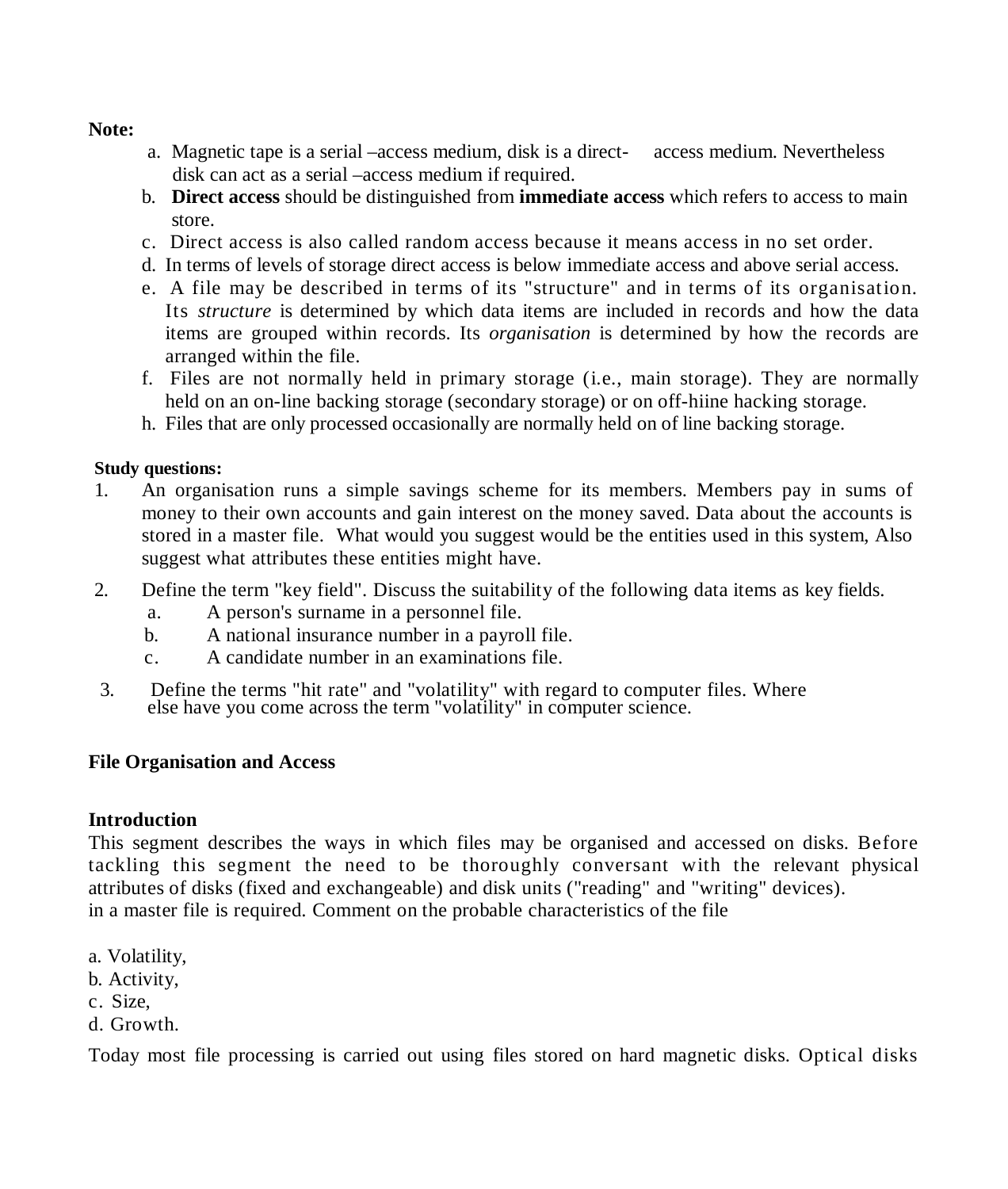only have a minority use at present although they are being used increasingly for applications requiring large volumes of archived or reference data. Flash and Floppy disks are not normally used as file processing media because of their limited capacity. They are more often used to transfer small files between computers, particularly PCs. They are only used as the main file processing medium on a few very small microcomputers. The principles covered by this segment concerning the use of disks are applicable to all disk types. Any relevant differences will be highlighted when appropriate.

There is still some file processing carried out using files stored on magnetic tape but it is almost all done on mainframes in large commercial, industrial or financial institutions. Magnetic tape continues to be an important backup medium especially in its cartridge forms.

The simplest methods of organising and accessing files on disk are very similar to the standard ones used for magnetic tape. Where appropriate this similarity will be drawn to the reader's attention. Otherwise little mention will be made of magnetic tape.

*File organisation* is the arrangement of records within a particular file. We start from the point where the individual physical record layout has been already designed, i.e., the file "structure" has already been decided. How do we organise our many hundreds, or even thousands, of such records (e.g., customer records) on disk? When we wish to access one or more of the records how do we do it? This segment explains how these things are done.

# **Writing on disk**

In order to process files stored on disk the disk cartridge pack must first be loaded into a disk unit. For a fixed disk the disk is permanently in the disk unit. Records are "written" onto a disk as the disk pack revolves at a constant speed within its disk unit. Each record is written in response to a "write" instruction, Data goes from main storage through a read-write head onto a track on the disk surface. Records are recorded one after the other on each track. (On magnetic tape the records are also written one after the other along the tape.)

**Note.** All references to "records" in this segment should be taken to mean "physical records" unless otherwise stated.

# **Reading from disk**

In order to process files stored on disk the disk cartridge or pack must first be loaded into a disk unit. Records are read from the disk as it revolves at a constant speed. Each record is read in response to a "read" instruction. Data goes from the disk to the main storage through the read-write head already mentioned. Both reading and writing of data are accomplished at a fixed number (thousands) of bytes per second.

W e will take for our discussion on file organisation a "6-disk" pack, meaning it has ten usable surfaces (the outer two are not used for recording purposes). But before describing how files are organised let us look first at the basic underlying concepts.

# **Cylinder concept**

Where the disk pack is illustrated, and note the following: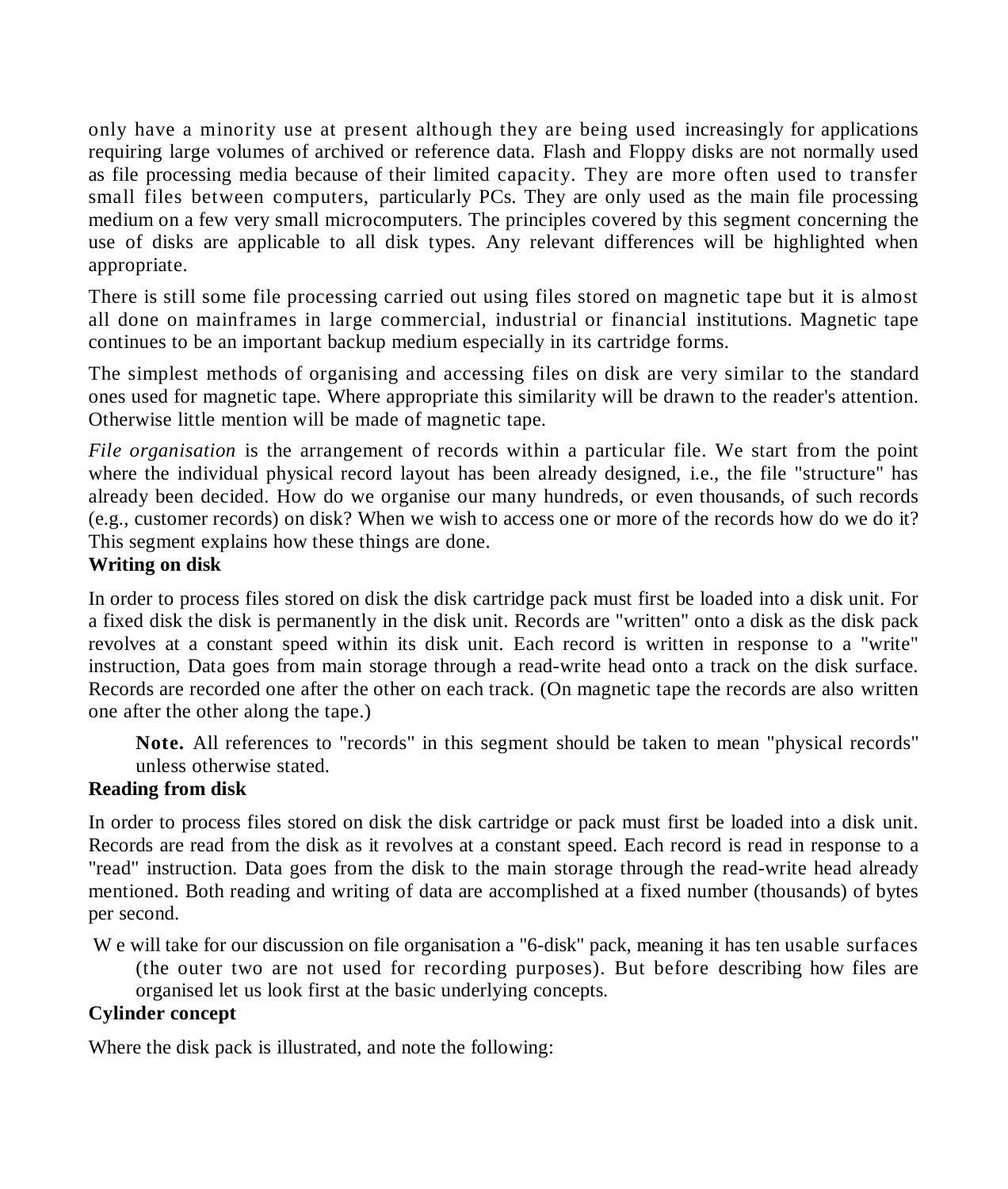- i. There are *ten* recording surfaces. Each surface has 200 tracks.
- ii. There is a read-write head for *each* surface on the disk pack.
- iii. *All* the read-write arms are fixed to *one* mechanism and are like a comb.
- iv. When the "access" mechanism moves all ten read-write heads move *in unison* across the disk surfaces.
- v. Whenever the access mechanism comes to rest *each* read-write head will be positioned on the equivalent track on *each* of the ten surfaces.
- vi. For *one* movement of the access mechanism access is possible to *ten* tracks of data.

In the case of a floppy disk the situation is essentially the same but simpler. There is just *one* recording surface on a "single-sided" floppy disk and *two* recording surfaces on a "double-sided" floppy disk. The other significant differences are in terms of capacity and speed.

Uses made of the physical features already described when organising the storage of records on disk. Records are written onto the disk starting with track 1 on surface 1, then track 1 on surface 2, then track 1 on surface 3 and so on to track 1 on surface 10. One can see that conceptually the ten tracks of data can be regarded as forming a **CYLINDER**.



**Fig. 8:** Disk Cylinder

Data is written onto successive cylinders, involving *one* movement only of the access mechanism for each cylinder. When access is made to the stored records it will be advantageous, in terms of keeping access mechanism movement to a minimum, to deal with a cylinder of records at a time.

Conceptually the disk can be regarded as consisting of 200 CYLINDERS. Cylinder 1 comprises track 1 on each of 10 surfaces; cylinder 2 comprises track 2 on each of the 10 surfaces and so on to cylinder 200, which comprises track 200 on each of the 10 surfaces. This CYLINDER CONCEPT is fundamental to an understanding of how records are organised on disks. An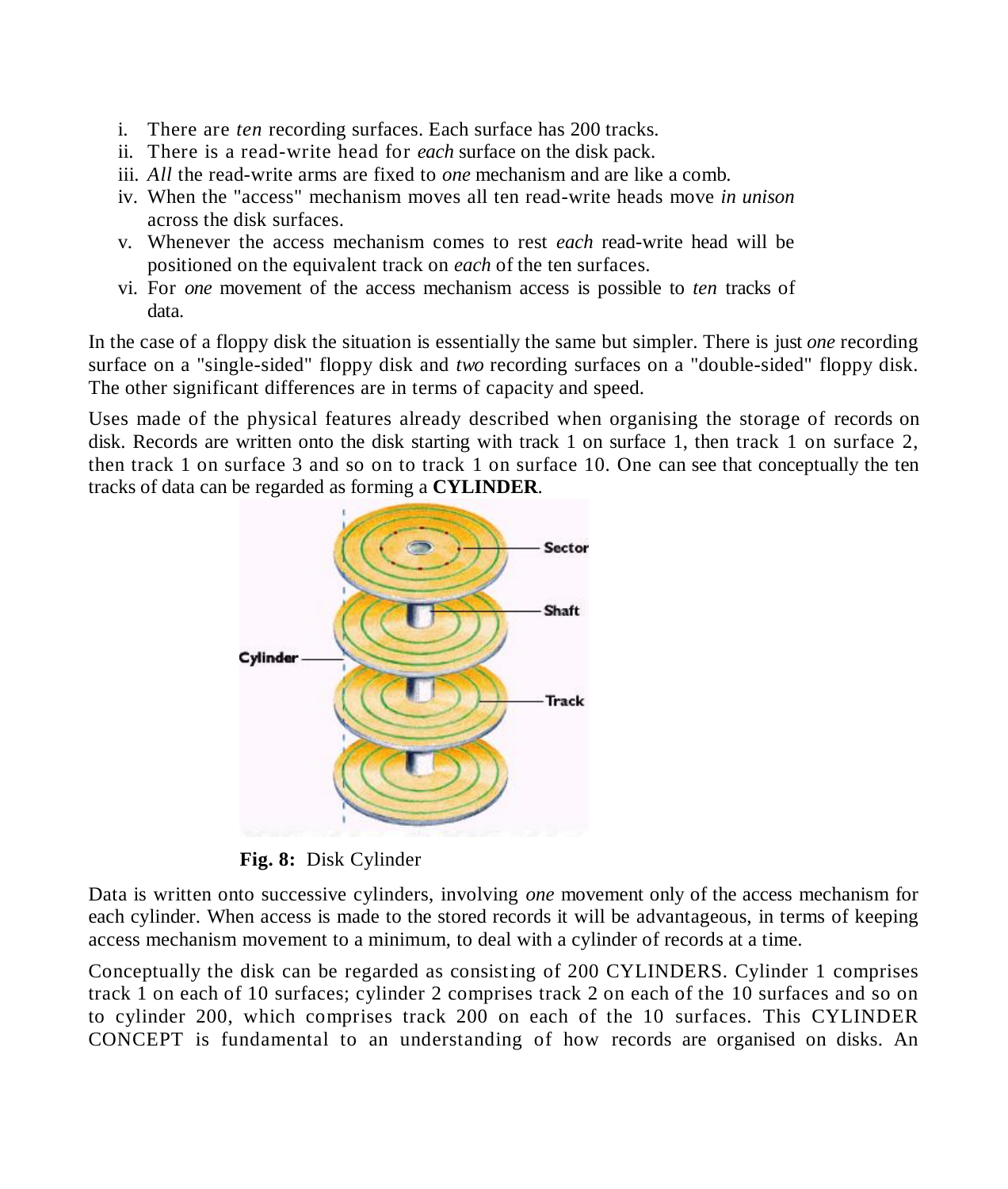alternative term for cylinder is SEEK AREA, i.e., the amount of data that is available to the readwrite heads as a result of one movement or SEEK of the access mechanism.

### **Hard-sectored disks and soft-sectored disks**

The tracks on a disk are subdivided into sector. There are two alternative design strategies for the division of tracks into sectors. One is called soft sectoring, the other is called hard sectoring. In either case *whole* sectors of data are transferred between the disk and main storage. Note. A disk

said to have "no sectors" is effectively a soft-sectored disk.

**A soft-sectored** disk has sectors that may be varied in length, up to some maximum value that is never more than the size of a complete track. Sector size and position is *software* controlled, hence the term "soft sectored".

A hard-sectored disk has sectors of fixed length. There may be anything from 8-128 sectors per track. Sector size and position is pre-determined by hardware, hence the term "hard sectored".

You may compare a sector with a physical record or block on magnetic tape. In fact, it is common to use "sector" and "block" as synonyms. However, in the case of hard-sectored disks, blocks may be grouped together into larger units called "buckets" or "logical blocks". It is therefore prudent to call a sector a "physical block" so as to avoid any possible ambiguity.

## **Week Eleven**

Basic address concepts of disk files, Access time, File organisation on disk, Access , Methods of addressing, File labels, Control totals, Buffers and buffering

## **Objective:**

- To introduce students to storage address creation, arrangement of stored file on storage media and access in different data processing environment as the fundamental building blocks of knowing the relevant of computer locating stored file.
- To explore the storage address concepts including fetching on the storage media.

**Description:** the organisation, access time and method of addressing of Serial Sequential file organisation, Index Sequential Organisation, Random file organisation were discuss in detail.

#### **Basic address concepts**

As the disk is a direct-access device a record can be accessed independently of other records. To enable the disk to locate a record, the record must have some form of ADDRESS. The whole area of each disk can be subdivided to enable this to be accomplished.

- a. *Cylinder*: The major subdivision as we have seen is the cylinder.
- b. *Track*: Each cylinder is composed of a number of tracks (10 in our quoted example).
- c. *Block*: The smallest addressable part of a disk is a block (i.e., a sector). This forms the **unit** of transfer between the disk and main storage.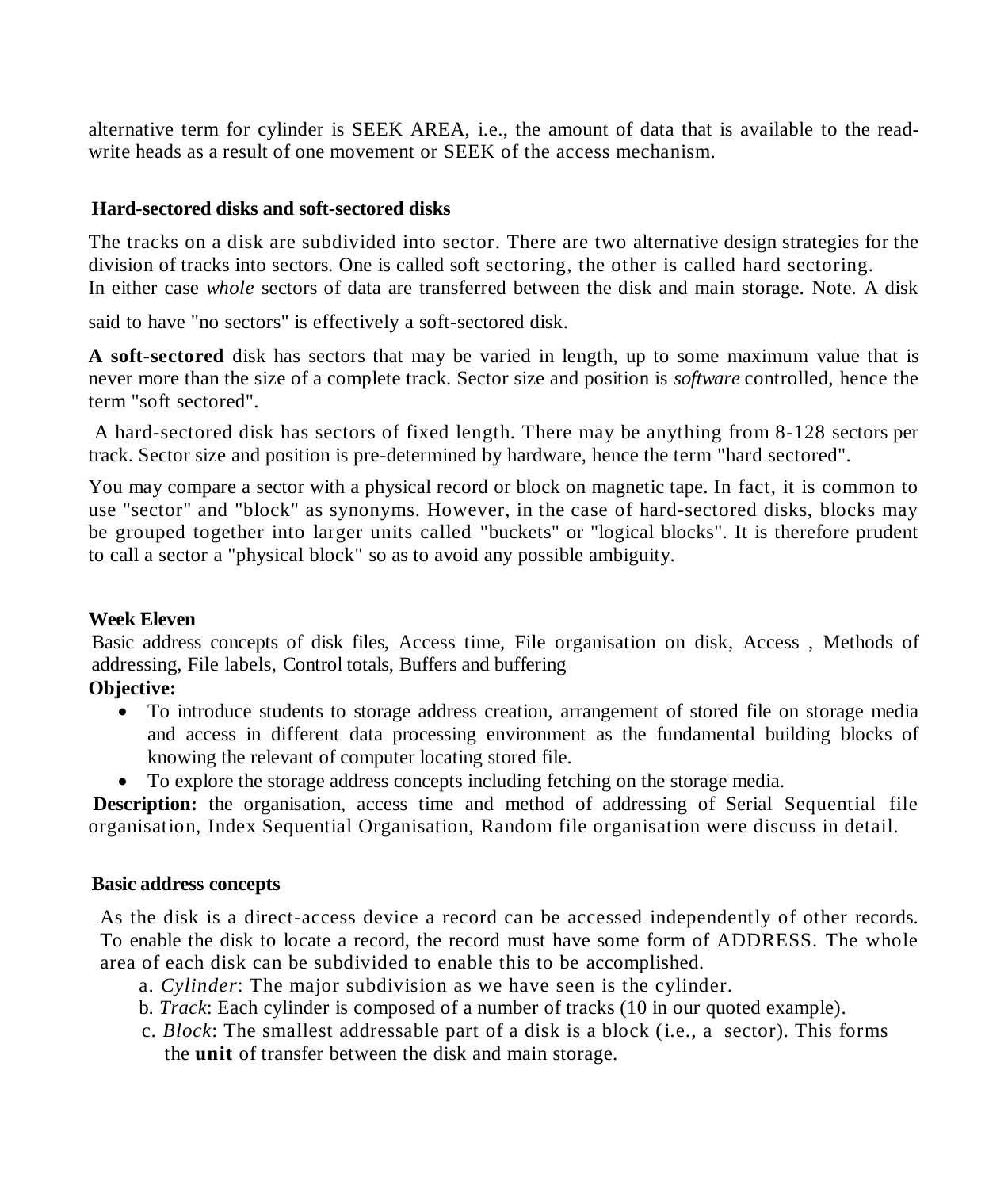d. *Bucket*: When the block size is fixed (i.e., when the disk is hard sectored) a number of blocks (i.e., sectors) are grouped to form a larger unit of transfer. This unit is called a bucket, but may also be called a cluster, allocation unit or logical block.

The block or the bucket is therefore the unit of input/output on disk. (The same is true for magnetic tape where records are combined together into blocks that are treated as single units for purposes of reading or writing.) The optimum size for a block or bucket is determined by:

- a. The need to optimise Pillage of a track e.g., if a size were chosen for a variable length block that did not divide exactly into the track size, space would be wasted.
- b. The need to minimise the number of transfers between main storage and disk storage. The larger the block or bucket size, the more records will be brought into main storage at each transfer.
- c. The need to economise in the use of main storage. A large block or bucket may occupy so much main storage that insufficient space is left for other data and programs. Note. The number of records comprising a block is known as the blocking factor.

In basic hardware terms, the address of a record is given thus:

- a. cylinder number
- b. track number
- c. block number (which will be the first block in the bucket if this concept applies) Note. On a single-sided floppy disk the address would be simply track number and block number. Thus the address 1750906 indicates
	- i. cylinder 175
	- ii. track 09
	- ii. block 06

The start of each track is marked physically by a notch or hole. The start of each sector is marked by special data recorded the start of each track and sector is marked physically by a notch or hole. There may also be recorded marks as on the soft-sectored disk.

b. Hard-sectored disk

# **Key**

Sectors (i.e. blocks) are numbered 1, 2, 3, ... Logical records are numbered R1, R2, R3, ... indicates wasted storage space.

# **Access time**

Access time on *disk is* the time interval between the moment the command is given to transfer data from disk to main storage and the moment this transfer is completed. It is made up of three components:

a. Seek time. This is the time it takes the access mechanism to position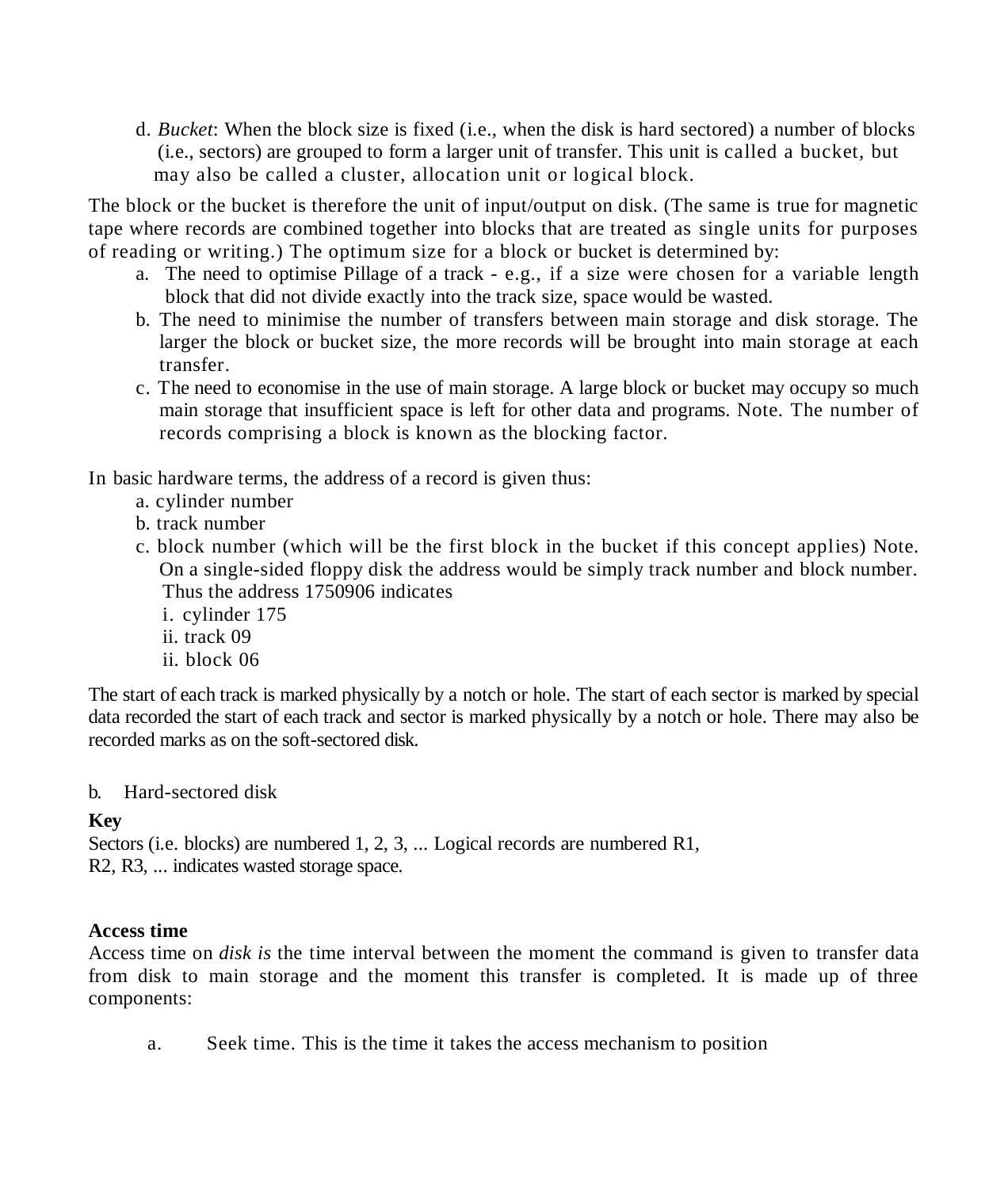itself at the appropriate cylinder.

- b. Rotational delay. This is the time taken for the bucket to come round and position itself under the read-write head. On average this will be the time taken for half a revolution of the disk pack. This average is called the "latency" of the disk.
- c. Data transfer time. This is the total time taken to *read* the contents of the bucket into main storage.

Access time will vary mainly according to the position of the *access mechanism* at the *time* the command is given. For example if the access mechanism is already positioned at cylinder 1 and the record required happens to be in cylinder 1 no movement of the access mechanism is required. If, however, the record required is in cylinder 200, the access mechanism has to move right across the surface of the disk. Once the bucket has arrived at the read-write head, the transfer of data to storage begins. *Speed of transfer* of data to main storage is very fast and is a constant rate of so many thousand bytes per second. A hard disk will operate at speeds roughly 10 times faster than a floppy disk and flash disk.

# **File organisation on disk**

There are four basic methods of organising files on disk:

- a. Serial. Records are placed onto the disk one after the other with no regard for sequence. (This method can be used with magnetic tape.)
- b. Sequential. Records are written onto the disk but in a defined sequence according to the record keys. (Again this method can be used with magnetic tape.)
- c. Indexed sequential. Records are stored in sequence but with one important difference - an *inde x* is provided to enable individual records to be located. Strictly speaking the records may not always be stored in sequence but the index will always enable the sequence to be determined.
- d. Random. Records are actually placed onto the disk "at random", that is to say there is no *obvious* relationship between the records. A mathematical formula is derived which, when applied to each record key, generates an answer, a bucket address. The record is then placed onto the disk at this address, e.g., one possible formula might be: given key  $=$ 33871, divide by 193 giving 175 remainder 96. (Address is taken as cylinder 175, track 9, block 6.)

## *Access*

- a. Serial files. The only way to access a serially organised file is SERIALLY. This simply means to say that each record is read from the disk into main storage one after the other in the order they occur on the disk. (This method can be used with magnetic tape).
- b. Sequential **files.** The method of access used is still SERIAL but of course the file is now in sequence, and for this reason the term SEQUENTIAL is often used in describing serial access. It is important to note that to process (e.g., update) a sequential master file, the transaction file must *also* be in the sequence of the master file. Access is achieved by first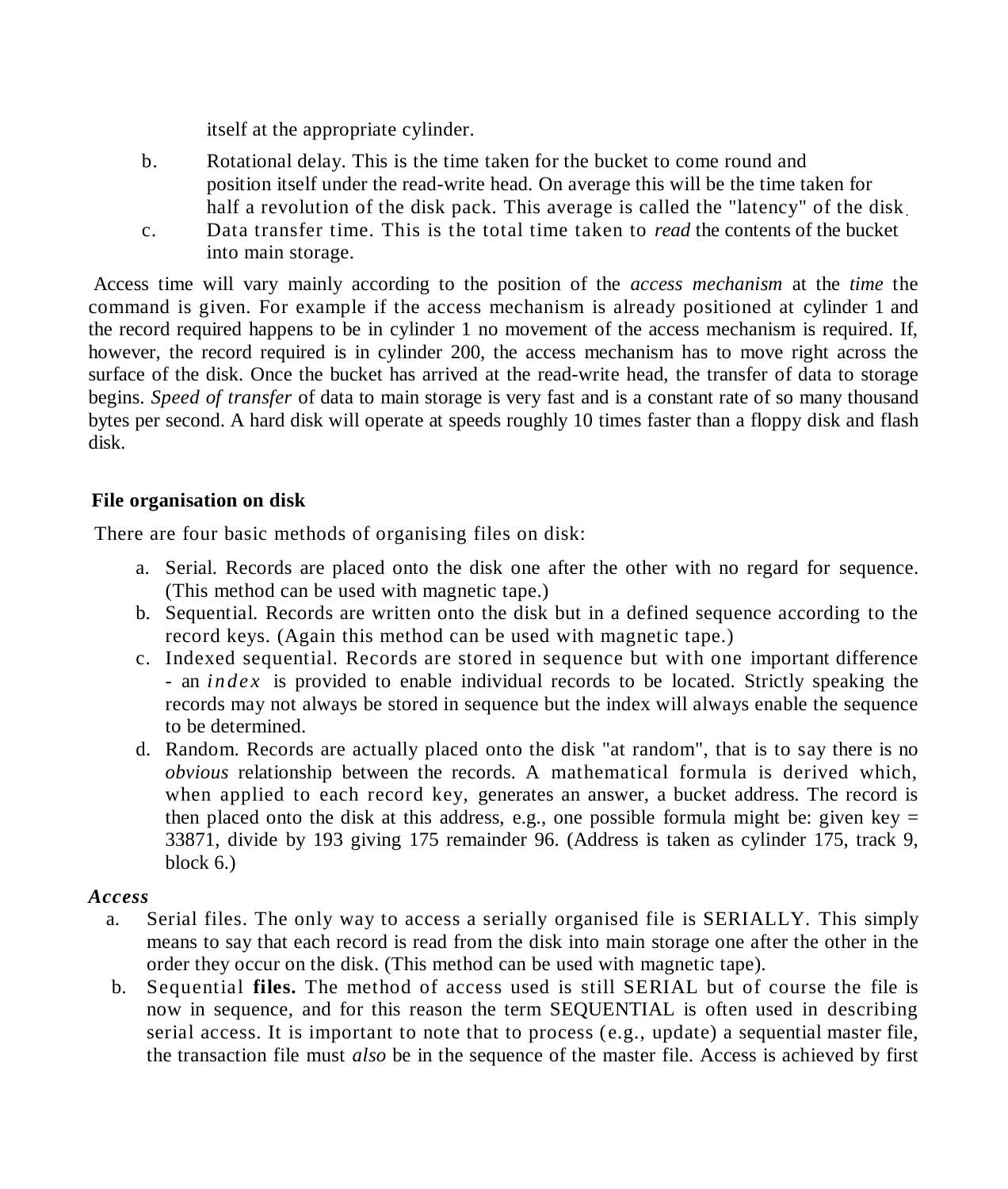reading the transaction file and then reading the master file until the matching record (using the record keys) is found. Note therefore that if the record required is the twentieth record on the file, in order to get it into storage to process it the computer will first have to read in *all*  nineteen preceding records. (This method can be used with magnetic tape).

**Note.** Magnetic tape is limited to methods (a) and (b) above. These limited methods of organisation and access have led to tape becoming very much less common than disk as an on-line medium for the storage of master files. Tape continues as a major storage **medium for purposes such** as offline data storage and back-up.

- c. Indexed sequential **files.** There are three methods of access:
	- *i.* **Sequential.** This is almost the same as in (b) above; the complete file is read in sequential order using the index. The method is used when the hit rate is high. The method makes minimal use of the index, minimises head movement and processes *all*  records in each block in a single read. Therefore, the index is used once per block rather than once per record. Any transaction file must be pre-sorted into the same key sequence as the master file.
		- *ii.* **Selective sequential.** Again the transaction file must be pre-sorted into the same sequence as the master file. The transaction file is processed against the master file and *only* those master records for which there is a transaction are selected. Notice that the access mechanism is going forward in an ordered progression (never backtracking) because both files are in the same sequence. This minimises head movement and saves processing time. This method is suitable when the hit rate is low, as only those records for which there is a transaction are accessed.
		- *iii*. **Random.** Transactions are processed in a sequence that is not that of the master file. The transactions may be in another sequence, or may be unsequenced. In contrast to the selective sequential method, the access mechanism will move *not* in an ordered progression but back and forth along the file. Here the index is used when transactions are processed immediately - i.e., there is not time to assemble files and sort them into sequence. It is also used when updating two files simultaneously. For example, a transaction file of orders might be used to update a stock file *and a* customer file during the same run. If the order was sorted to customer sequence, the customer file would be updated on *a selective sequential* basis and the stock file on a random basis. (Examples will be given in later segments.)

**Note**. In *c.i* and *c.ii* the ordered progression of the heads relies upon an orderly organisation of the data and no other program performing reads from the disk at the same time, which would cause head movement to other parts of the disk. In multi-user systems these things cannot always be relied upon.

**d. Random files.** Generally speaking the method of access to random files is RANDOM. The transaction record keys will be put through the *same* mathematical formula as were the keys of the master records, thus creating the appropriate bucket address. The transactions in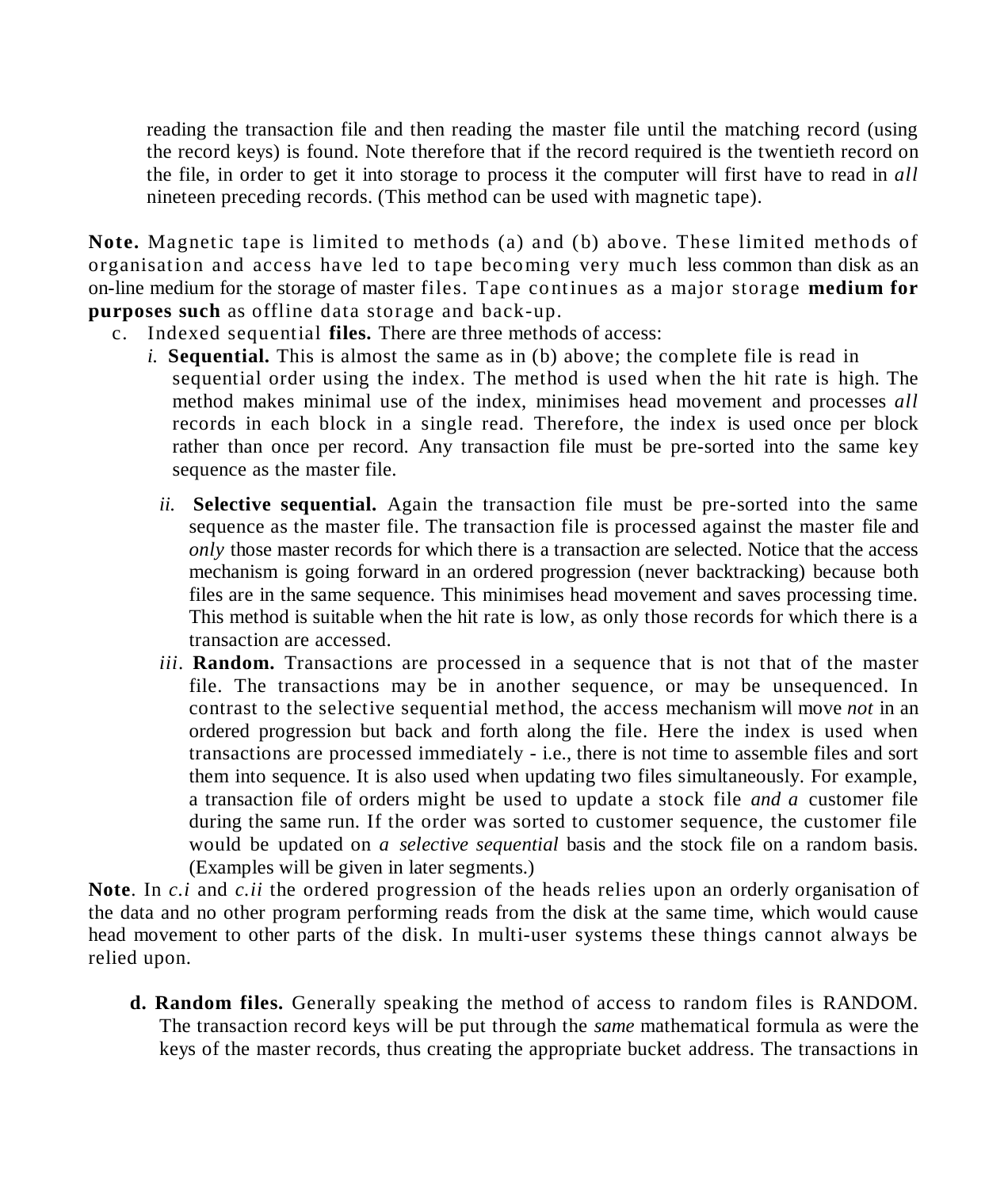random order are then processed against the master file, the bucket address providing the address of the record required.

#### **Methods of addressing**

For direct access one must be able to "address" (locate) each record whenever one wants to process it. The main methods of obtaining the appropriate address are as follows:

- a. *Index*: The record keys are listed with the appropriate disk address.The incoming transaction record key is used to locate the disk address of the master record in the index. This address is then used to locate the appropriate master record.
- b. Address generation: The record keys are applied to a mathematical formula that has been designed to generate a disk hardware address. The formula is very difficult to design and you need not worry about it. The master records are placed on the disk at the addresses generated. Access is afterwards obtained by generating the disk address for each transaction.
- c. *Record key = disk address*: It would be convenient if we could use the actual disk hardware address as our record key. Our transaction record keys would then also be the appropriate disk addresses and thus no preliminary action such as searching an index or address generation would be required in order to access the appropriate master records. This is not a very practical method, however, and has very limited application.

## **Updating Sequential files**

- a. The method of updating a sequential file is to form *a new* master each time the updating process is carried out. (The method applies to magnetic tape where the new file is written onto a different reel.)
- b. Updating a master file entails the following:
	- i. Transaction file and master file must be in the same sequence.
	- ii. A transaction record is read into main storage.
	- iii. A master record is read into main storage and written straight out again on a new file if it does not match the transaction. Successive records from the master file are read (and written) until the record matching the transaction is located.
	- vi. The master record is then updated in storage and written out in sequence **o<sup>n</sup>** the new file.The four steps are repeated until all the master records for which there is a transaction record have been updated. The result is the creation of a *new* file containing the records that did not change plus the records that have been updated. The new reel will be used on the next updating run.

## **Sequential file maintenance**

File maintenance is the term used to describe the following:

a. Removing or adding records to the magnetic file.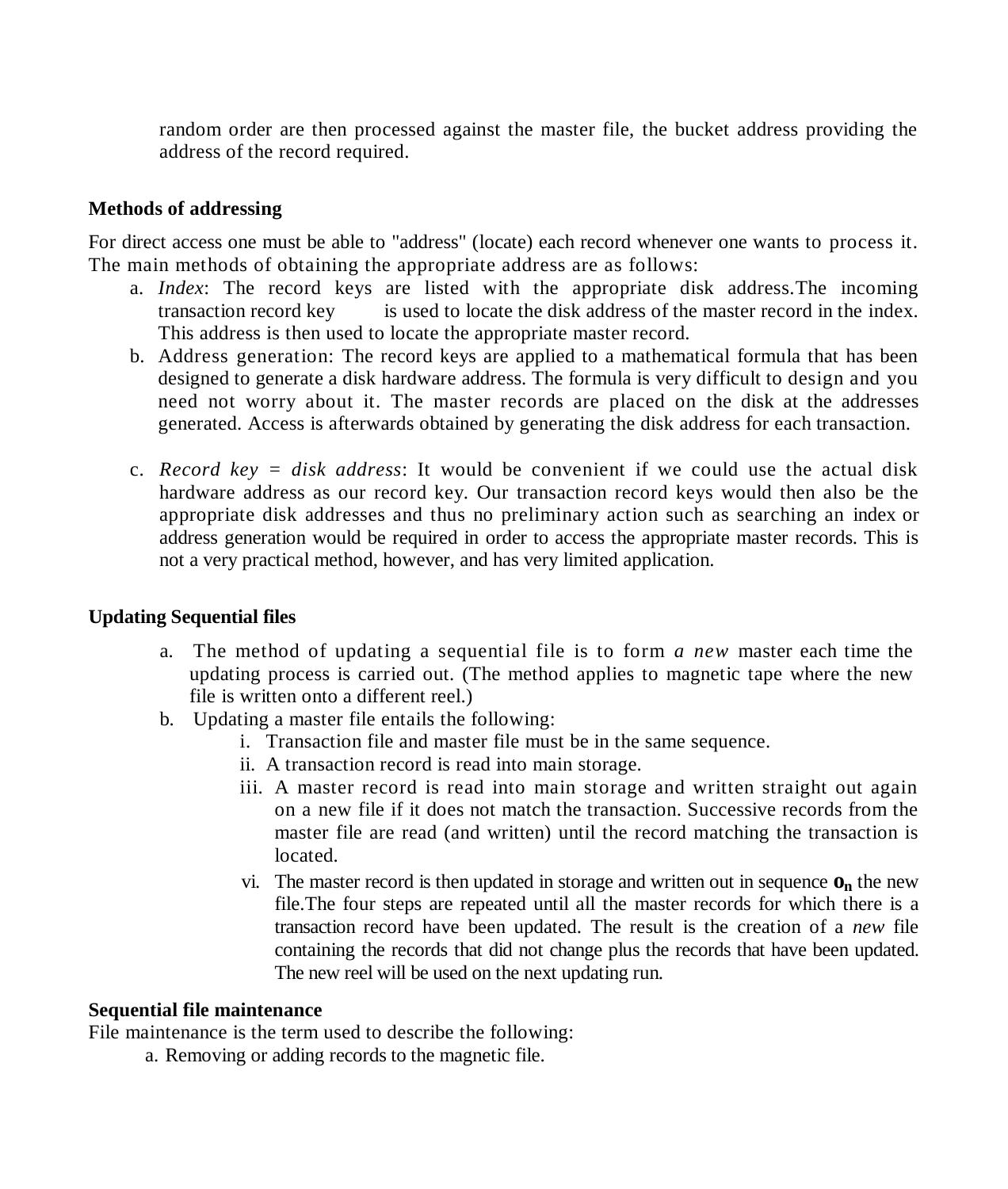b. Amending static data contained in a record, e.g., customer name and address, prices of stock items following a general price change.

The term generally applies to master files.

Removing a record entails leaving it off the carried-forward file, while adding records entails writing the new record onto the C/F file in its correct sequence. Variable-length records present no problems because space is allocated as it is required.

#### **File labels**

In addition to its own particular "logical" records (i.e., the customer or payroll records) each *file* will generally have two records, which serve organisational requirements. They are written onto the file in magnetic form as are the logical records. These two records are usually referred to as labels. One comes at the beginning of the file and the other at the end. This applies to magnetic tape too.

- Header label. This is the first and its main function is to identify the file. It will contain the following data:
	- i. A specified field to identify the particular record as a label.
	- ii. File name e.g., PAYROLL; LEDGER; STOCK.
	- iii. Date written.
	- iv. Purge date being the date from which the information on the particular file is no longer required and from which it can be deleted and the storage space reused. This label will be checked by the program before the file is processed to ensure that the correct tape has been opened.
- b. Trailer label. This will come at the end of the file and will contain the following data:
	- i. A specific field to identify the particular record as a label.
	- ii. A count of the number of records on file. This will be checked against the total accumulated by the program during processing.
	- iii. Volume number if the file takes up more than one cartridge or pack (or tape).

#### **Control totals**

Mention is made here of one further type of record sometimes found on sequential files - one which will contain control totals, e.g., financial totals. Such a record will precede the trailer label.

#### **Buffers and buffering**

The area of main storage used to hold the individual blocks, when they are read in or written out, is called a buffer. Records are transferred between the disk (or tape) unit and main memory one complete block at a time. So, for example, if the blocking factor is 6, the buffer will be at least as long as 6 logical records. A program that was processing each record in a file in turn would only have to wait for records to be read in after processing the sixth record in each block when a whole block would be read in. The use of just one buffer for the file is called single buffering.

In some systems double buffering is used. Two buffers are used. For the sake of argument call them A and B and assume that data is to be read into main storage from the file. (The principle applies equally well to output.) When processing begins the first block in the file is read into buffer A and then the logical records in A are processed in turn. While the records in A are being processed the next block (block 2) is read into B. Once the records in A have been processed those in B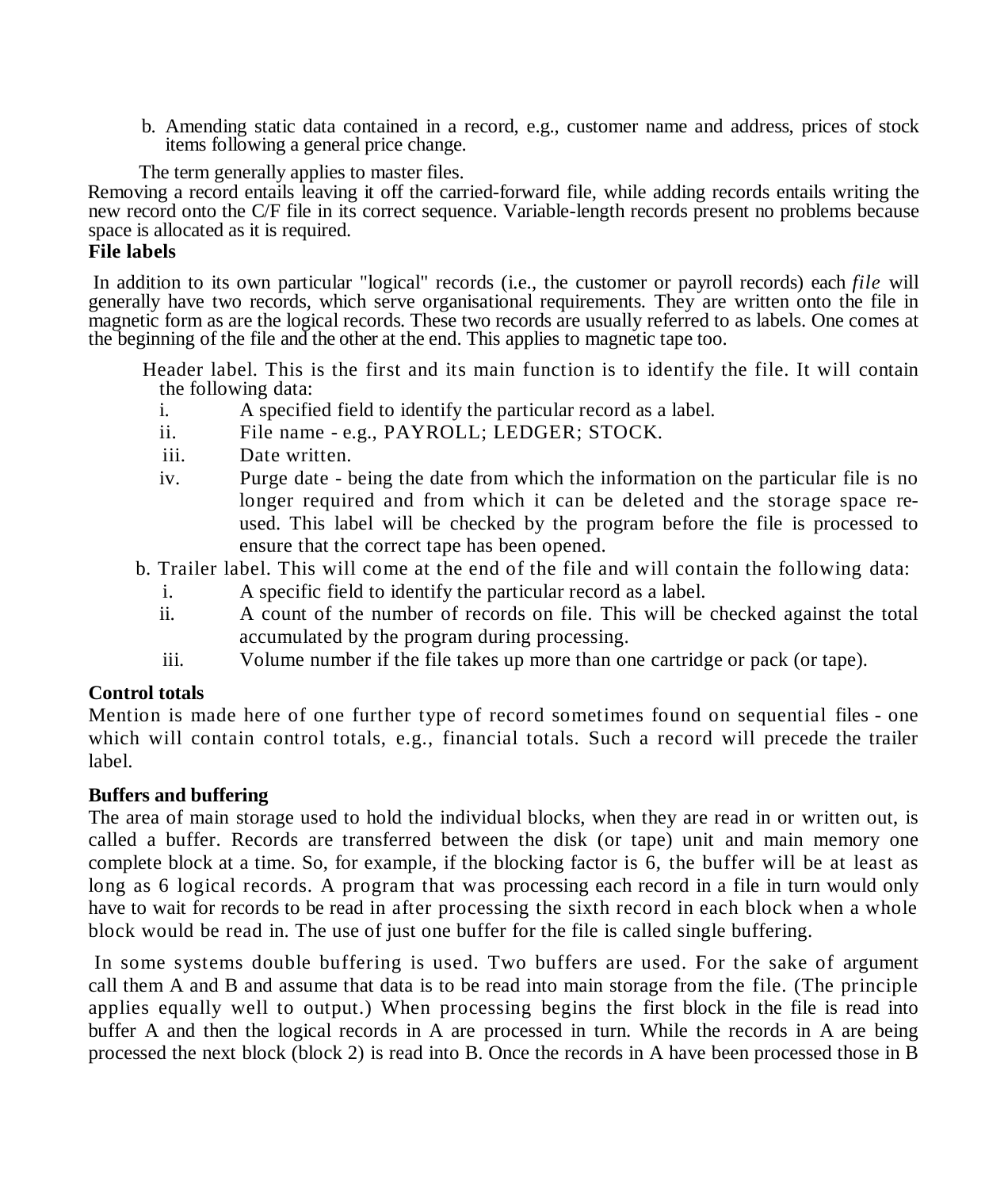can be processed immediately, *without waiting for a read.* As these records in B are processed the next block (block 3) is read into A replacing what was there before. This sequence of alternately filing and processing blocks carries on until the whole file has been processed. There can be considerable saving in time through using double buffering because of the absence of waits for block reads.

**Note**: Single and double buffering are generally carried out by the operating system not by the application program.

# **Week Twelve**

Non-sequential updating of disk files, File reorganisation, physical file organizations, File access methods and File calculations

# **Objective:**

- To introduce students to file creation and maintenance in different data processing environment as the fundamental building blocks of knowing the relevant of computer file.
- To explore the file organisation design concepts including overflow handling in file storage and pitfalls.

**Description:** Serial Sequential file organisation, Index Sequential Organisation, Random file organisation and their access method were illustrated and discuss with an emphasis on the storage media.

## **Non-sequential updating of disk files**

As individual records on disks are addressable, it is possible to *write back* an updated record to the same place from which it was read. The effect is therefore to *overwrite the* original master record with the new or updated master record. This method of updating is called "Updating in place" or "overlay". Note the sequence of steps involved:

- a. The transaction record is read into main storage.
- b. The appropriate master record is located on disk and is read into main storage.
- c. The master record is updated in main storage.
- d. The master record (now in updated form) is written from main storage to its original location, overwriting the record in its pre-dated form.
- a. The method described can only be used when the *address* of the record is *known,* i.e., when a file is organised as indexed sequentially or randomly.
- b. Files organised on a serial or sequential basis are processed in the same way as magnetic tape files, i.e., a physically different carry-forward master file will be created each time the file is processed. Such a new file could be written onto a different disk pack or perhaps onto a different area of the same disk pack.

## **File reorganisation**

As a result of the foregoing the number of records in the overflow area will increase. As a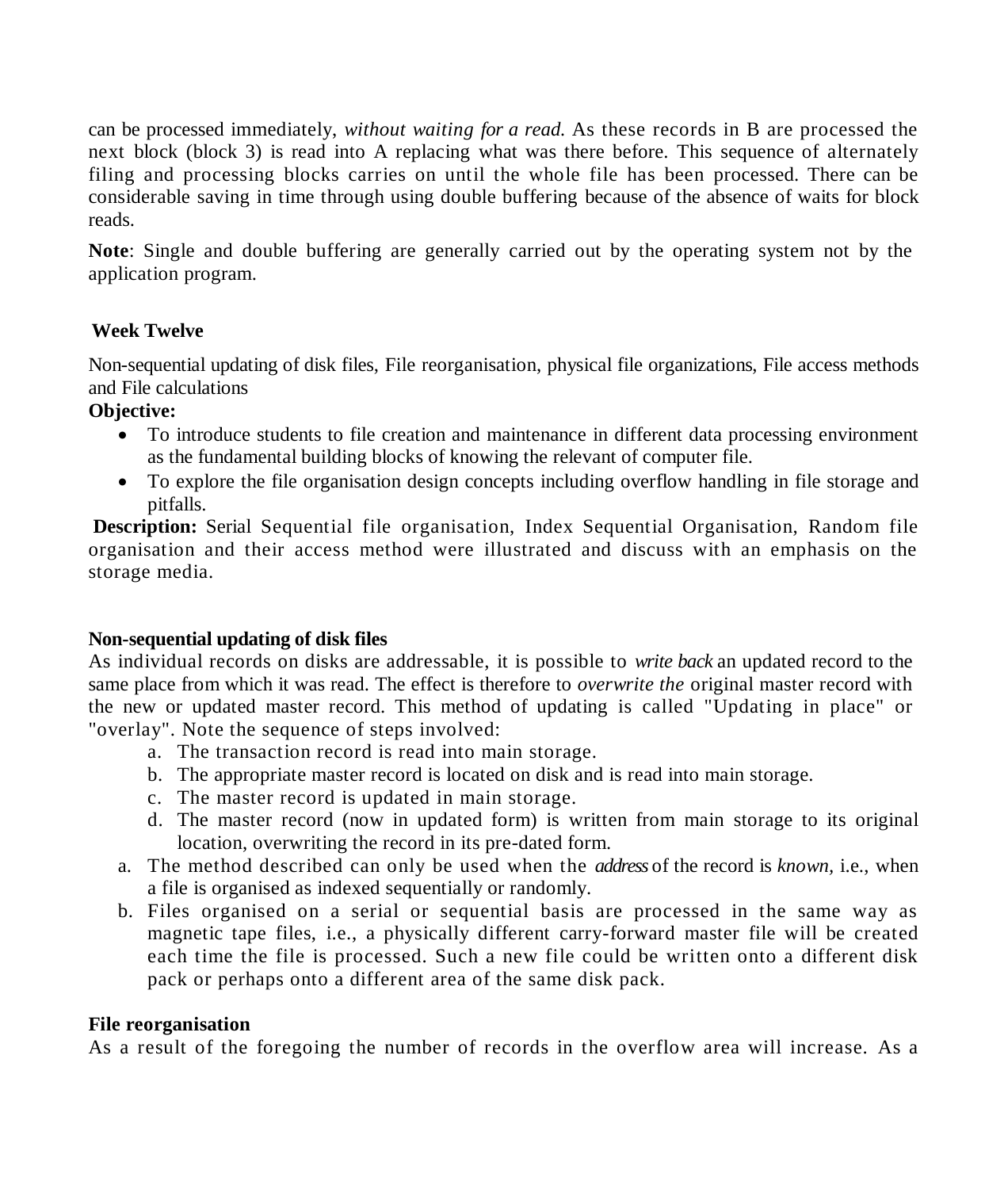consequence the time taken to locate such a record will involve first seeking the home track and then the overflow track.

Periodically it will be necessary to reorganise the file. This will entail rewriting the file onto another disk:

- i. Putting the records that are in the overflow area in the home area in the proper sequence.
	- ii. Leaving off the records that have a deletion marker on them.
	- iii. Rewriting any index that is associated with the file.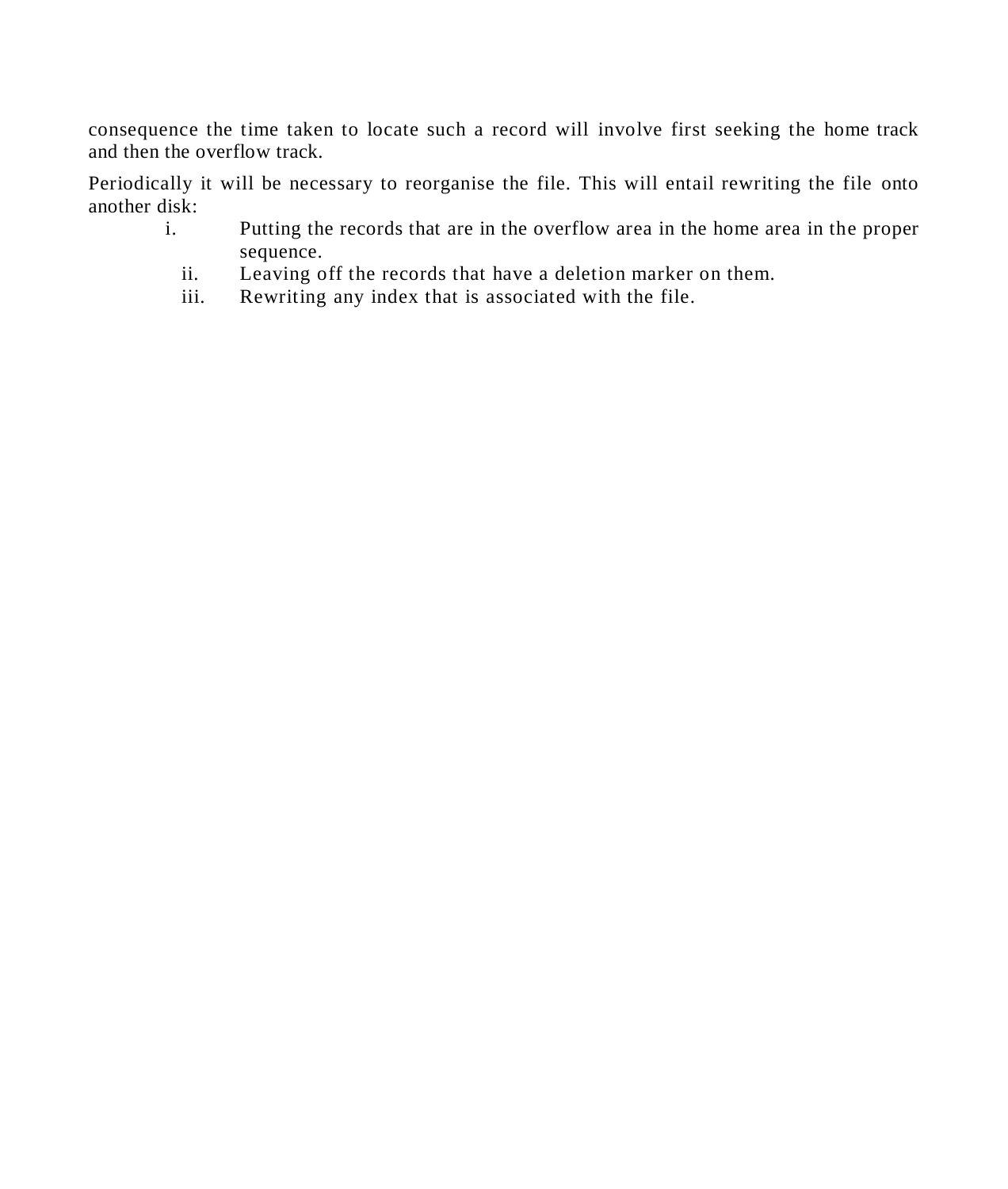# **Further details of physical file organisation**

**Sequential file organisation:** The physical order of sectors, tracks and cylinders in which blocks are written, (and therefore subsequently read) is defined so as to minimise access times. This means that all sectors within the same cylinder are written to before moving to the next cylinder so as to minimise head movement. (Working from surface to surface on the same cylinder does not require movement of the read-write heads.) It also means that the sectors within a track are written in an order that reduces rotational delay. Ideally, this would mean that the sectors are written (and read) in numbered sequence 1, 2, 3 etc but normally delays in the software or hardware controlling the reads and writes mean that one or more sectors have to be skipped between writes. For example, if there are 8 sectors on a track, the order of reads might be 1, 4, 7, 2, 5, 8, 3, 6 with a delay of two sectors between each read.

**Index Sequential Organisation:** The same principles apply with respect to minimising access time but the situation is complicated by the more complex organisation of the file.

The index sequential file is created from a file that is already in sequential order. The indexes are generated and included as the index sequential file is organised and stored. The indexes are subsequently updated as the file is updated.

- a. The primary index is created in main storage as the file is organised, and stored on the disk when organisation and storage of the file is completed. It is loaded into main storage again at the start of any subsequent access. The primary index is normally organised as a sequential file on its own area of the disk e.g. on its own cylinder.
- b. A secondary index is also created in main storage while each cylinder is organised and stored. There is one secondary index per cylinder. During the organisation of each cylinder provision is made for local overflow, i.e., the provision of spare storage on the *same*  cylinder, for tracks that subsequently may become full and therefore unable to accommodate further records. (Global overflow, i.e., overflow of the whole file, may be catered for in a similar way.)
- c. Space is left on each surface during the initial organisation so that a few additions can be made before overflow occurs.
- d. When the file is accessed, in the absence of any overflow, the access times for primary index, secondary index and the data access itself are kept to a minimum. Performance degrades as the amount of overflow increases because of the additional index references incurred.

**Random file organisation:** In this method the keys are used to allocate record positions on the disc. For example, a record whose key was 149 could be allocated the position surface 1 track 49. We say that the disk address of the record has been *generated* from the key and so the technique is called address generation. The generated disk address usually gives just enough detail to specify the block in which the record is to be placed or found; so that when a record is to be accessed the whole block is input, and the record is searched for within the block. We thus have organisation by address generation and access by address generation. Sometimes an index of generated addresses is produced as the file is created. This index is then stored with the file. It is then possible to access the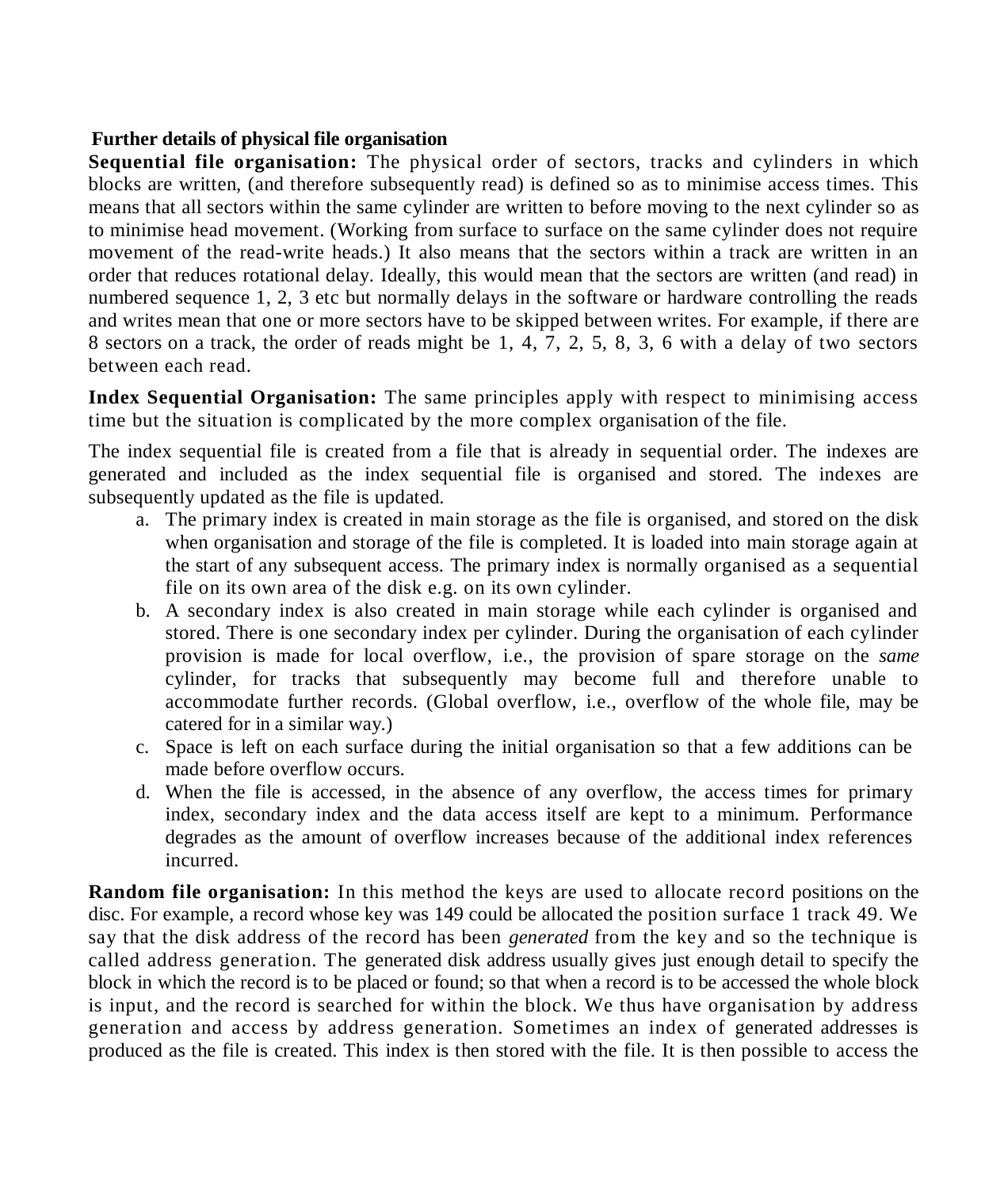file by means of this random index. We then have organisation by address generation and access by random index.

*Hashed keys*: When disk addresses are generated directly from keys, as in the example just given, there tends to be an uneven distribution of records over available tracks. This can be avoided by applying some algorithm to the key first. In this case we say the key is hashed. Examples

a. Squaring, e.g., for key number 188

| $188^2 =$      |        |         |        |              |
|----------------|--------|---------|--------|--------------|
| DISC ADDRESS   | Track  | Surface | Bucket | <b>Block</b> |
|                | Number | Number  | Number | Number       |
| $\cdots$<br>-- |        |         |        |              |

**Fig 10:** Disc organisation Structure

b. Division method, e.g., for key number 188.

 $188 \div 7 = 26$  Remainder 6. So we could use track 26 surface 6 say.

Hashing reduces the chances of overflow occurring, but when overflow does occur records are normally placed on the next available surface in the same cylinder so as to minimise head movement.

# **Other organisation and access methods**

The methods of file organisation and access described so far are closely related to the physical features of the disk. It is now common practice for much of this detail to be "hidden" from programmers or users of the system. Instead the operating system handles the physical levels of organisation and access, and provides standard *logical file* organisation and access methods.

# **Some examples** of logical file organisation.

a. *Sequential files***:** A programmer need merely regard the file as a sequence of records, and need have no concern for their physical location. A program instruction to read the next record will result in the appropriate record being transferred into memory, i.e., the programmer's "view" may just be like this.

|  | ____ |  | __ | $\sim$ | . |
|--|------|--|----|--------|---|
|--|------|--|----|--------|---|

R1…. R2 are logical records.

b. *Direct files*. These are files that provide fast and effic ient direct access, i.e., they are normally *random files* with *one* of a number of appropriate addressing methods. A common type of direct file is the Relative file. The logical organisation of a relative file is like this:

| . | $\sim$ | . .<br>œ<br>____ | <br>--<br>$\sim$ | $\sim$ |  |
|---|--------|------------------|------------------|--------|--|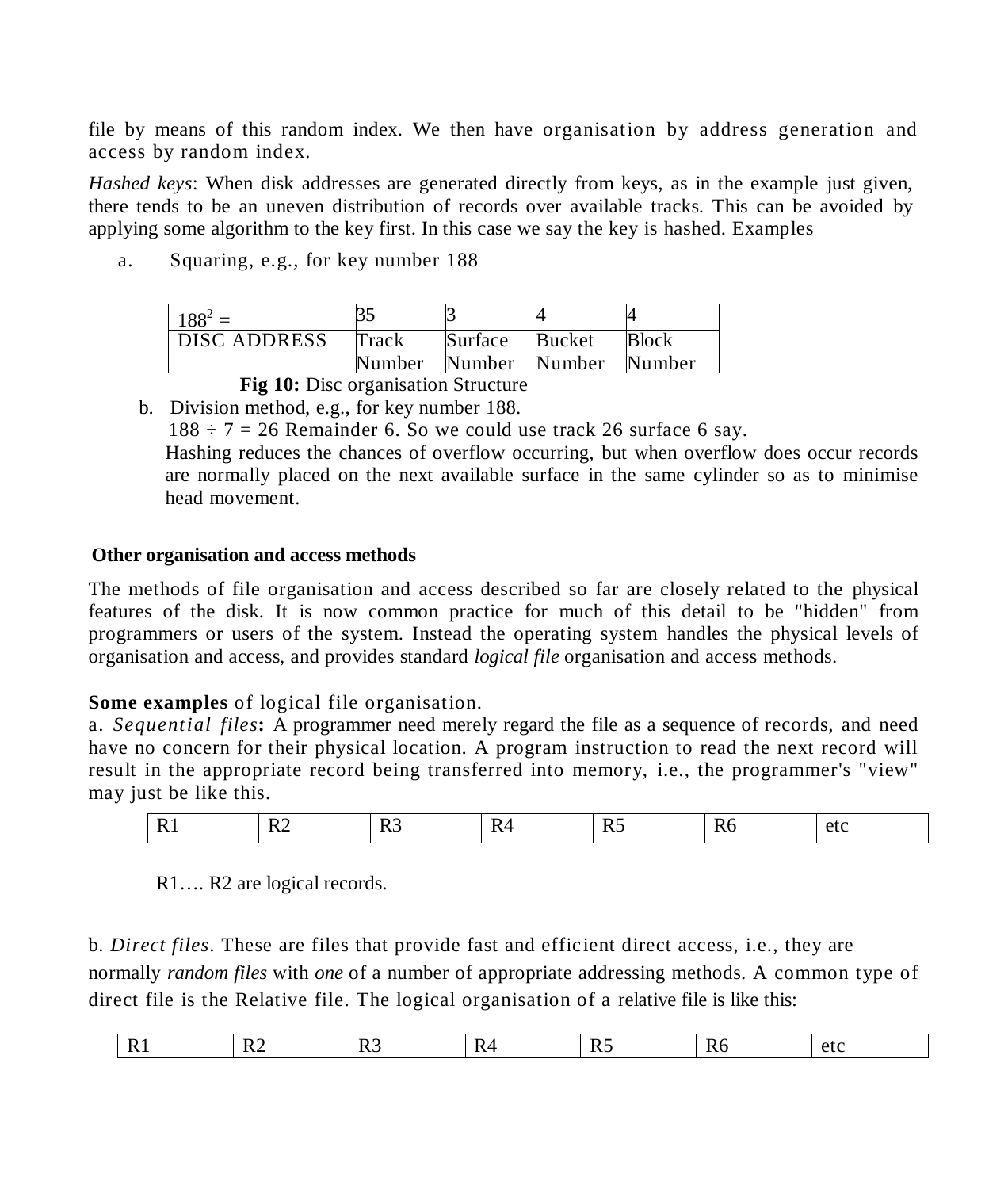|--|--|

RI.... R6 are *logical records* with *logical* keys 1....6.

A relative file may be accessed sequentially or randomly.

c. *Index sequential files*. Logical versions of index sequential files are simpler than their physical counterparts, in that logical keys are used instead of disk addresses, and details of overflow are hidden from the programmer.

### **File calculations**

Two basic types of calculation are often needed when using files:

- a. The storage space occupied by the file (for magnetic tape the length of tape may be required).
- b. The time taken to read or write the file.
	- A simple example now follows.

For a sequential file on disk the basic calculation for estimating the required space is as follows.

- a. Divide the block size by the record size to find how many *whole records* can fit into a block. This is the blocking factor.
- b. Divide the total number of records by the blocking factor to obtain the total number of blocks required.
- c. Multiply the block size in bytes by total number of blocks required. Note. This basic method can be modified if the records are variable in length (e.g. use an average).

For non-sequential files on disk the storage space required is greater than that for sequential because of the space allowed for insertions and overflow. The exact calculations depend on the software used to organise the files and on the ways in which it is possible to configure the settings. However, a typical overhead is 20% more than that for sequential.

we may deduce that

*average access time = seek time + latency + data transfer time.*

For a random file where N records were read the total read time would simply be

N x average access time.

**Note** that a whole sector would have to be read in just to get each individual record.

For a sequential file, where the disk was not being used for any other accesses at the same time there would be a seek for each cylinder and then all sectors in the cylinder would be read. This suggests a formula such as:

*Total read latency + data number of seek time + x sectors per x cylinders time =transfer* 

*time cylinder per file*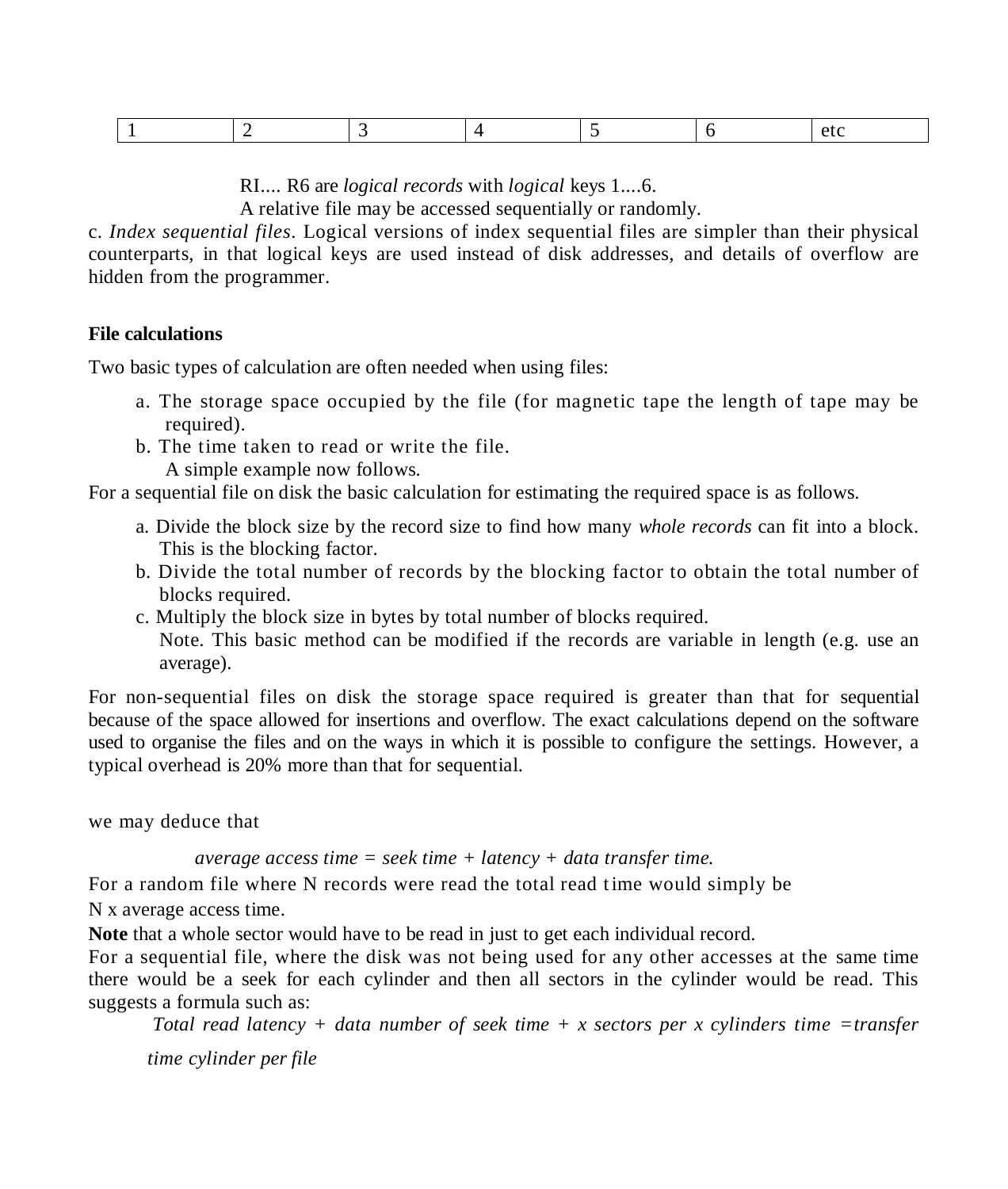### **A review of storage methods**

Having examined file organisation and access we are now in a better position to review files storage methods. The main types of storage are:

a. (IAS) **Immediate-access** storage e.g., RAM

b. (DAS) Direct-access storage e.g., disk

c. (SAS) Serial-access storage e.g., magnetic tape

The tasks that they are best suited to carry out are:

a. *Immediate access***:** Because of its unique electronic properties giving extremely quick access to stored data this type of storage is used as the computer's main storage. Access to individual characters/bytes is completely independent of their position in store. It is in main storage that the programs are held during processing so that their instructions can be executed swiftly. Also the particular data currently being worked on is held in main storage. Ideally, IAS would be used for storage of all data because it is fast in operation. This is not practicable because of cost and volatility, and its use therefore is limited to main storage. Thus some alternative form must be found for storing the files and data which are not immediately required by the program.

b. *Direct access:* One such alternative is DAS (e.g. disk storage). Storage capacity can vary from thousands to hundreds of millions of characters. DAS has the important facility of allowing direct access, that is, records can be accessed independently of each other. It is thus suitable for files being processed in a selective manner and also for storing programs, and systems software that are required to be called into main storage at any time during the running of an application program. It is an essential requirement for on-line processing or where file-interrogation facilities are needed.

c. *Serial access:* If bulky auxiliary storage is required and the need for random access is not present then the choice may well fall on SAS, the most common form of which is magnetic tape. It is also cheaper than main memory or disk. Because of its inherent serial nature, access to a record on tape is a function of its position on the tape. Therefore every preceding record on a master file must be read (and written out onto the new tape) before the required record can be located. Nevertheless millions of characters can be stored very cheaply.

#### **Summary**

- a. File maintenance involves adding and deleting records and the amendment of static data contained in records.
- b. Labels are provided for control and organisational purposes.
- c. Conceptually the disk is regarded as being composed of so many concentric CYLINDERS.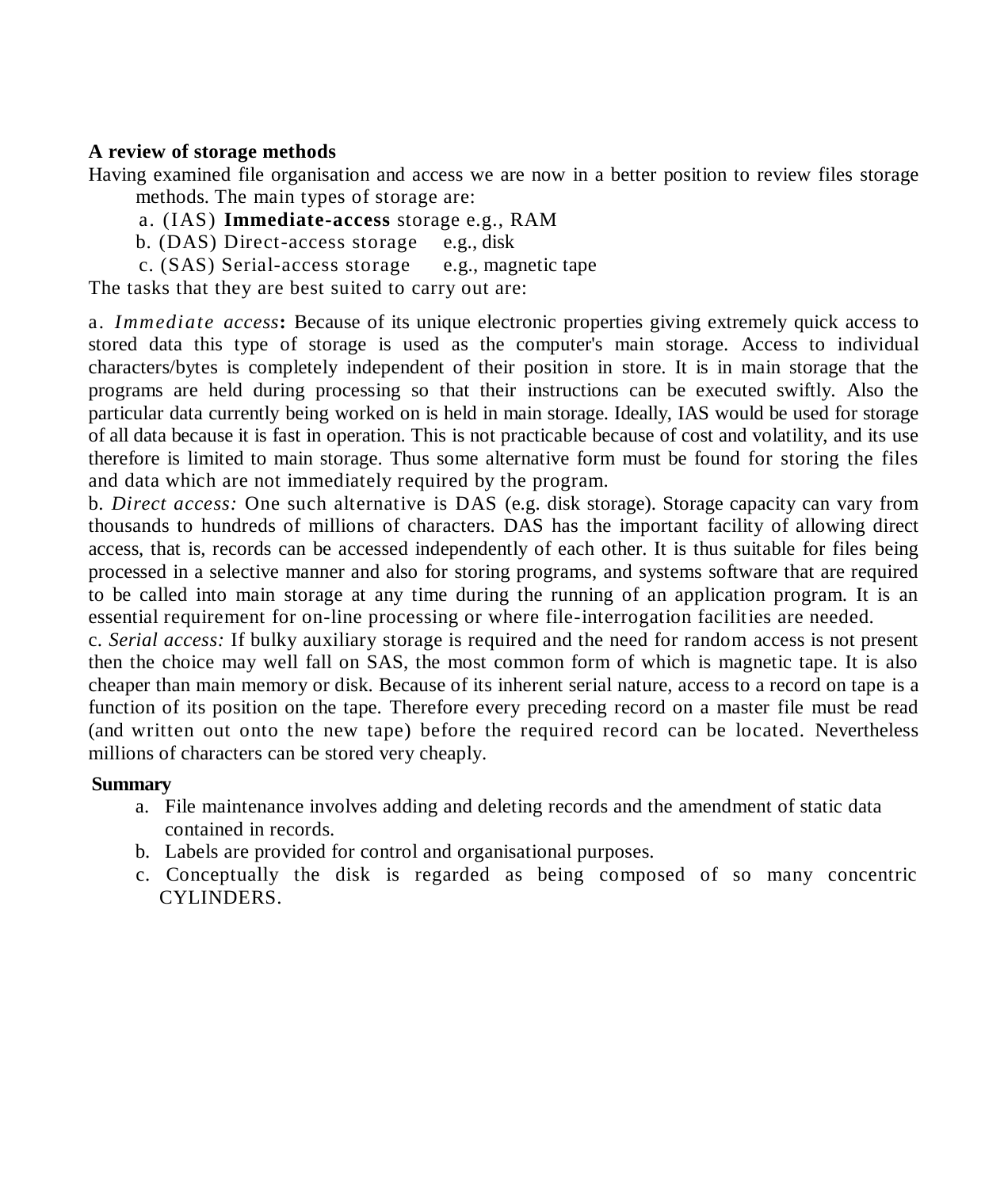- d. Disk is an addressable medium and therefore specific records can be accessed leaving the rest of the file undisturbed.
- e. Organisation on disk is by cylinder, track and bucket (or block).
- f. Access time on disk consists of three components seek time, rotational delay and data transfer time.
- g. The overlay or "in-place" method of updating *can* be used on disk.
- h. Methods of file organisation on disk are:
	- i. Serial.
	- ii. Sequential (with or without an index).
	- iii. Random.
- i. Methods of access to disk files are:
	- i. Serial (for serial and sequential files).
	- ii. Selective sequential (for indexed sequential files).
	- iii. Sequential (for sequential and indexed sequential files).
	- iv. Random (for random and indexed sequential files).
- j. File maintenance on disk raises problems:
	- i. When inserting new records.
	- ii. When updating variable-length records.
- k. Special overflow areas are designated on disk to take new records and overlength records temporarily.
- 1. A periodic file re-organisation run is required with disk files to place records residing temporarily in overflow areas into their correct sequence in the file and to leave off "deleted" records. Any index also has to be reconstructed during this run.
- m. A summary of normally accepted methods of file organisation on disk and associated methods of access is given:

| FILE ORGANISATION METHOD       | <b>METHOD OF ACCESS</b>                                        |
|--------------------------------|----------------------------------------------------------------|
| l. Serial (Sequential)         | Serial (Sequential)                                            |
| $ 2.$ Sequential               | Serial (Sequential)                                            |
| 3. Indexed sequential          | a. Sequential<br>b. Selective sequential<br>c. Random (Direct) |
| 4. Random (direct or relative) | Random (Direct)                                                |

Fig 10: A summary of file organisation and access methods.